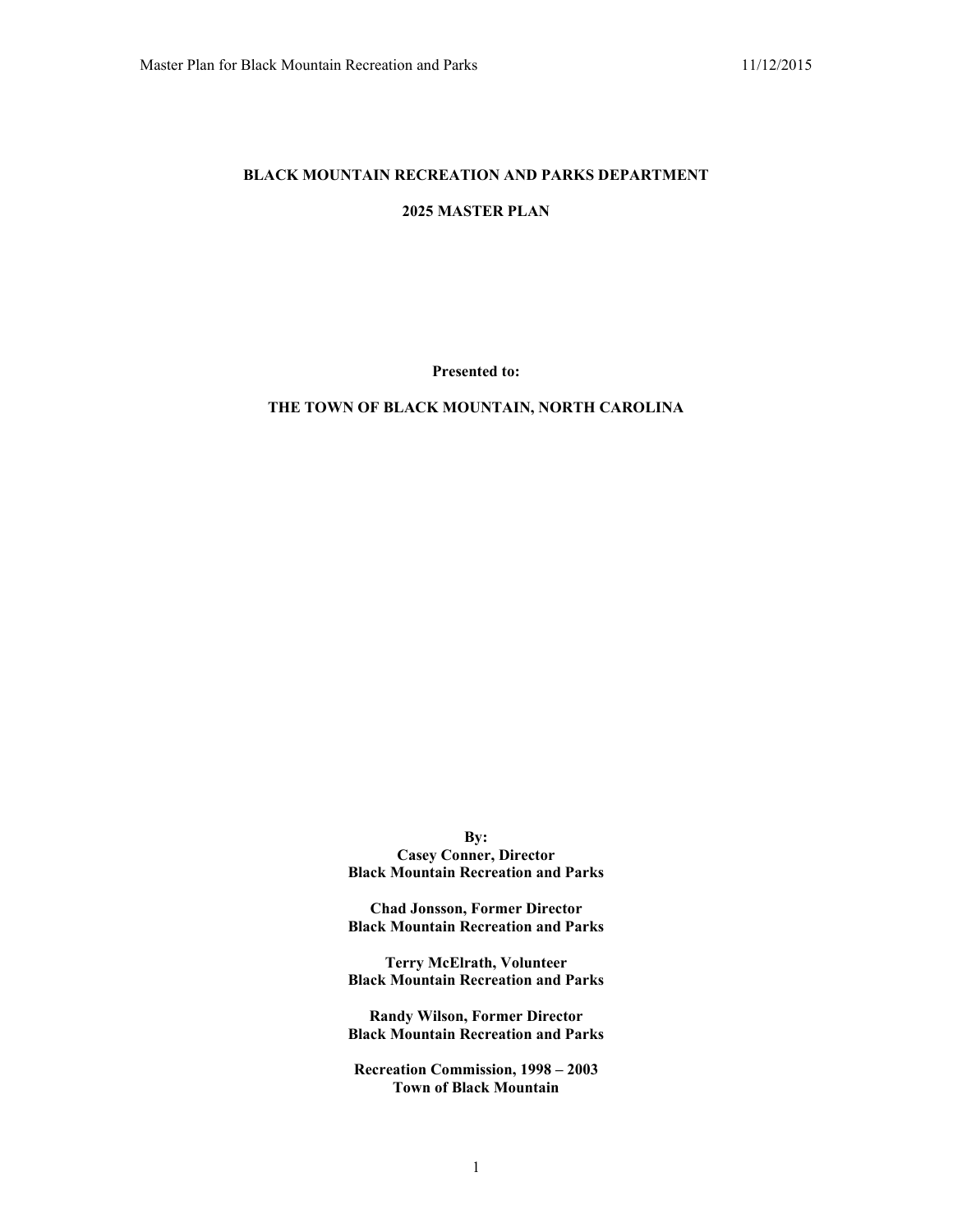# **Table of Contents**

| Acknowledgements                                                            |    |
|-----------------------------------------------------------------------------|----|
| Executive Summary                                                           |    |
| Master Plan                                                                 | 11 |
| Section 1: Master Purpose Statement with Goals and Objectives               | 11 |
| Section 2: Current and Projected Community Factors                          | 13 |
| Section 3: Inventory of Current Recreation and Park Facilities and Programs | 16 |
| Section 4: Recreation Standards and Community Needs Assessment              | 20 |
| Section 5: Master Plan Proposals and Recommendations                        | 25 |
| Section 6: Action Plans and Implementation                                  | 31 |
|                                                                             |    |

Maps

41

Tables

Appendices

References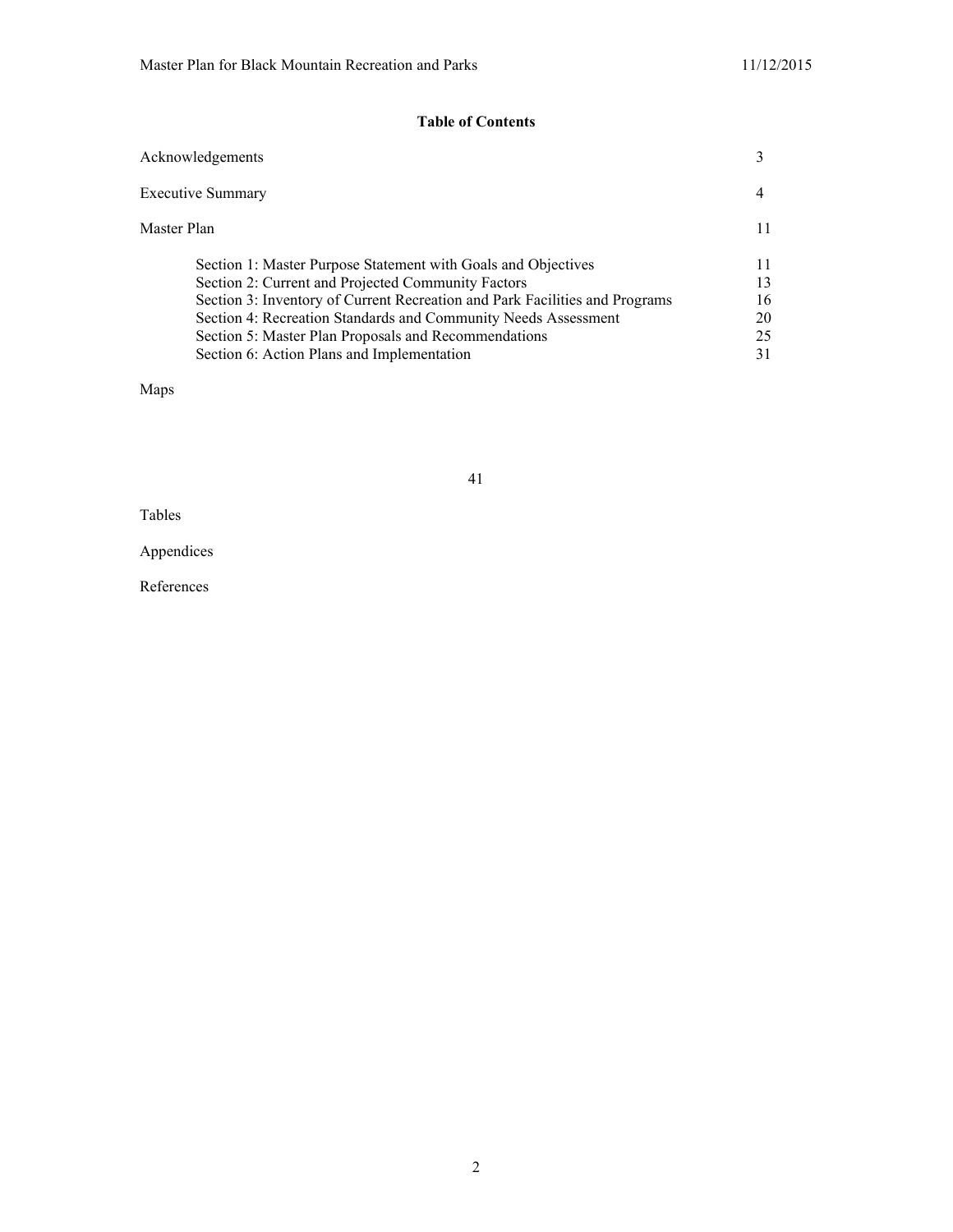## **EXECUTIVE SUMMARY**

#### **Master Plan Purpose**

Black Mountain prepared a recreation study in 1992; however, it was not a "comprehensive recreation and park master plan". In order to assist the department in meeting their mission statement, the current Recreation Commission recognized the need to develop an updated master plan to assess current and future recreational needs of the community and develop a strategy for the provision of recreational services (see Mission Statement, Appendix A). The Board of Aldermen of the Town of Black Mountain supported this need for a plan through a resolution approved in May, 1998 (see Resolution, Appendix B). The first Master plan was adopted in March of 2004.

The objective of the planning process is to provide the Town of Black Mountain with an accurate, usable plan to guide its actions and decisions concerning the improvements and development of its parks and recreation system for the next 10 years. This plan, which will take us through the year 2025, will be reviewed and updated annually.

### **Goals and Objectives**

Identifying goals and objectives assists in developing a basic framework for formulating and implementing the Master Plan. Goals and objectives also represent the Master Plan's understanding of the community's desires, and it serves as a basis for developing recreation policies and planning decisions.

Goal: To provide the citizens, elected officials, and staff of Black Mountain with a 10-year plan for parks, recreation, and open space that adequately addresses the recreational needs of all citizens within the community, regardless of age, sex, race, disability, or income.

### Objectives:

- To involve the public throughout the planning and implementation process by soliciting input regarding their recreational wants and needs.
- To develop a Master Plan that is responsive to the town's projected population characteristics and is flexible to meet changing needs of the public. An annual review will be conducted by the Recreation Commission who will report findings to the Aldermen. The Master Plan will be updated and revised as needed.
- To sufficiently assess and analyze the town's existing, proposed, and potential recreation and park facilities.
- To develop a Master Plan that provides a structure for orderly and consistent policy development and decision making as related to park, recreation, and open space issues.
- To develop a Master Plan that can be utilized as a management tool for administering resources for programs and facilities.
- To identify mechanisms for the funding of existing and proposed recreational facilities and programs.
- To develop alternative methods for joint use of public land including right-of-ways, reservoirs, buildings, etc.
- To ensure the Master Plan recommendations are developed to protect and enhance the quality of life for present and future citizens of Black Mountain and surrounding areas.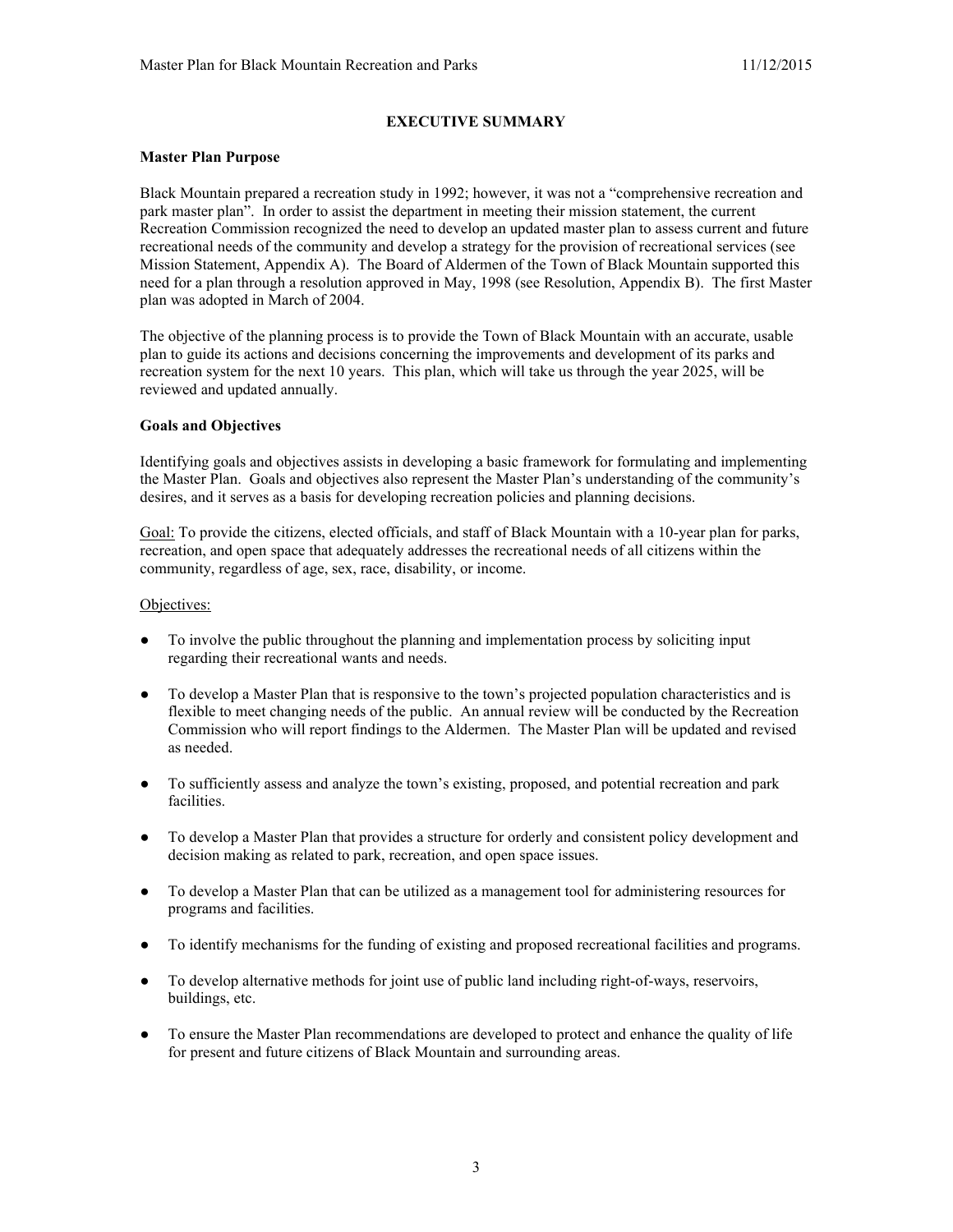## **Evaluation of Facility Needs**

The numbers of public facilities needed in Black Mountain through the planning period (2015-2025) are identified in Table 6 of the Needs Assessment. Based upon the standards, needs for additional facilities include:

- More Sidewalks and Walking Trails
- Picnic Pavilions
- Year Round Restroom Facilities
- Greenways
- More Community Garden Space
- Bike Trails and Bike Lanes
- Another Dog Park
- Fishing Facilities
- **•** Greenhouse
- Outdoor Basketball Courts
- Outdoor Kitchen
- Campground
- Tennis Courts
- Indoor Basketball Courts
- Baseball Fields

#### **Park Proposals and Recommendations**

Sections 3 and 4 of this plan summarize the existing and future needs of Black Mountain. The following proposals and recommendations are aimed at meeting those park needs.

- 1. A regional park should not be provided by the Town of Black Mountain.
- 2. The Town needs to provide a district park for residents. A district park is 75 or more acres in size and should provide picnic area with group shelters, campground with at least 30 individual sites and 1 group campsite, nature trails, outdoor amphitheater, and possibly an outdoor environmental education center.

A feasibility study should be made to determine if the Town's watershed property can be developed into a park without affecting the wells located on the property. This property should only be considered as a developed park if it is revenue producing.

At a minimum, this property should be opened up as a low-impact nature park with nature trails and hiking trails. This type of park could also be revenue producing by issuing season passes for the right to use the property.

If this property cannot be developed, the Town should look for another large tract of land that can be developed.

- 3. The Town currently owns two community parks (Lake Tomahawk and Recreation Park) and needs a third. A community park is approximately 25 acres and should include, at a minimum, 2 softball/baseball fields, 1 soccer field, and a group picnic shelter.
- 4. A total of four neighborhood parks are needed. The Town currently has two, Carver and Cragmont. Two additional neighborhood parks are needed.

The Carver property includes several acres that are not developed. A feasibility study should be conducted of the building and property to determine the best plan for its use as a recreation and park facility. This site could be the site for additional indoor and/or outdoor basketball courts. This site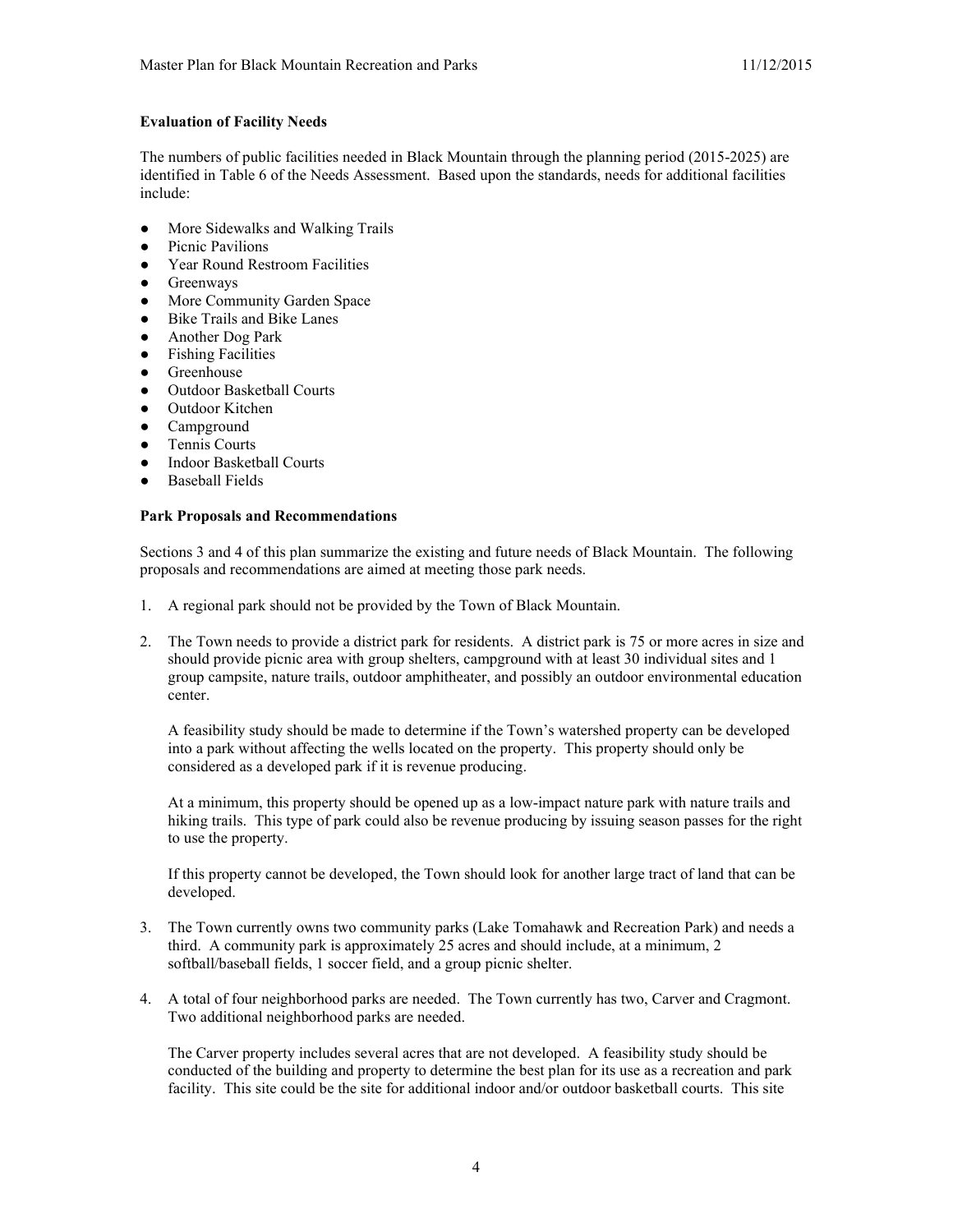also has a need to be better connected to the surrounding neighborhood by greenways, walking trails or sidewalks.

The Cragmont property includes an outdoor basketball court and tennis court. The park needs a restroom. Complaints have been received about the basketball court being too close to the tennis court and about gravel from the parking lot being thrown onto the tennis courts. In keeping with the recreational activities found in a neighborhood park, this park should be considered for re-design and could include additional tennis courts, lighted for night-time use, a fitness trail, and a large playground to turn it into more of a destination park.

Since the above parks are relatively close together, one of the new parks should be north of downtown and one should be located east of NC 9/Montreat Road.

- 5. The Town needs five mini-parks. A Mini-park includes playgrounds, tot lots, and personal play or reflection spaces. These parks should be located within a  $\frac{1}{4}$  mile radius of the population they serve. They usually do not include parking spaces, although one or two spaces may be appropriate. Generally, they should be accessible by sidewalk or a greenway system. BMRP currently maintains one mini-park, RiverWalk Park. The Town has recently acquired a mini-park sized property along Flat Creek. This property should be considered as a potential park for seniors or others for reflective/quiet space and possibly for a fishing station for use by physically challenged citizens.
- 6. A playground should be located in each park, both currently owned and those to be developed.
- 7. A greenway system should be developed that connects all parks and that connects Black Mountain and Montreat. With the development of the In-the-Oaks property by Montreat College, the Town should partner with the college to develop a greenway/walking path between the Recreation Park and Cragmont and Lake Tomahawk Parks.

The adopted Greenway Master Plan formulated by the Greenways Commission provides detailed information on the need for linear parks and the paths proposed are recommended in this plan.

8. A new recreation center is needed. This center would be for all citizens, but especially for our youth and senior populations. This center should include a gymnasium with one or two basketball courts, an indoor tennis court, two or three classrooms, a meeting room with adjacent kitchen, and an auditorium/performance theater.

# **Priorities for development**

The needs as listed in the previous section will not be met within the framework of this ten year plan. However, even if a need cannot be met, preliminary studies or planning can begin. Based on the input received through public meetings and through discussion with recreation and parks professionals, and through discussion with town staff, the following needs are listed in priority order:

- 1. Land acquisition to begin positioning for future needs within the Town of Black Mountain. Land acquisition should include areas both large and small to fill voids in service as suggested in the prior section. Land acquisition should be considered for expanding existing parks as well as development of new ones.
- 2. Continue to develop the greenway system to tie all of the town's parks together through a series of walking and biking paths. This will enable our youth to access all facilities without having to travel along vehicular pathways.
- 3. Develop mini-parks and put playgrounds at each existing park. Five mini-parks are needed. A mini-park should be located within  $\frac{1}{4}$  mile of each town resident. Playgrounds are currently needed at Recreation Park and Cragmont Park.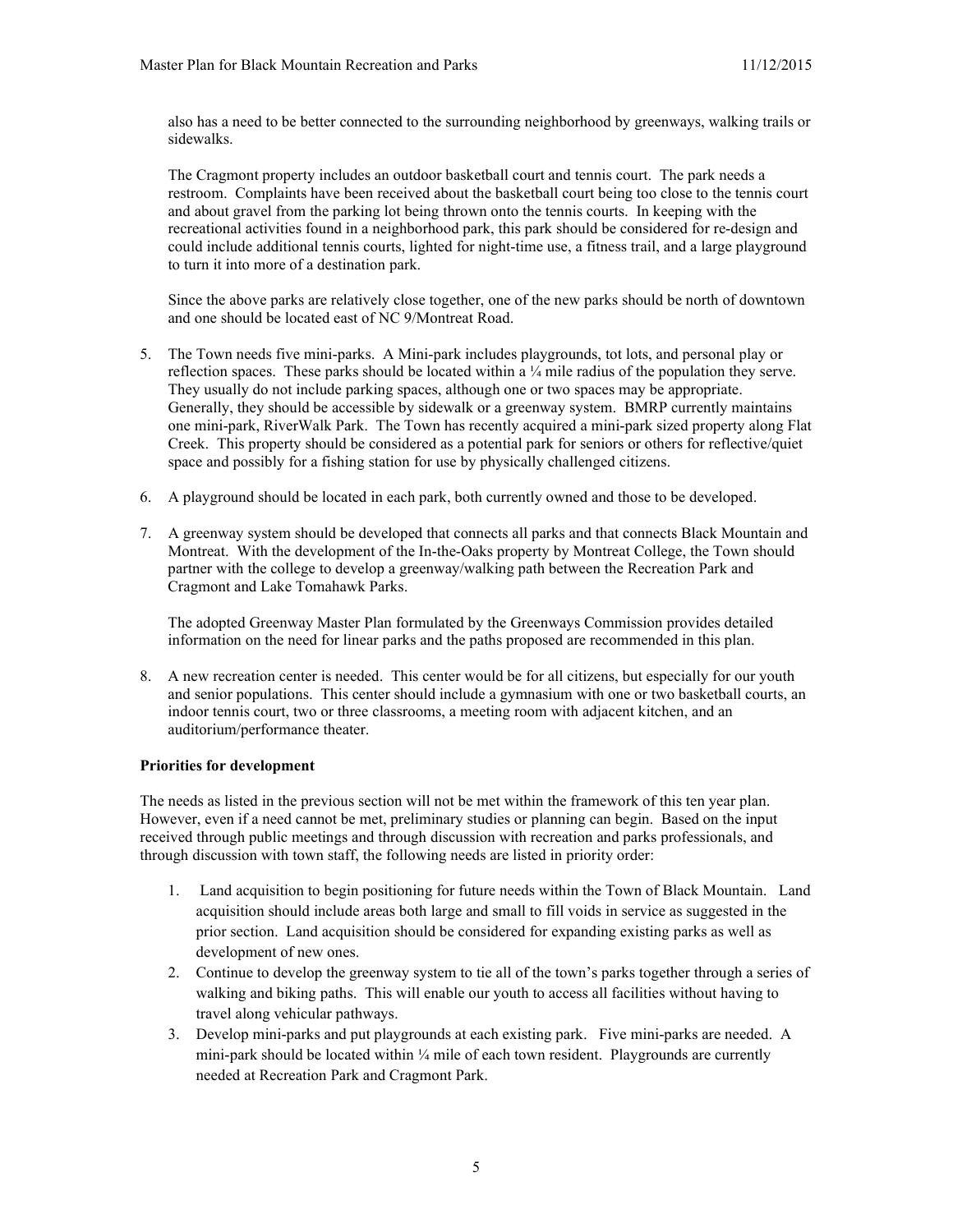These top priority items need to be completed as soon as possible and certainly within the next five years. Planning for the following items should begin within the next five years and be accomplished within fifteen years.

Develop existing town owned properties into neighborhood parks. These undeveloped park properties include the Black Mountain Recreation Park and the under-developed Cragmont Park property. These parks should include open play spaces, picnic shelters, playground, reflective spaces, and walking paths.

#### **Action Plan Implementation**

This Master Plan is based upon an inventory of background information, an analysis of the existing system, the identification of user needs, and national and state recreation standards. Instrumental to implementation of the recommendations of this plan is the identification of adequate funding. Funding estimates are listed below. Estimates for items in the current capital improvement plan (Appendix D) are based upon today's dollar value. Estimates for items in the proposed recommendations are based on a Class C engineering estimate or a planning stage estimate.

The Capital Improvement Program can be summarized into the following components:

## **For Existing & Proposed Programs/Parks (2014-2025)**:

| Total                  | \$3,900,000 |
|------------------------|-------------|
| New Construction       | \$2,100,000 |
| Greenways              | \$1,400,000 |
| <b>Equipment Needs</b> | \$110,000   |
| Facilities Renovation  | \$ 300,000  |
|                        |             |

In addition to the above, there is a current need for additional staff, a supervisor of community programs/cultural resources, a park and recreation maintenance division, and one evening park rangers with law enforcement authority. The plan proposal, if fully implemented, will also increase staffing. However, this cannot adequately be determined until it is known exactly what facilities and programs will be developed. Some aspects of the plan can be accomplished without additional staffing.

## **Summary – Economic Impact of Recreation and Parks**

Research concerning the economic importance of public recreation has not been well documented. These services can be difficult to measure on a monetary basis and seldom receive much attention in terms of their impact on a community. Public recreation is not bought and sold in the same manner as the services provided by private resorts and clubs. As such, there are no formal indices for measuring the volume of trade generated at public parks.

In a Fortune magazine study, nearly 50 % of the largest 1000 US corporations look at recreational opportunities in an area before deciding on relocation.

Recent surveys have concluded that parks provide a positive economic impact within a community. The US Forest Service has conducted a study in North Carolina that indicates parks do contribute considerably to the economic conditions of a region. In addition, outdoor recreation, including open space areas, is an especially attractive economic development alternative. In addition to creating new jobs and income, the impacts of park and recreation enriches the quality of life by providing leisure opportunities.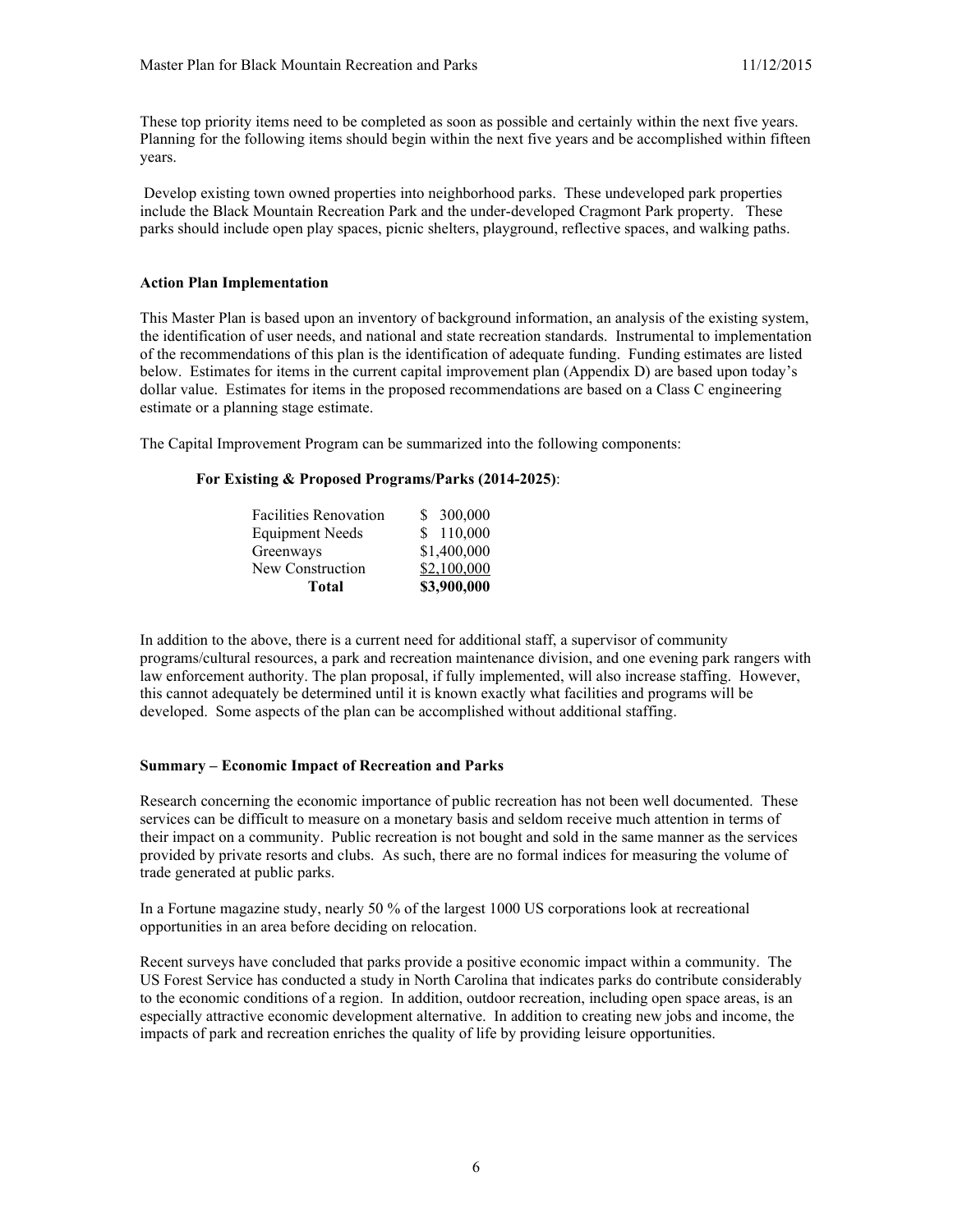# **1. MASTER PLAN PURPOSE STATEMENT WITH GOALS AND OBJECTIVES**

#### **Introduction**

Black Mountain Recreation and Parks Department has had a prepared recreation facilities and programs master plan since March of 2004. Many changes have occurred over that time in terms of expanded development and increased population. The area has had little population growth during the past decade. Statistics show that the area has grown 40% since 1980. New development has created more demand for public services such as new sewer, water, schools, roads, and recreation opportunities. Demand for recreational opportunities has also increased throughout the State of North Carolina, dramatically changing the role of county and municipal governments as providers of recreational services.

Planning for recreational services and open space is as significant for a community as planning for transportation systems, utilities, and education. The continued development of Black Mountain, Black Mountain Township, and surrounding townships will make it increasingly difficult to acquire new "community" properties and open space for recreational purposes. The major benefits of planning ahead include:

- Promotion of civic pride and sense of community unity.
- Enhancement of the community's ability to attract new business and industry. In turn, the expanding tax base will assist in supporting recreation.
- Identification of quality recreational facilities and programs that will enhance the well being for all citizens in an era marked with increased stress at home and at work.
- Identification of and protection for open spaces and environmentally sensitive areas.
- Promotion of social interaction among diverse individuals and groups through like interests in recreation.
- Competitiveness in acquiring grant funding. The push for lower taxes and decreased funding for municipalities has made the competition for grants and state funding extremely competitive. Approved master plans are now required for funding consideration by outside providers.

## **Master Plan Purpose**

Black Mountain prepared a recreation study in 1992; however, it was not a "comprehensive recreation and park master plan". In order to assist the department in meeting their mission statement, the current Recreation Commission recognized the need to develop an updated master plan to assess current and future recreational needs of the community and develop a strategy for the provision of recreational services (see Mission Statement, Appendix A). The Board of Aldermen of the Town of Black Mountain supported this need for a plan through a resolution approved in May, 1998 (see Resolution, Appendix B). The Original version of the Parks and Recreation Master Plan was finalized and approved in March of 2004.

The objective of the planning process is to provide the Town of Black Mountain with an accurate, usable plan to guide its actions and decisions concerning the improvements and development of its parks and recreation system for the next 10 years. This plan, which will take us through the year 2025, will be reviewed and updated annually.

#### **Location**

The Town of Black Mountain is located within the Township of Black Mountain and comprises approximately 64% of the township's population of 12,599 residents. The Town of Montreat also lies within the township and comprises an additional 723 residents. Black Mountain is the eastern most incorporated town in Buncombe County and is surrounded by Montreat to the North and Swannanoa to the West, with a population of 10,381. The county seat of Asheville is located 15 miles to the west. The county provides an outdoor swimming pool within the Owen School District and two small community parks in Swannanoa. With only intermittent monetary support from the county through grants, the Town of Black Mountain is the main provider of recreational services for eastern Buncombe County and its 23,260 recorded residents.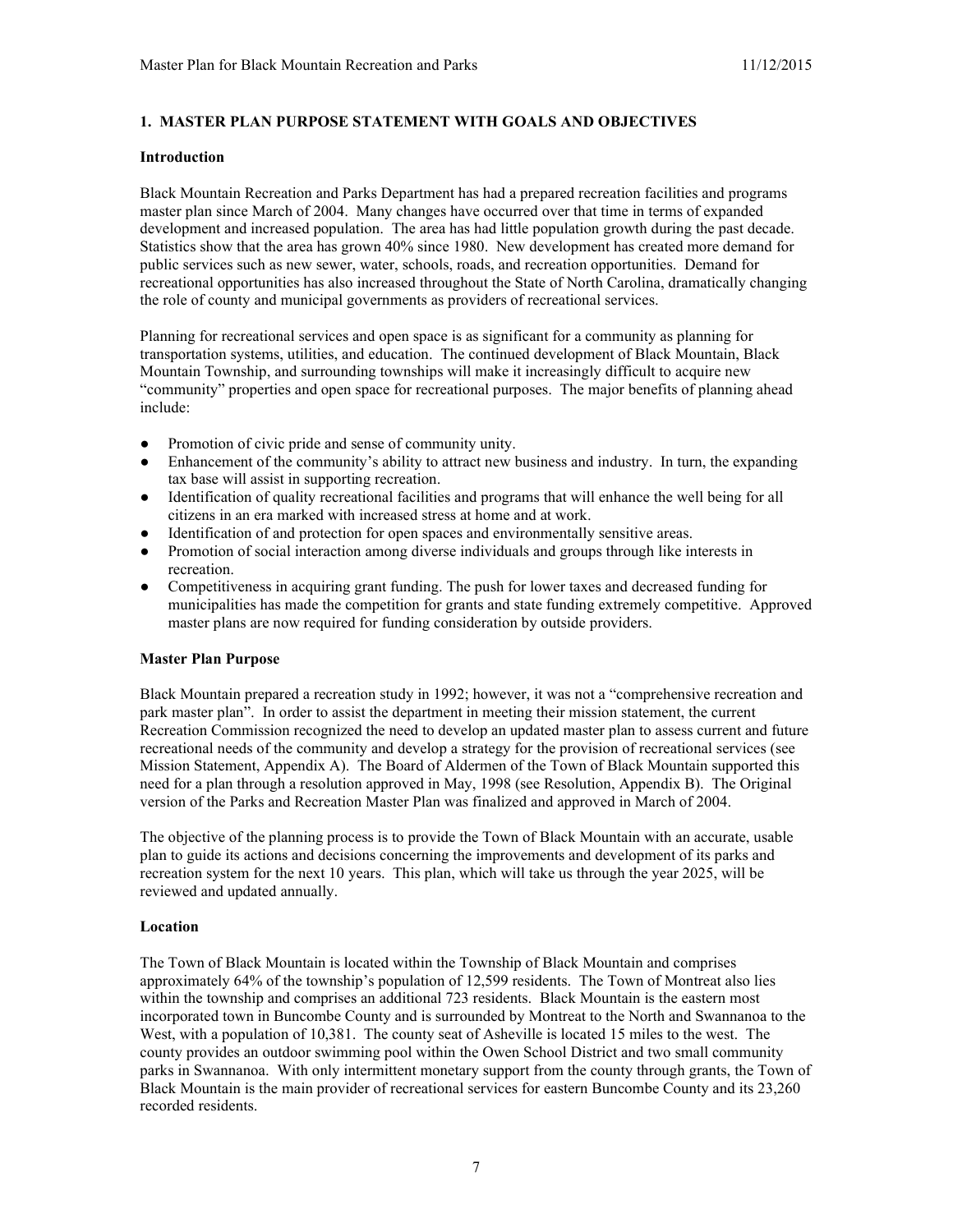## **Goals and Objectives**

Identifying goals and objectives assists in developing a basic framework for formulating and implementing the Master Plan. Goals and objectives also represent the Master Plan's understanding of the community's desires, and it serves as a basis for developing recreation policies and planning decisions.

Goal: To provide the citizens, elected officials, and staff of Black Mountain with a 10-year plan for parks, recreation, and open space that adequately addresses the recreational needs of all citizens within the community, regardless of age, sex, race, disability, or income.

### Objectives:

- To involve the public throughout the planning and implementation process by soliciting input regarding their recreational wants and needs.
- To develop a Master Plan that is responsive to the town's projected population characteristics and is flexible to meet changing needs of the public. An annual review will be conducted by the Recreation Commission who will report findings to the Aldermen. The Master Plan will be updated and revised as needed.
- To sufficiently assess and analyze the town's existing, proposed, and potential recreation and park facilities.
- To develop a Master Plan that provides a structure for orderly and consistent policy development and decision making as related to park, recreation, and open space issues.
- To develop a Master Plan that can be utilized as a management tool for administering resources for programs and facilities.
- To identify mechanisms for the funding of existing and proposed recreational facilities and programs.
- To develop alternative methods for joint use of public land including right-of-ways, reservoirs, buildings, etc.
- To ensure the Master Plan recommendations are developed to protect and enhance the quality of life for present and future citizens of Black Mountain and surrounding areas.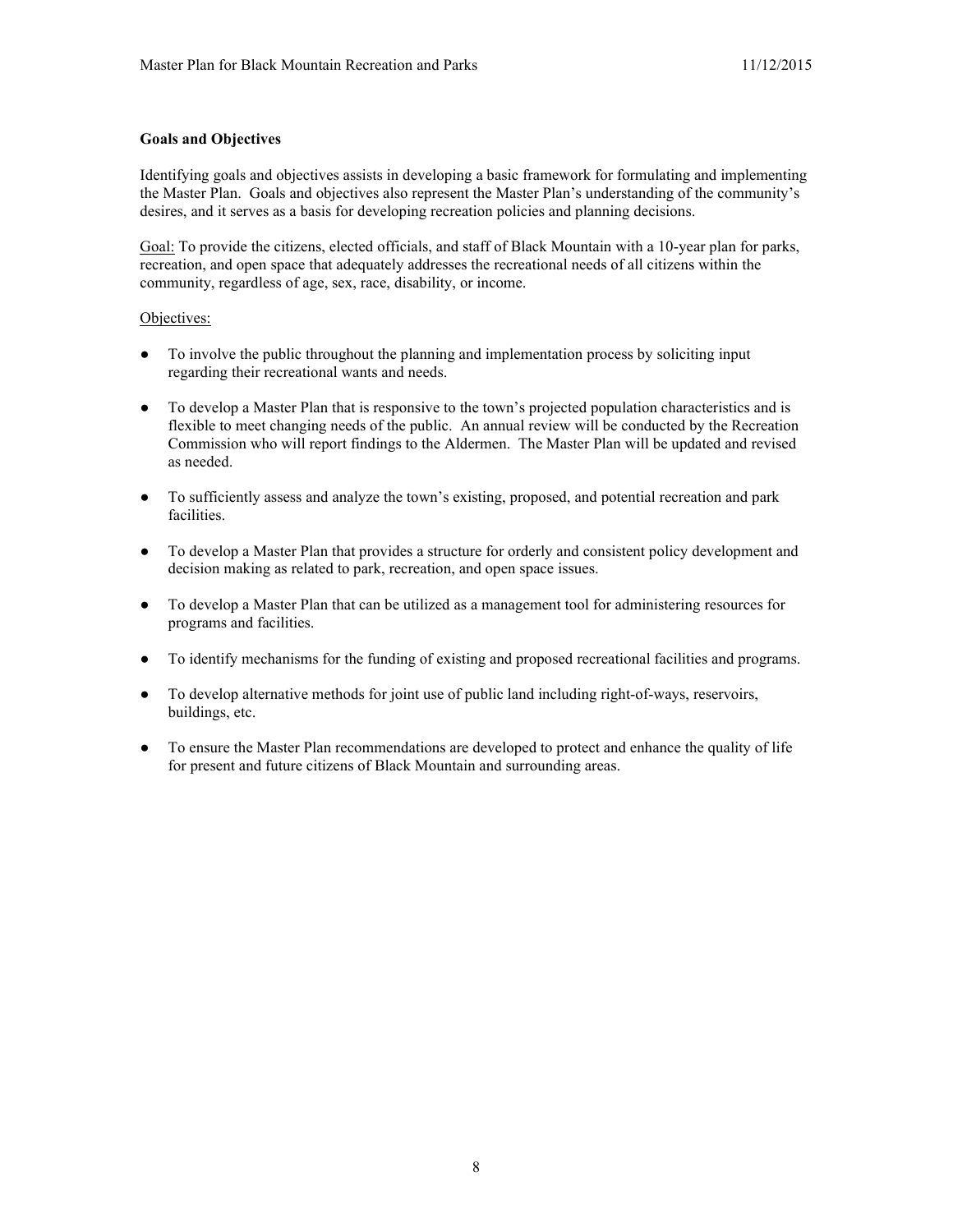# **2. CURRENT AND PROJECTED COMMUNITY FACTORS**

#### **Introduction**

The current and projected community factors pertinent to Black Mountain are divided into two categories: natural factors and cultural factors. Natural factors take into consideration physiographic features, water resources, and unique natural areas. Cultural factors include existing land use, future land use, transportation, economy, and population trends and projections.

## **Natural Factors**

### Physiographic Features

Black Mountain is located in the upper Swannanoa River Valley and is surrounded to the east, south, and north by mountain ranges. The topographic character of the area is composed of wide and often abrupt variations due to ravines created by drainage courses that lead from the higher elevations to the river and its major tributaries. The mountainous nature of the area makes the flatter lands most desirable for all types of development including residential, commercial, industrial, and recreational development.

The soils found along major streams and rivers can accommodate recreational facilities if design allows for flood control. These soils cannot accommodate residential or commercial development. Soils in the rolling interior basin (between the floodplain and the mountain slopes) can accommodate recreational development as well as residential and commercial development. The slopes can accommodate recreational development that is low impact in nature such as hiking trails. The slopes can accommodate residential development up to the point where slopes exceed 25%. [Source: APRD Master Plan]

### Water Resources

Water resources fall into two categories: that which is used for drinking water and that which can be used for recreational purposes. In many areas, these are often one and the same.

In North Carolina, watershed regulations for the protection of drinking water are state-mandated. Watersheds are classified based upon the amount of development allowed. The essence of these regulations is to maintain or increase the quality of potable water supplies by limiting development of impervious areas within a particular area of the watershed. The amount of built upon area allowed varies with the watershed classification and the distance the development is from the reservoir site. Although Black Mountain still has a reservoir, the water is not used as a source of potable water. Potable water is obtained from fifteen wells that are scattered throughout the town.

The watershed lands surrounding the reservoir contain ten of the town's wells. Regional and state water authorities have indicated that these lands might also be used for recreational purposes ranging from low impact fishing, picnicking, and hiking to more moderate impact of rental cabins and camp sites.

Other watersheds within the township include the Montreat watershed and the Asheville watershed. The Montreat watershed is available in certain areas for low impact recreation such as hiking. The Asheville watershed is not available for recreational purposes.

The major stream running through town is Flat Creek. Flat Creek arises in the Montreat area of the township and flows southward into Black Mountain proper where it makes a westerly turn. It joins the North Fork of the Swannanoa just west of the town limits to form the Swannanoa River. Flat Creek is available for recreational purposes in many areas. It is accessible for fishing. A path in Recreation Park runs along the stream allowing access for fishing, picnicking, quiet reflection/meditation, and play within the waters.

A major recreational water source within Black Mountain is Lake Tomahawk, the central feature of Lake Tomahawk Park. This 4.5 acre lake is surrounded by a walking path which includes fishing docks,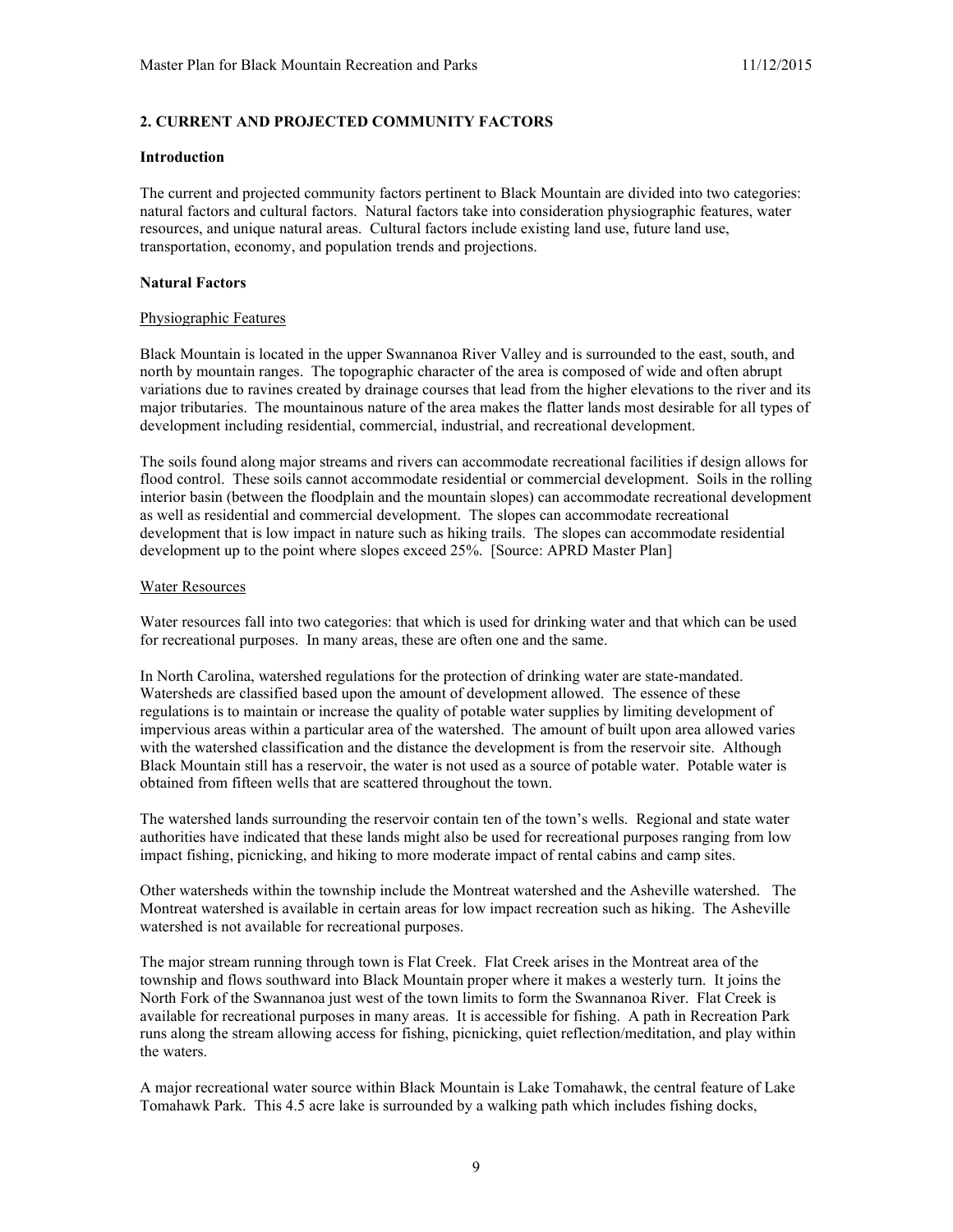benches, and other recreational amenities. The lake is available on a limited basis for non-motorized boating.

Another recreational water source within Black Mountain Township is located within the Town of Montreat and is known as Lake Susan. Lake Susan also has a walking path around it with benches and is available for limited, non-motorized boating. Lake Susan impounds one-half acre.

#### Environment Open Spaces

Concern for protecting the environment is increasingly important to the general public as information on preservation, conservation, and protection is more readily available and understood. More people are concerned with the physical and aesthetic issues that demand attention in order to provide the commodities we need to survive comfortably: clean air and water, adequate food and shelter, and space to recreate and release from everyday life. The amount of open land for protection of plant and animal habitats has become more important to our society and our personal well being as we have urbanized. The public has awakened to these needs and their demand for more open space for passive recreation and aesthetic enjoyment will continue to grow. The demand has initiated a trend by local governments to acquire open space for watershed protection, regional parks, and greenways. The public demands have also propelled local governments to require developers to incorporate open space areas as part of a project's plan. The start of open space initiatives is an attempt to link parks, environmental features, and other "people spaces" to form a diverse network of green space that will benefit the entire region. [Source: APRD Master Plan]

Black Mountain has continued an initiative to make the community a walk able community. Recent additions of sidewalks in two neighborhoods, the current and the first completed section of the greenway are evidence of this initiative. The town's two major parks and its recreation center are now or will soon be connected by a walk able path. These paths not only provide for the recreational needs of walkers but also provide a safer transportation route for children and youth to access these facilities.

## Unique Natural Areas

The Land of Sky Regional Council has prepared an Analysis of Sensitive Natural Areas for a four county area including Buncombe County. Three of these areas are located within our study area. They are Montreat Watershed, Craggy Pinnacle, and Asheville Watershed. All of these are protected by other governmental entities. Low impact recreation is allowed on the Montreat Watershed and Craggy Pinnacle area but not on the Asheville Watershed. Craggy Pinnacle is not accessible from the study area by vehicle. The other two areas are.

## **Cultural Factors**

#### Population Trends and Projections

A study by the Buncombe County Planning office indicates that Black Mountain is the fastest growing municipality within the county. Current population estimates for Black Mountain, Montreat, and Swannanoa Townships total approximately 23,260 according to American Fact Finder through the US Census Bureau. Of this, the US Census Bureau estimated that 8,080 lived within the Town of Black Mountain in 2013. The population of the townships is projected to increase by fifteen percent within the next ten years. This trend will also be reflected within the town.

Eighteen percent of the population is younger than 18. Twenty-three percent is age 65 or older. Another 8.5percent is found in the 18-24 age group.

Of adults, age 25 or older, 87% have completed high school and 30% have completed a bachelor's degree or higher.

Average household income is \$40,185. Eighteen percent of households live below the poverty level, according to the US Census Bureau.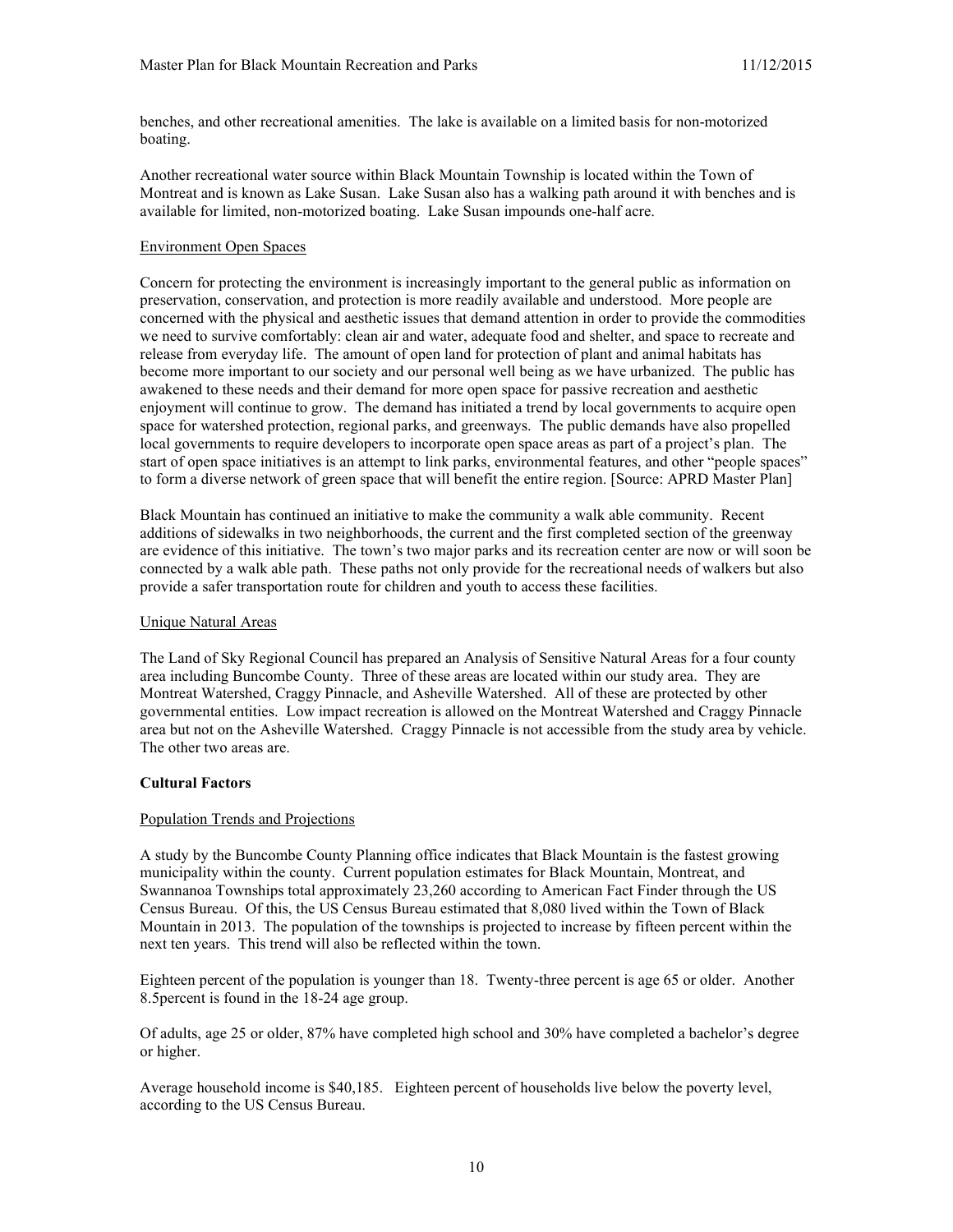## Existing Land Use

The geographic formation of the area is a raised basin surrounded by mountains that has historically provided for growth in the gentle terrain of the valley bottom. Historic paths utilizing the river bottoms became the obvious locations for roads and were, and continue to be, the easiest place to build. Commercial development continues to follow the trend for locating along the major transportation corridors.

Residences have historically been located in the valleys or on gently sloping terrain. Single family residences account for the majority of home in the area. Typically, these have been built by private landowners or by developers in small sub-divisions. The lack of amenities, such as water and sewer service, has kept development off of the steeper mountain slopes. Multi-family residences exist within the area but not in large concentration. Most multi-family units consist of ten or fewer units. Several group living facilities, serving our senior population exist in the area. The largest group living facility is Highland Farms.

Black Mountain and the immediate area are home to a unique transient population. This population is served primarily by religiously oriented camp and conference centers. These centers expand the population of the area by 5000 per week during the summer months and up to 1000 per week during the remaining months. This population also needs access to appropriate recreational opportunities that are not always provided by the respective conference centers.

### Future Land Use

Land use practices are changing. Competition for prime building sites, those located in the valleys and on the gentle slopes, has increased. New construction practices are allowing for development on mountains in excess of twenty percent slope. The decline in agriculture is freeing up large plots of land that is being developed into large sub-divisions. Open spaces within the valley are diminishing. Population statistical projections indicate the trend is toward growth and is expected to increase by fifteen percent within the next decade.

#### Transportation

Two major transportation corridors run through Black Mountain and the upper Swannanoa Valley. These are US 70 and Interstate 40, which parallel one another, running east to west. A secondary transportation corridor is NC 9, which runs north to south, beginning in Montreat and running through the Broad River Township. Asheville, the county seat, is located fifteen miles west of Black Mountain.

## **3. INVENTORY OF CURRENT RECREATION AND PARK FACILITIES AND PROGRAMS**

All of Black Mountain Township's recreation and park facilities and programs were inventoried. Facilities are classified based on their provider and fall into one of three categories. Categories are public, quasipublic, and private. Public facilities are owned by governmental agencies. Private facilities are owned privately and are for use by private members or their invitees. Quasi-public facilities are owned privately but can be used by the public under certain conditions. Quasi-public facilities are associated with churches, religious conference centers, camps, or other non-profit organizations. Use by the public is usually restricted to having a member or employee accompanying the recreator(s) while the facility is being used.

Programs may be offered by any of the providers mentioned above and may be offered either on a fee basis or are free of charge. Programs include classes in arts and crafts, exercise classes, personal defense classes, drama and dance classes, and creative learning classes. Programs also include events such as holiday celebrations, drama presentations, concerts, festivals, foot races, event walks, sports tournaments, and youth and adult league sports.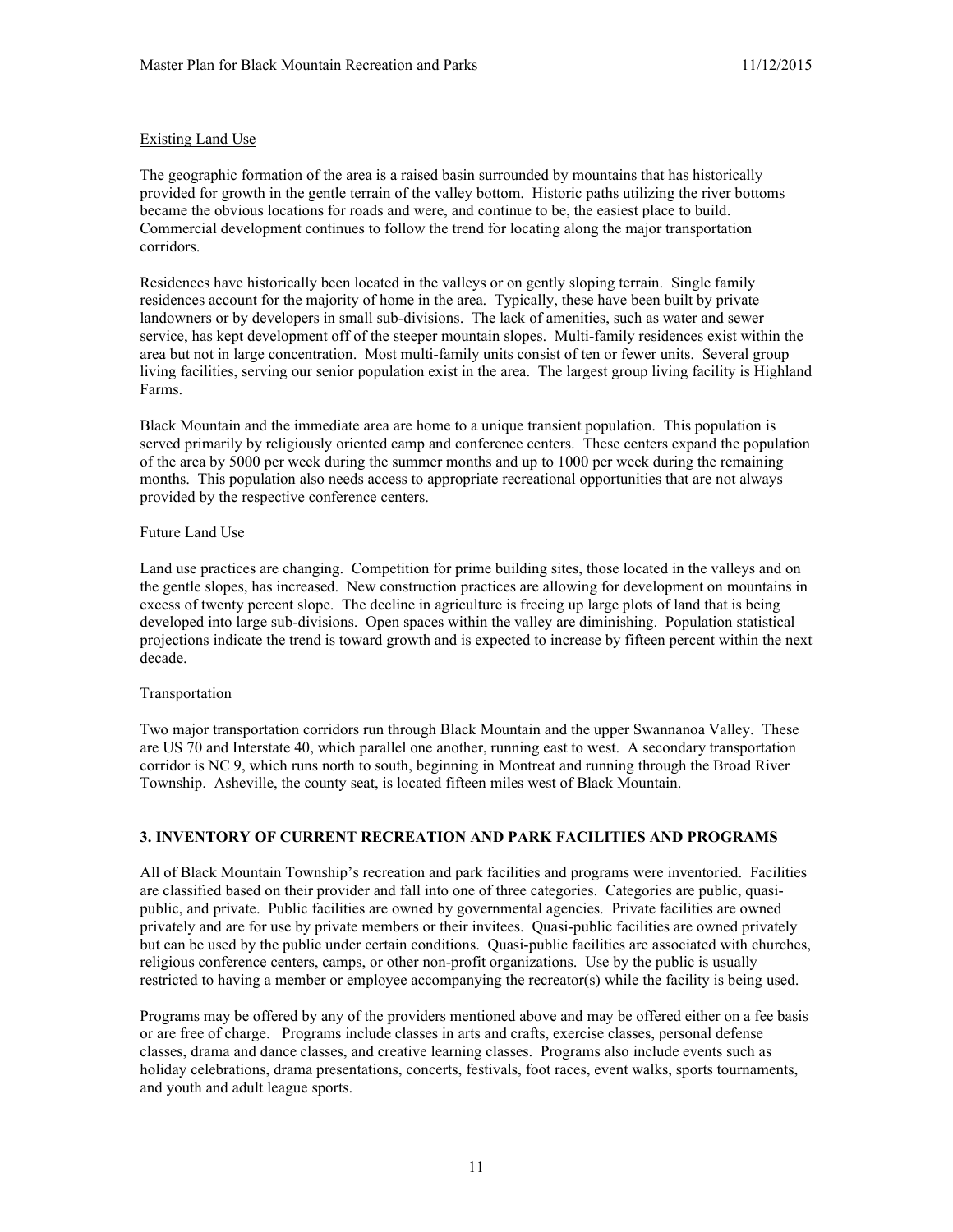### **Facilities**

Private sector facilities located in Black Mountain Township include:

Camp Rockmont. Privately owned camp. Facilities are available by invitation only. Rental fees are charged to most users. Facilities include a lake with swimming, beach, canoes, paddleboats, and fishing. Tennis courts, soccer field, play field, and gymnasium are also available.

Camp Merrimac and Camp Timberlake. Privately owned camp.

Ascending Fitness – Privately owned fitness center.

Cheshire Fitness Center – Privately owned fitness center.

Mini Golf at Phil's BBQ – 18 holes of mini golf located at Phil's BBQ pit restaurant.

Black Mountain Pilates – Offers healthy and nurturing environment to learn and practice Pilates with an emphasis on core strength and long lean muscles.

Black Mountain Yoga – Committed to bringing flexibility, strength and balance to the whole person, mind, body and spirit. Offer classes for everyone – beginner through advanced levels.

Grey Eagle CrossFit – Core and strength conditioning program. The Broad design of this program includes elements of track and field, gymnastics, weightlifting and strongman. Elements are combined in short intense daily workouts.

Black Mountain Running Company – Locally owned specialty running shop. BMRC focuses on needs of beginners to serious adventure runners. Personal training available and weekly group runs through town are offered utilizing greenways and trails.

Black Mountain Neuro Medical Center – Therapeutic activities include a greenhouse, pet therapy and an aquatics program for residents. Also has an easy to walk to campus for the community.

Tarwheels – Roller skating – Family skating for all ages. Available to rent for birthday parties and private parties.

Asheville Christian Academy – Campus offers running trial and athletic summer camps to community.

#### Quasi-public sector facilities include:

Blue Ridge Assembly. Conference center operated by YMCA. Facilities are generally unavailable to the public. Facilities include outdoor pool, outdoor covered basketball courts, ropes course, playground, and trails.

Ridgecrest Conference Center. Conference center and youth camps operated by the Southern Baptist Convention. Facilities can be used by the public on a limited case-by-case basis. This use is generally limited to the winter and spring months. Facilities include gymnasium, tennis courts, two ball fields (in poor condition), playground, two lakes with canoeing and fishing, and trails.

Christmount Christian Assembly. Conference center operated by the Disciples of Christ Church. Facilities can be used by the public on a limited basis. Facilities include two outdoor pools, a play field, tennis courts (in poor condition), outdoor basketball court (in poor condition), horseshoe pits, playground, and trails.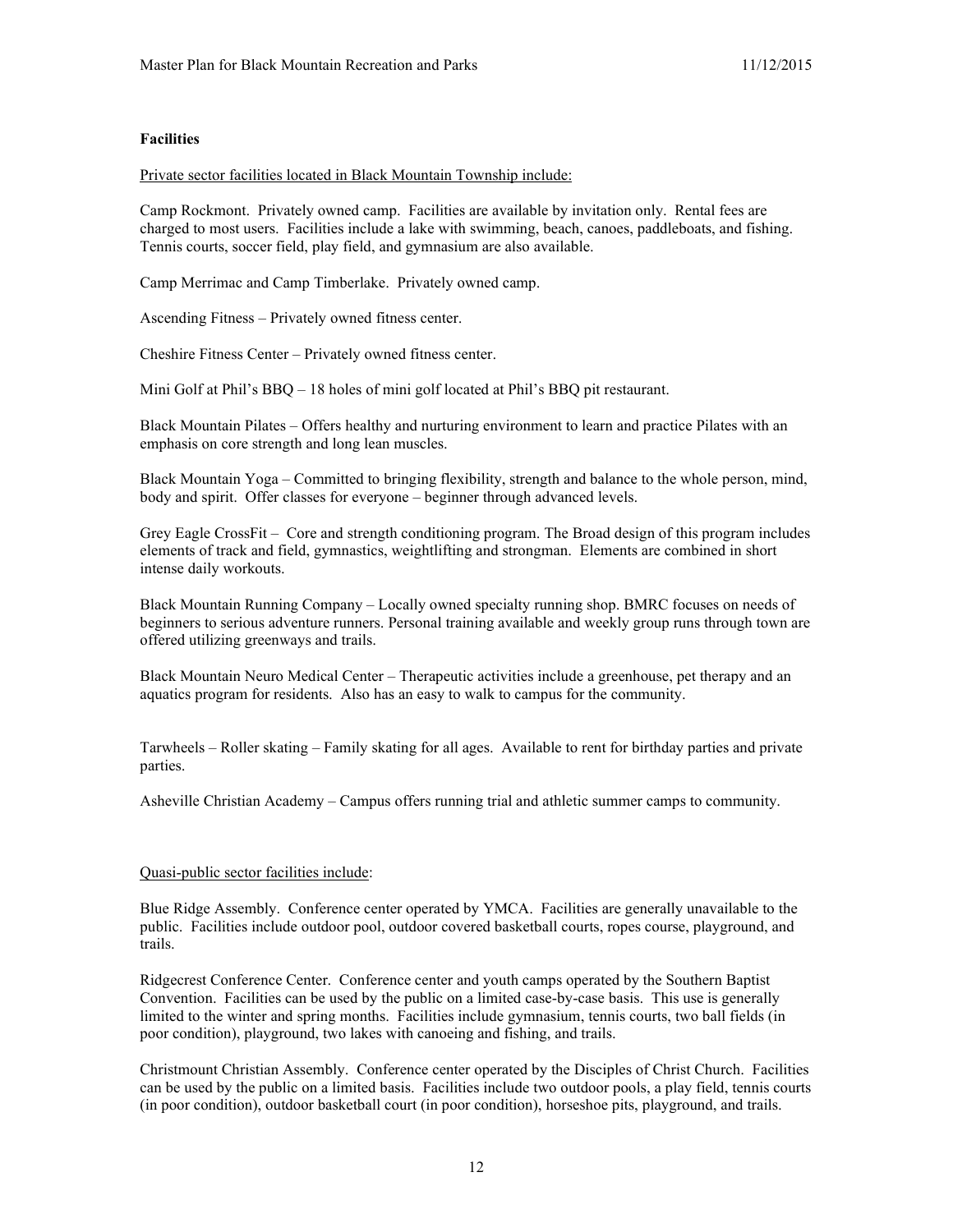Cragmont Assembly. Conference center owned by the Free Will Baptist Church. Facility use is generally unavailable to the public. Swings and playground equipment are available but do not meet current code.

Camp Dorothy Walls. Conference center of the AME Zion Church. Facilities are not generally available to the public and include a gymnasium, outdoor pool, tennis courts (in poor condition), and outdoor basketball courts (in poor condition).

Mountain Retreat Association. Conference center owned by the Presbyterian Church. Facilities are open to the public but public use is limited in the summer and fall months by the large number of conference attendees. Facilities include outdoor swimming pool, gymnasium, tennis courts, a small lake with paddle boat rentals, play field, playground, nature hut and trails, greenway trails, multipurpose building for basketball and volleyball, and a campground. The campground has 29 sites and includes bathhouses and a small playground. In addition 2760 acres has been set aside as wilderness under a conservation trust. The wilderness area includes numerous hiking trails.

Black Mountain Center for the Arts. This center provides a forum for artists to display their works. This includes a variety of media including watercolor, oils, photography, etc.

Black Mountain History Museum. This museum displays the history of the Swannanoa Valley.

Presbyterian Home for Children. Home for displaced children run by the Presbyterian Church. A gymnasium is available and is readily made available to local groups who want to use it.

First Baptist Church. Facilities include playground and outdoor basketball court (half-court) available on a limited basis.

Meadowbrook Free Will Baptist Church. Facilities include an indoor gymnasium available on a limited basis.

Swannanoa Missionary Baptist Church. Facilities include an outdoor basketball court available on a limited basis.

Black Mountain Presbyterian Church – Playground facility available during limited hours

Highland Farms Retirement Community – Offers level walking trails through retirement community for public use.

Warren Wilson College - walking/hiking trails throughout campus for public use. Scenic environment. Pool available for limited use to groups.

Montreat College. This college shares facilities with the Mountain Retreat Association mentioned above. In addition, the college has a baseball field located in Montreat and a softball field and a soccer field located on the property of the Presbyterian Home for Children also mentioned above. The college owns the property known as In the Oaks, a former conference center and youth camps operated by the Episcopal church. Facility use is limited and includes an historic home used for meetings and classes, a picnic pavilion, a softball field and multisport field and an indoor pool. Future development will turn this property into a typical college campus with facilities that should be available for public use on a limited basis.

Black Mountain Elementary School. Facilities include two T-ball size baseball fields, a playground, and a gymnasium. Facilities are available to the public.

Black Mountain Primary School. Facilities include one regulation softball field, two T-ball softball fields, a playground, and a small gymnasium. Facilities are available to the public.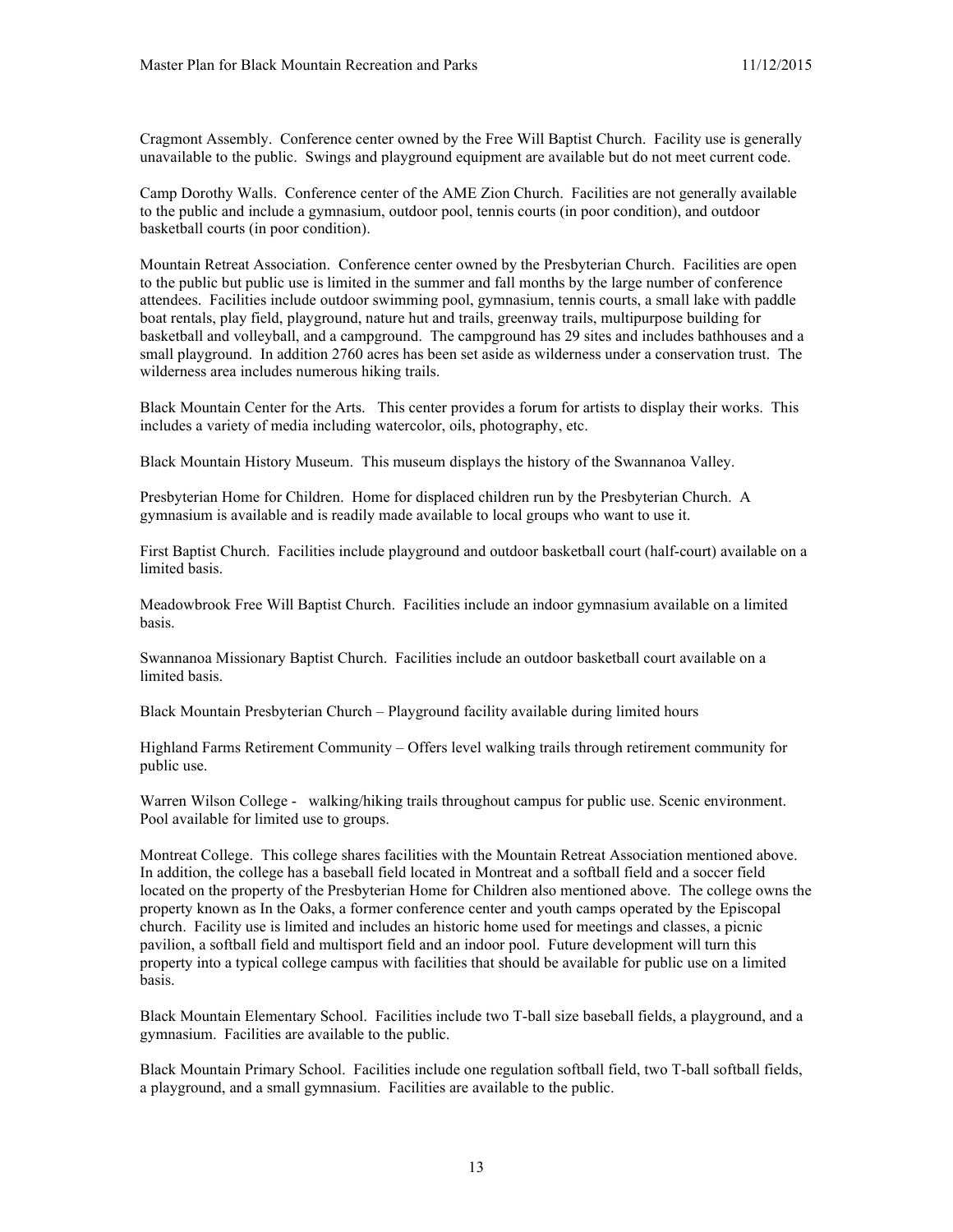Owen Middle School. Located on the western edge of the township, four miles from downtown Black Mountain. Facilities available to the public include tennis courts, football/soccer field, softball/baseball field, and gymnasium.

Owen High School. Also located on the western edge of the township, facilities include two gymnasiums, baseball field, softball field, track, and soccer practice field.

#### Public facilities include:

Buncombe County. The county recently built a public swimming pool adjacent to the middle school. This pool opened in the summer of 2000. Charles D. Owen Park is located eight miles from downtown Black Mountain and includes three ball fields, walking path, two medium size picnic shelters, a small lake, and an outdoor basketball court.

Town of Montreat. Montreat shares facilities with the Mountain Retreat Association, mentioned above. The town shares maintenance of the greenway trails with the association.

US Forest Service. The Forest Service provides a trailhead on the eastern edge of the township. The Kitasuma Trail runs from Ridgecrest to Old Fort. The trail is popular with both hikers and mountain bikers. Many hikers only hike the short distance from the trailhead to Kitasuma Peak, which offers spectacular views of Ridgecrest, Black Mountain, and the Swannanoa Valley.

Town of Black Mountain. Black Mountain provides a variety of facilities, which are listed below.

Carver Community Center. This 15,200 square foot facility has classroom space, aerobics studio, kitchen, and conference room. It houses the Recreation and Parks Department offices and the Children and Friends Daycare. Outdoor facilities include a beach volleyball court and the daycare has a playground (which is not built to code). Improvements needed are:

- Energy efficiency upgrade; air conditioner, new windows, etc.
- Restroom rehabilitation

Cragmont Park. This four acre park has an open playfield, most often used for youth league practice, an outdoor basketball court, and two tennis courts. Improvements needed are:

- Expansion of Tennis Courts
- Restrooms
- Playground

Lake Tomahawk Park. This nineteen acre park has a 1700 square foot shelter used for group picnics, parties, and other events. The park includes a 4.5 acre lake, which is surrounded by a .55 mile walking path. A playground is available as well as benches and 4 individual picnic tables and grills. Fishing is allowed and a fishing dock for use by individuals with disabilities is provided. There are two lighted tennis courts, one horseshoe court, a gazebo, and an outdoor swimming pool. Parking is available for 73 cars. An open area serves as the amphitheater for the summer outdoor music concerts. A new year-round restroom building opened in 2001. Improvements needed are:

● Rehabilitation of amenities such as benches, picnic sites, etc.

Lakeview Center. This center is located within Lake Tomahawk Park and is a 6500 square foot two story building that is used as the senior citizens activity center. The facility includes a kitchen, meeting area, and restrooms. The facility is used for community meetings and is frequently rented for private meetings and parties. Improvements needed include: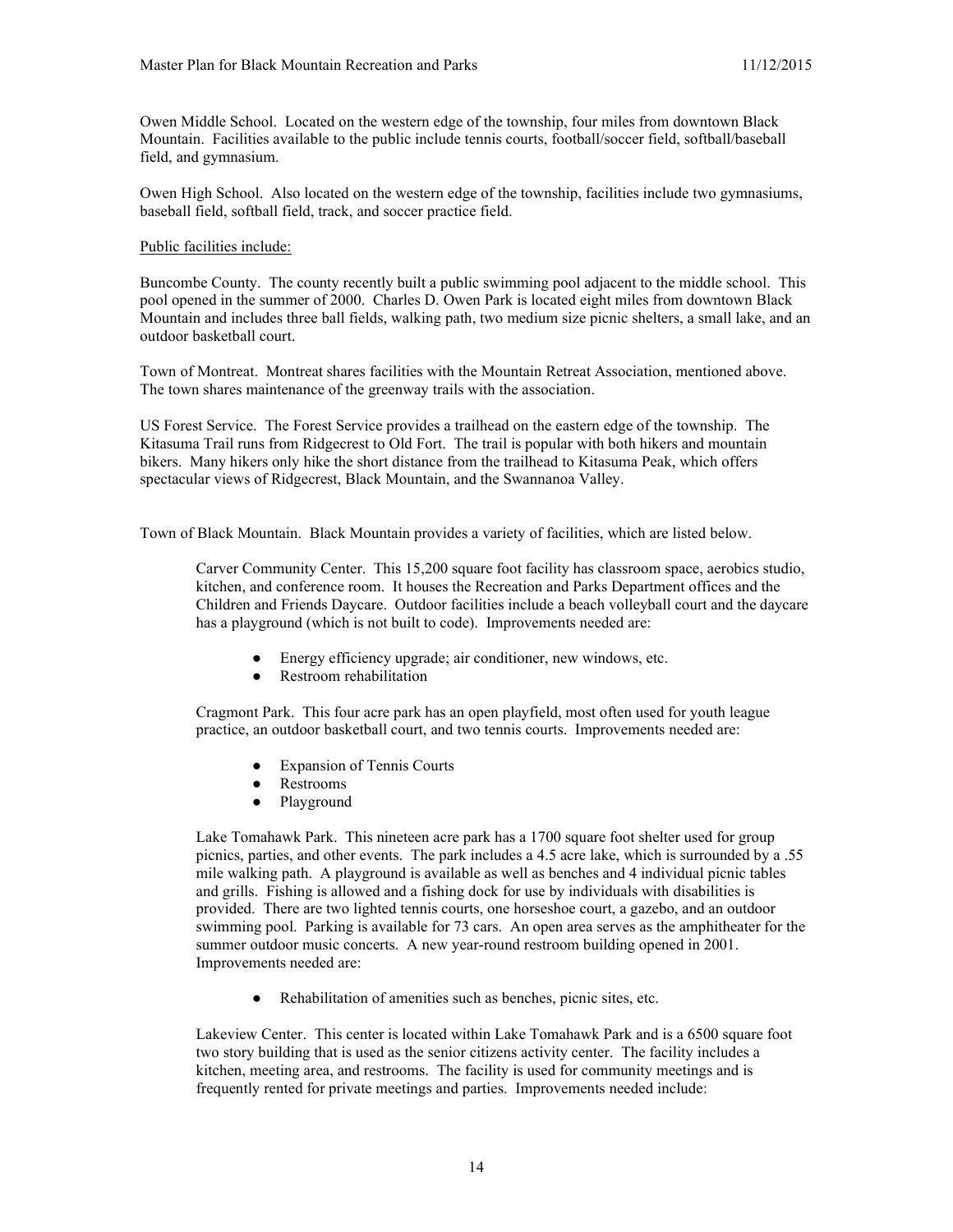- Repair fire-damaged ceiling and remove false ceiling.
- Rehabilitate upstairs to its historic condition.

Golf Course. This is one of the few municipally owned golf courses in the area. The course is 18 holes and is open to membership as well as the public. The golf course is not currently under the jurisdiction of the Recreation and Parks Department. Needed improvements are not discussed here.

Croquet Court. Even fewer municipally owned croquet courts are available in the country. The croquet court is built to tournament standards and is also available by membership or open for public play. Although under the jurisdiction of the Recreation and Parks Department, the facility is managed by the Black Mountain Croquet Association. Needed improvements are not discussed here.

Recreation Park. The Recreation Park includes four lighted ball fields. Two fields are regulation size for both adult baseball and softball. Two fields are regulation size for youth league play, age 12 and under. One of these fields has an expanded outfield that can be used as a football or soccer practice field. The ball fields are clustered around a two-story concession stand, scoring/press box, and restroom facility. The park includes two picnic areas; one is a group picnic area with small shelter and tables for 8; the other consists of several clusters of picnic tables and will hold a total of 24 picnickers. Grills are available for each table or cluster. A .6 mile walking path surrounds the park. About one-half of the walking paths follow Flat Creek which forms the eastern and northern boundaries of the park. Benches are available along the path, as are two viewing or fishing platforms. The western terminus of the first section of greenway is located in the park. This greenway, known as Oaks Trail is a one-half mile connector between the park and Vance Avenue. This connector gives walking access from Lake Tomahawk Park through downtown Black Mountain to Recreation Park. Black Mountain Recreation Park also extends just south of Interstate 40. It is connected by a greenway underneath I-40 and through one of the river overflow passages. On the south side of Recreation Park we have the Dr. John Wilson Community Garden, .55 miles of paved greenway, nine holes of our disc golf course, and home to Grey Eagle Arena. Grey Eagle Arena is a 14,000 sq. ft. indoor soccer facility that houses our youth indoor soccer programs, dodgeball, and bounces house party rentals as well as many other programs and uses. Needed improvements include:

- **Additional Parking**
- Outdoor Kitchen
- Picnic Pavilion
- Playground
- **Improved Drainage**

#### **Programs**

#### Private Sector

Velo Girl Rides – Is a Black Mountain based company that produces several bike rides throughout North Carolina. They produce the Cycle to Farm biking event to benefit the Black Mountain Greenways Commission.

Black Mountain Running Company – Programs several different running groups throughout the year. These groups vary from beginning running programs to training for marathons.

#### Quasi-Public Sector

Black Mountain – Swannanoa Chamber of Commerce. The Chamber of Commerce holds several festival type events each year. The largest of these is the Sourwood Festival. There is no charge for attendance.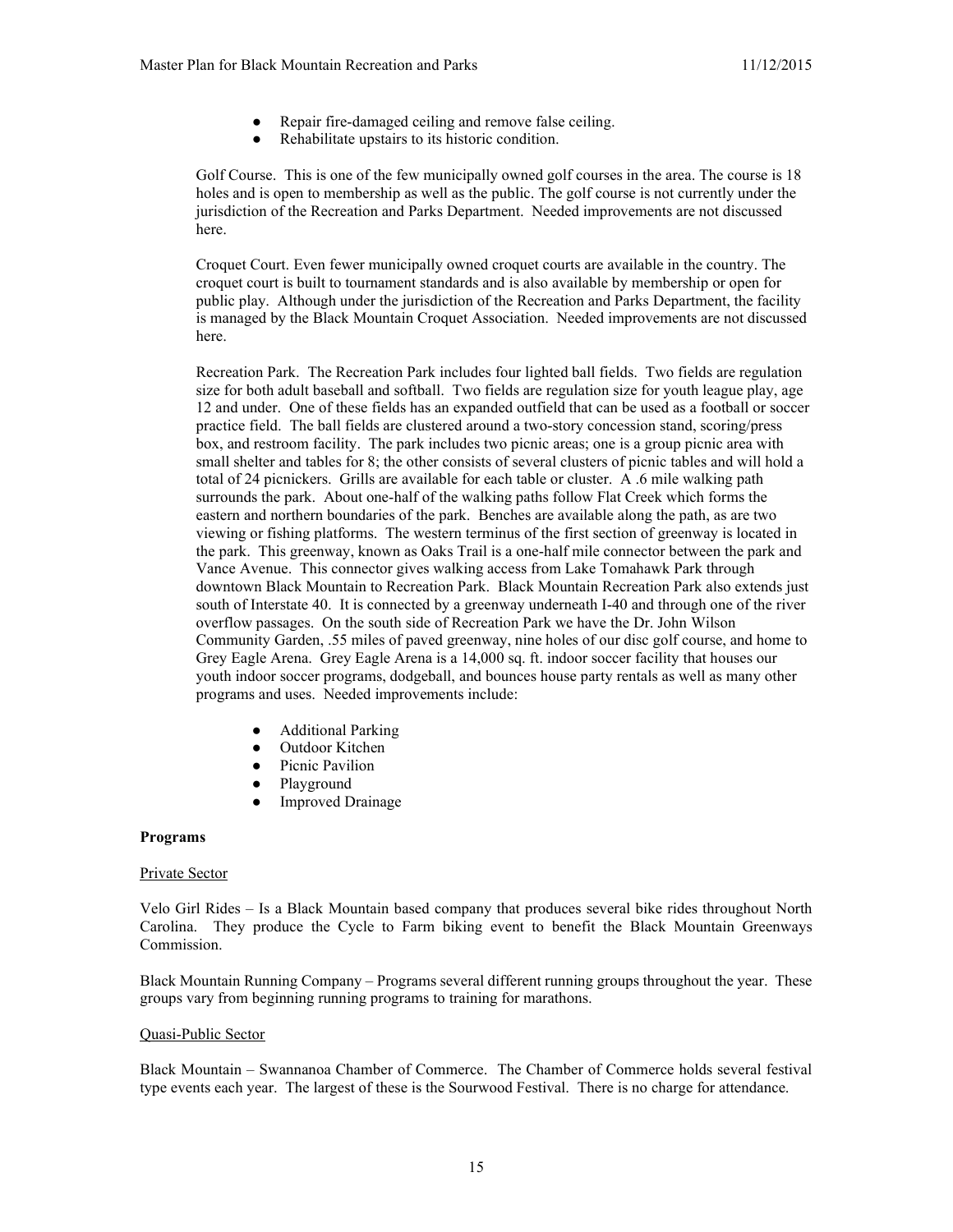Black Mountain Center for the Arts. Programming includes instruction in a variety of art media, musical programs, storytelling, and other artistic endeavors.

Black Mountain History Museum. Programming includes historical talks and hikes as well as history of this area.

Mountain Retreat Association. The association provides weekly classes in arts and crafts during the summer. Most participants are conferees and participation by the public is limited.

#### Public

Town of Black Mountain. The Recreation and Parks Department provides recreational activities for the area, including all three townships. Some activities are geared toward special population groups, such as seniors and youth. Programs include sports, concerts, fitness classes, arts and crafts classes, other types of classes, such as creative writing, and special events. Special events include foot races, Easter egg hunt, trips for seniors, trips to Atlanta Braves games, etc. Some classes and events are offered free of charge and others are funded by user fees or grants. Some are sponsored by corporations. Most programs are well attended and are very well received by the community.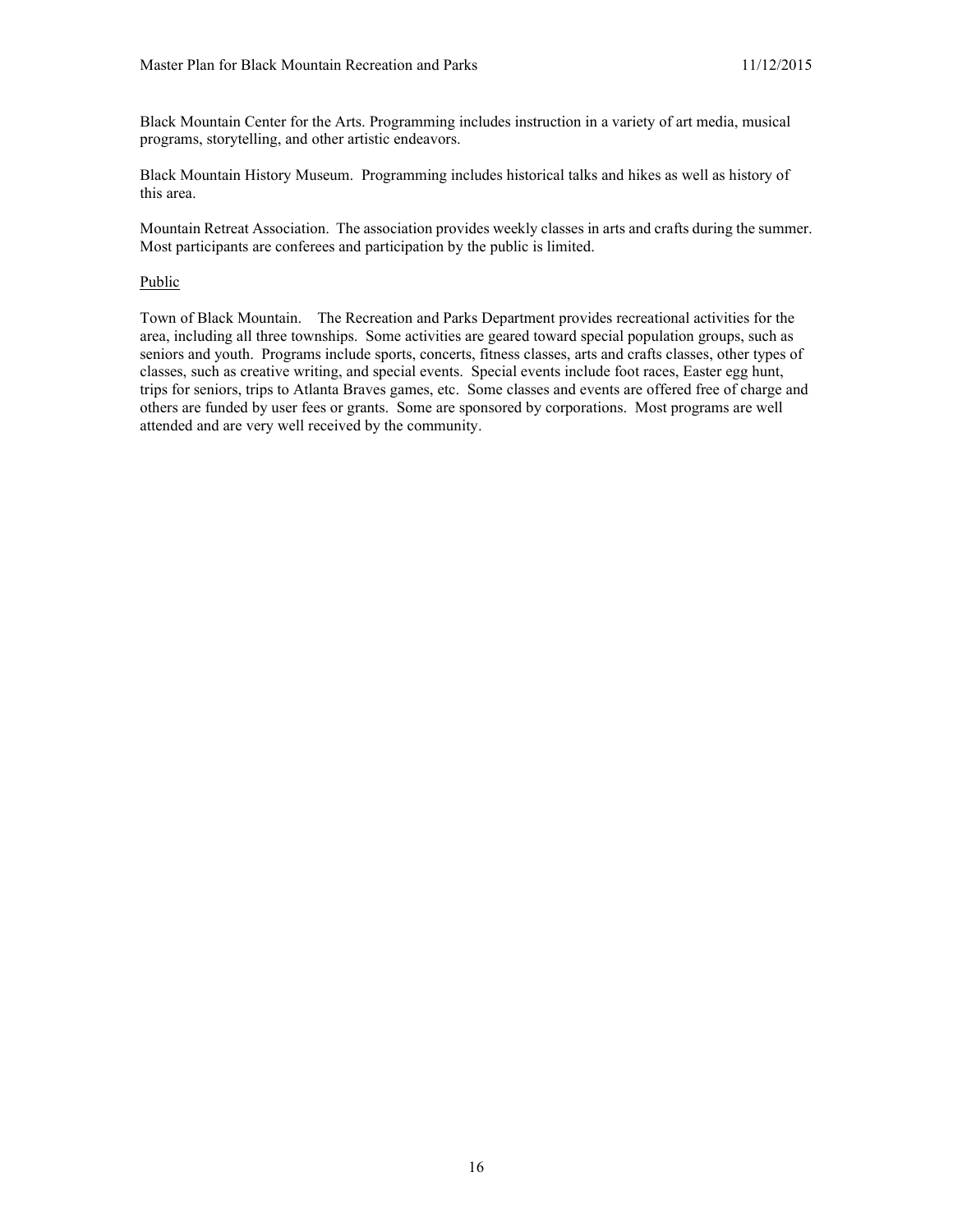## **4. RECREATION STANDARDS AND COMMUNITY NEEDS ASSESSMENT**

#### **Introduction**

The quantity and distribution of recreation land and facilities within a community or for a specific user group is determined by standards established by the recreation and park industry. The National Recreation and Park Association (NRPA), in their publication Recreation, Park and Open Space Standards and Guidelines, edited by R.A. Lancaster, defines recreation and park standards in this manner:

"Community recreation and park standards are the means by which an agency can express recreation and park goals and objectives in quantitative terms, which in turn, can be translated into spatial requirements for land and water resources. Through the budget, municipal ordinances, cooperative or joint public-private efforts, these standards are translated into a system for acquisition, development and management of recreation and park resources."

The publication further describes the role standards have in establishing a baseline or minimum for the amount of land required for various types of park and recreation facilities. Additionally, standards correlate recreational needs into spatial requirements and provide justification for recreational expectations and needs.

The recreation needs of Black Mountain have been ascertained through public comment, an inventory of existing land and facilities, and a formal survey of randomly selected recipients conducted by an outside consultant, as well as a review of typical and generally accepted park, recreation, and open space standards. While national standards can serve as a guide in determining minimum requirements, Black Mountain must establish standards of its own in consideration of expressed needs and the town's economic, administrative, operational, and maintenance capabilities.

In preparing the master plan, standards developed by organizations including the NRPA, the North Carolina Department of Environmental Health and Natural Resources, and master plans from other public entities have been reviewed. Other master plans reviewed include those of Asheville and Union County, NC. One of the most important aspects in preparing a comprehensive master plan is the solicitation of public comment on the perceived recreation and park needs of the community. The input gathered from the community involvement process and surveys can then be cross-checked with the recreation standards.

#### **State and National Trends in Recreation**

Surveys designed to determine the demand for outdoor recreation have been conducted on a national and state level by the US Census, State of NC, and the Physical Activity Council.

According to the 2010 Census - Participation in Selected Sports Activities:

- 1. Exercise Walking
- 2. Exercising with Equipment
- 3. Camping
- 4. Swimming
- 5. Bowling
- 6. Bike Riding
- 7. Weightlifting
- 8. Hiking
- 9. Aerobic Exercising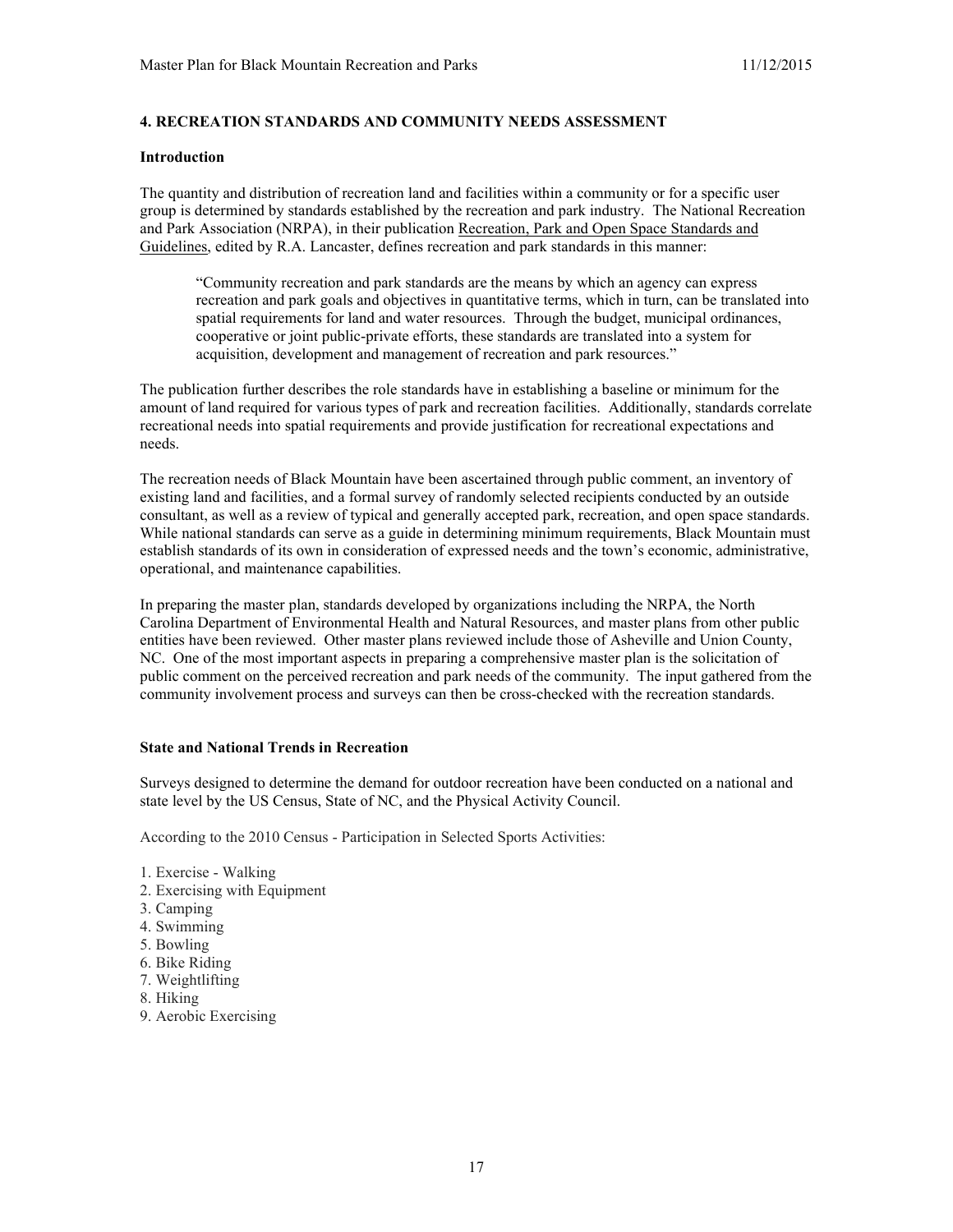This is a report from the Physical Activity Council and the data is from 2014:

- 1. Swimming
- 2. Biking
- 3. Hiking
- 4. Camping
- 5. Working out with Weights
- 6. Running
- 7. Working out with Machines
- 8. Trail Running
- 9. Fitness Classes
- 10. Fishing
- 11. Birding/Wildlife Viewing

Based on the Division of Parks and Recreation - N.C. Department of Environment and Natural Resources the top 10 trends in NC (as of 2006)

- 1. Walking for pleasure
- 2. Family gathering outdoors
- 3. Visiting nature centers
- 4. Sightseeing
- 5. Picnicking
- 6. Attend outdoor sports events
- 7. Visit historic sites
- 8. Viewing wildlife

9. Swimming (Pools or Lakes/Rivers, etc.) - They had this as two separate categories but the numbers were almost identical.

10. Yard games (croquet, corn hole, etc.)

## **Park Classification and Land Requirements**

The following recommended standards for park classifications and land area requirements are described below and summarized in Table 1. The park types described conform to one of three general categories: places for active recreation, resource-oriented areas, and specialized facilities. Space requirements, typical facilities and programs, and unique environmental features define the park types.

## Regional Park

A regional park is a park within a fifty-mile service radius, which serves several communities or a multicounty region. Approximately 10 acres per 1,000 population served and generally 1,000 acres are required for developing a regional park. The regional park is an area of natural ornamental quality that provides diverse and unique natural resources for nature-oriented outdoor recreation including nature viewing and study, wildlife habitat conservation, hiking, camping, canoeing, and fishing. Generally 80% of the land is reserved for conservation and natural resource management, with less than 20% developed for recreation. The recreation areas consist of play areas and open fields or meadows for informal use.

#### District Park

A district park provides more diverse recreational opportunities than a regional park and on a much smaller scale. The district park emphasizes passive recreational opportunities similar to a regional park, yet also includes limited active recreational facilities. A district park is easily accessible by the population it serves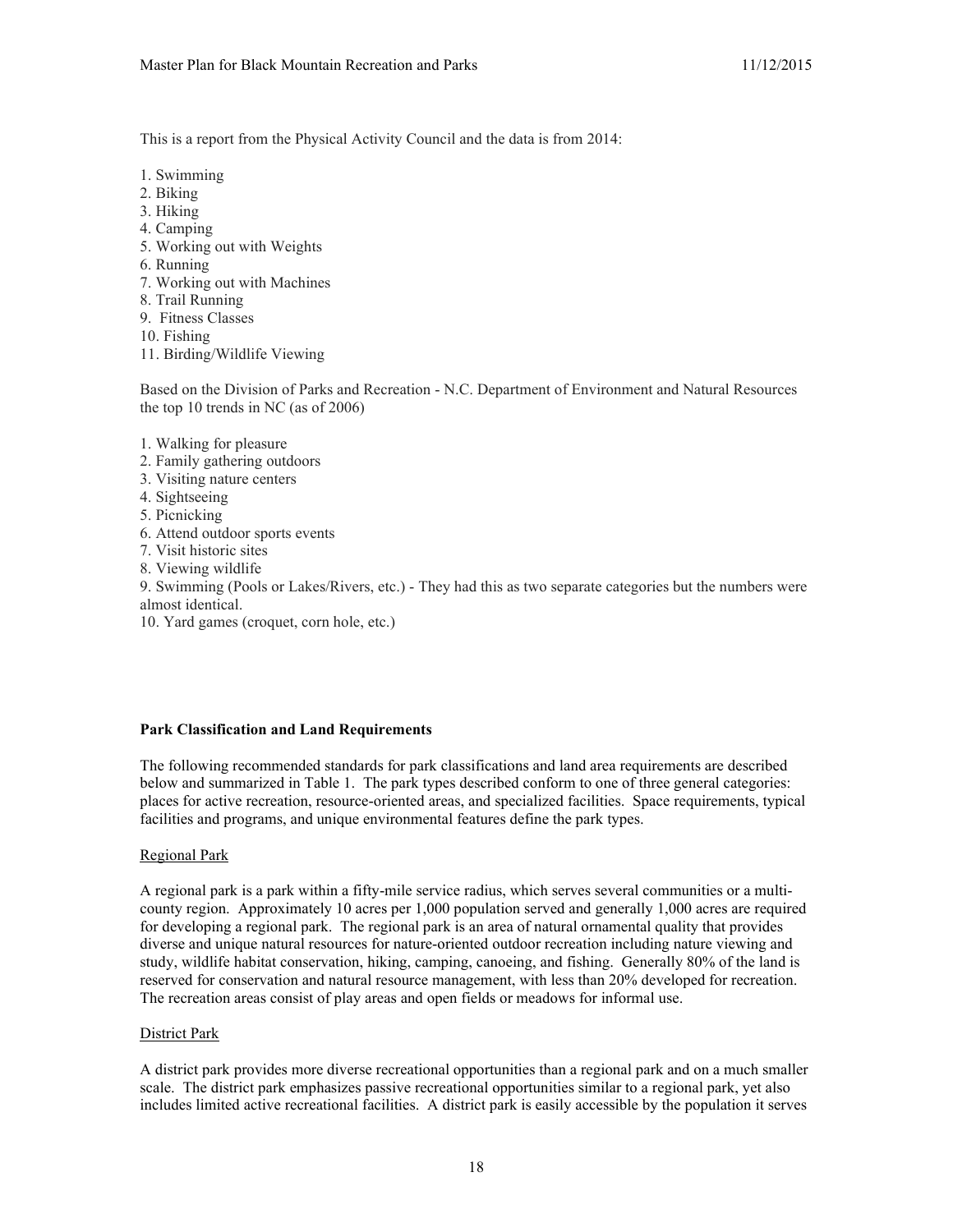and is within a 5-10 mile service radius. The park contains a minimum of 5 acres per 1,000 population. A district park should be a minimum of 200 acres in size. A district park will generally include an indoor recreation building or an interpretive center that reflects the character of the park. Active recreational facilities may include active play areas, ball fields, hard surface courts, multi-purpose play fields, picnicking, and various types of trails.

## Community Park

The community park is easily accessible to a single, or several, neighborhoods depending on local needs and population distribution at the time the park is developed. This type of park provides recreational opportunities for the entire family and contains areas suited for intense recreational purposes such as a recreation center building, athletic fields, swimming, tennis, and walking or jogging trails. The park may also possess areas of natural quality for outdoor recreation such as viewing, sitting, and picnicking. Community parks should be within two miles of their service area and require 2.5 acres per 1,000 population served. They should be at least 25 acres in size.

### Neighborhood Park

The neighborhood park is designed to serve a population of up to 5,000, but in many instances may serve more. The park requires 2.5 acres per 1,000 population served and should be a 5 to 15 acres. This type park is typically characterized by recreational activities for each member of the family, such as court games, crafts, playground, picnicking, and space for quiet/passive activities. Where feasible, the activity areas are equally divided between quiet/passive play areas and active play areas. The service radius is onehalf to one mile and is easily accessible to the neighborhood population through safe walking and biking access. Parking may or may not be provided

### Mini Park

Mini parks are characterized by their relatively small size, usually 1 to 4 acres. This type of park is specialized to serve a specific segment of the population such as a tot lot or quiet space for senior citizens. The service area is less than one-fourth mile. Parking is usually not provided.

#### Linear Park

A linear park is an area developed for one or more varying modes of recreational travel such as walking, hiking, biking, horseback riding, and canoeing. Usually, linear parks are developed to provide a safe route to connect recreational facilities, schools, and residential neighborhoods.

The acreage and service area of a linear park is variable and subject to existing natural and man-made features, the existence of public right-of-way, and the public demand for this type of park. In some cases, a linear park is developed within a large land area designated for protection and management of a natural feature, such as a stream or river, and the recreational use is a secondary objective.

#### Special or Unique Areas or Facilities

Special or unique areas are park types that exist to enhance or utilize a special man-made or natural feature. They can include beaches, aquatic facilities, museums, golf facilities, parkways, historical sites, conservation easements, flood plains, river access, etc. Minimum standards relating to acreage or population have not been established by the park and recreation industry. A size that is sufficient to protect and interpret the resource while providing optimum use is considered desirable for special sites that are natural in character. Other specialized facilities, such as an amphitheater or outdoor classroom, require space sufficient to accommodate the program planned for the site.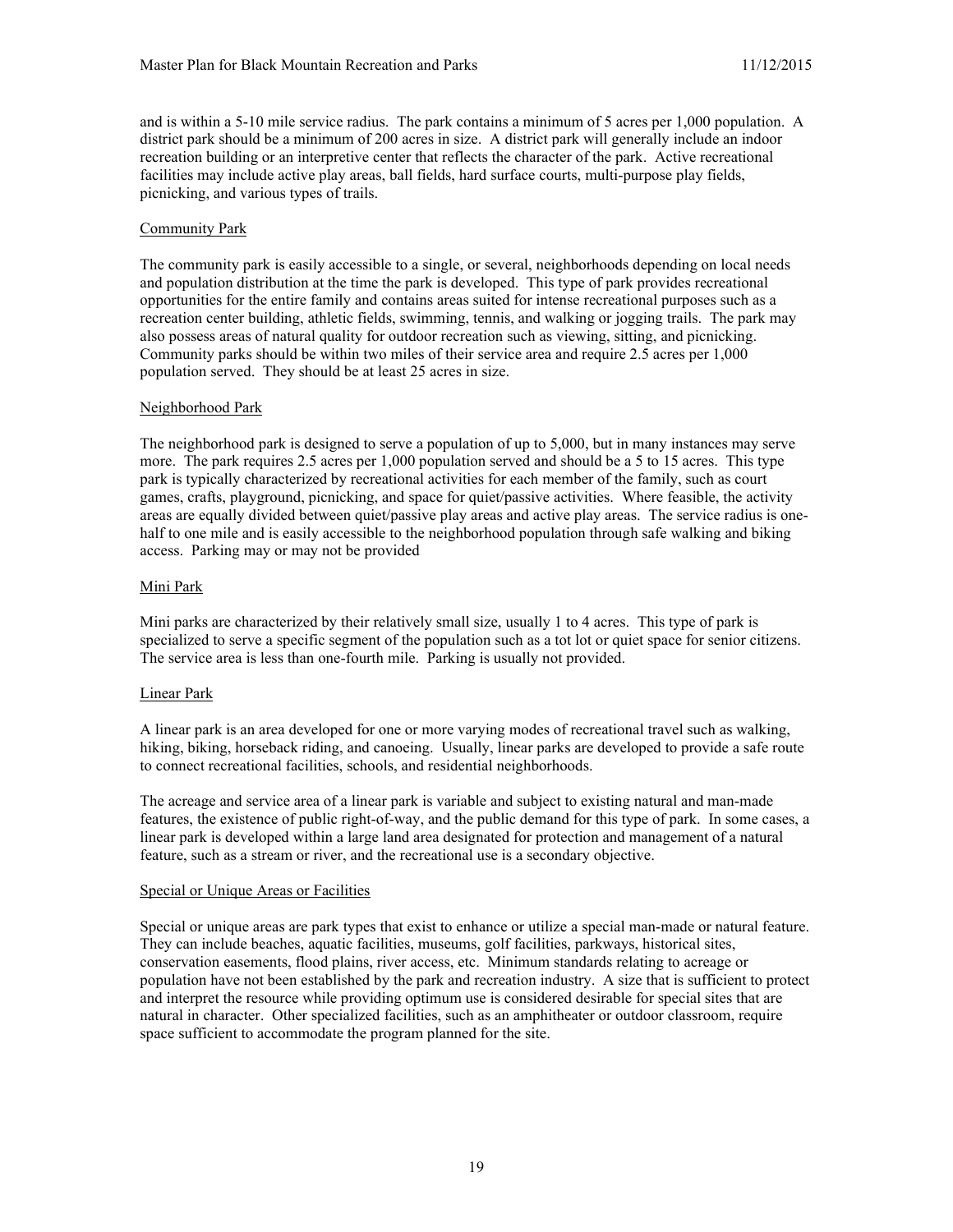#### **Evaluation of Park Land Needs**

#### Total Acreage Per Park Classification

The minimum park land requirements or acreage needed based on the population of Black Mountain Township is found in Table 2. Township population figures are used because the Town of Black Mountain's Recreation and Parks Department serves a community broader than just the citizens of the Town itself. This situation will be discussed in the recommendation section of this master plan. The acreage requirement is based upon the population ratio method which indicates "acres of park land per 1,000 population" as established for each park classification.

Because of Black Mountain's unique location in an area with abundant federal recreational lands, acreage standards have been relaxed to better meet the situation. Park and recreation lands must meet the needs of the local population, especially the needs of individuals or families who have economic or time-restraints that prevent them from traveling to these federal recreational areas. A regional park, although needed, is not a park requirement that needs to be met by Black Mountain.

The types of parks needed by the end of the planning period, year 2015, based upon acreage standards are also shown in Table 2*.* This table indicates a minimum need of 99 acres of park land plus an adequate acreage of linear parks to connect facilities and neighborhoods. The minimum number of parks needed is 10. These parks should include 5 mini-parks, 2 neighborhood parks, 1 community park, and 1 district park. In addition, one special or unique park is needed.

### **Open Space**

While it is feasible and appropriate to adopt population-based standards for park land and facilities, it is not quite as clear to calculate open space standards. Perhaps the most appropriate standard is a determination by the community that certain open space areas are necessary to protect perceived significant natural areas or the aesthetics that make living in the area valuable to the residents.

Public open space is defined as any land acquired for the purpose of keeping it in a permanent undeveloped state. The functions of such land include: a) protection of drainage areas for water supplies (watersheds); b) protection of areas that are particularly well suited for growing crops (farmland preservation); c) protection of attractive waterways (wild and scenic rivers); d) preservation of spaces between communities to prevent urban sprawl (greenbelts); e) protection of wildlife habitat (sanctuaries); f) protection of approach and take-off areas near airports (clear zones); and, g) protection of undevelopable land (landfills). While these are some of the more common open space functions, many others exist.

#### **Facility Standards**

Minimum standards for recreational facilities (i.e., ball fields, courts, outdoor areas, etc.) have been developed for Black Mountain in accordance with industry guidelines established by the NRPA and the NCDEHNR. Table 3 identifies the minimum recreation facility standards that may be used to compare Black Mountain with other public entities in North Carolina and the United States.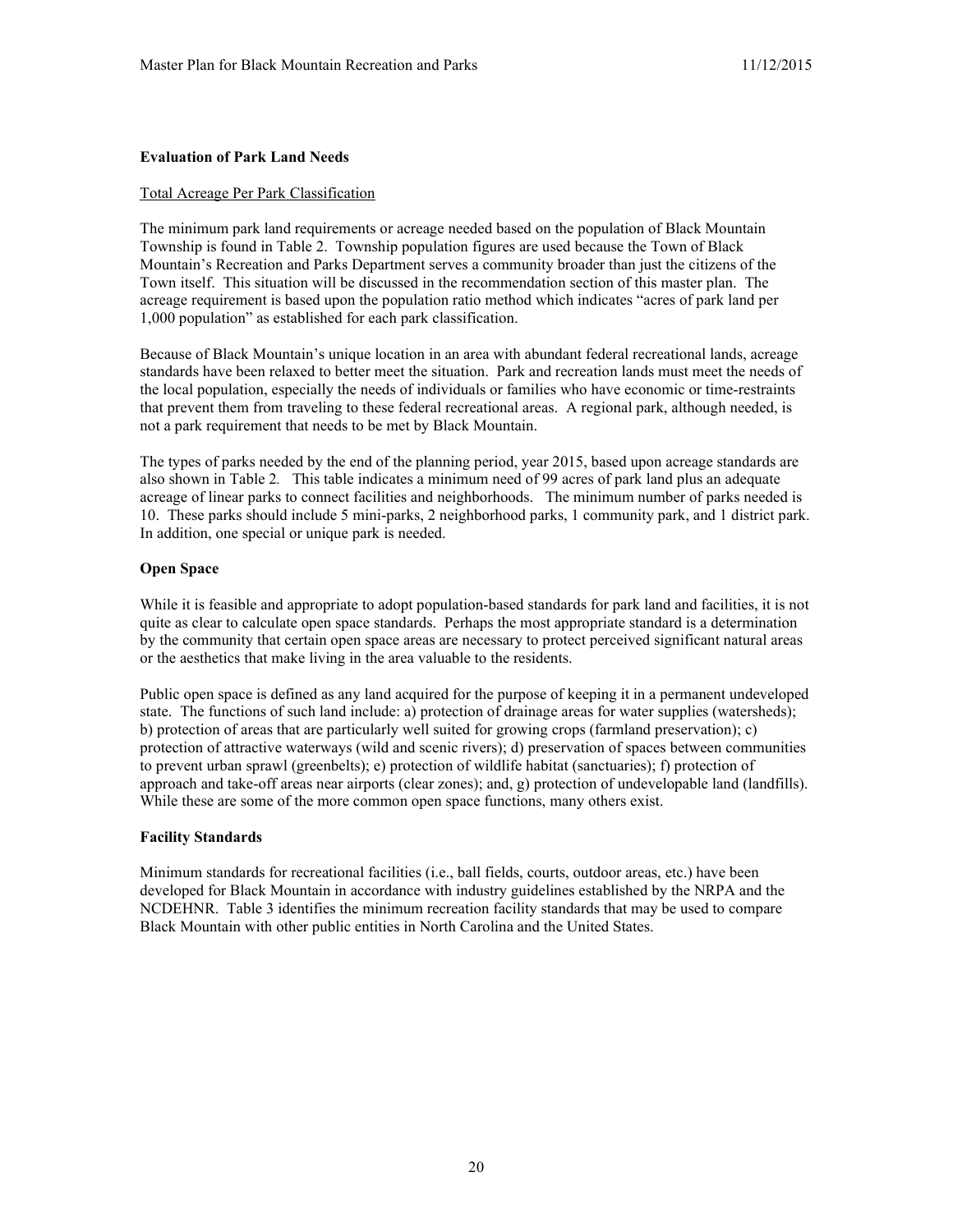## **Evaluation of Facility Needs**

The number of public facilities needed in Black Mountain through the planning period (2015-2025) are identified in Table 6 of the Needs Assessment. Based upon the standards, needs for additional facilities include:

- More Sidewalks and Walking Trails
- Picnic Pavilions<br>• Year Round Res
- Year Round Restroom Facilities
- Greenways
- More Community Garden Space
- Bike Trails and Bike Lanes
- Another Dog Park
- Fishing Facilities
- Greenhouse
- Outdoor Basketball Courts
- Outdoor Kitchen
- Campground<br>• Tennis Courts
- Tennis Courts
- Indoor Basketball Courts
- Baseball Fields

## **Community Input Needs Assessment**

A comprehensive community Needs Assessment was conducted during the summer of 2014. The complete report can be found as Appendix E.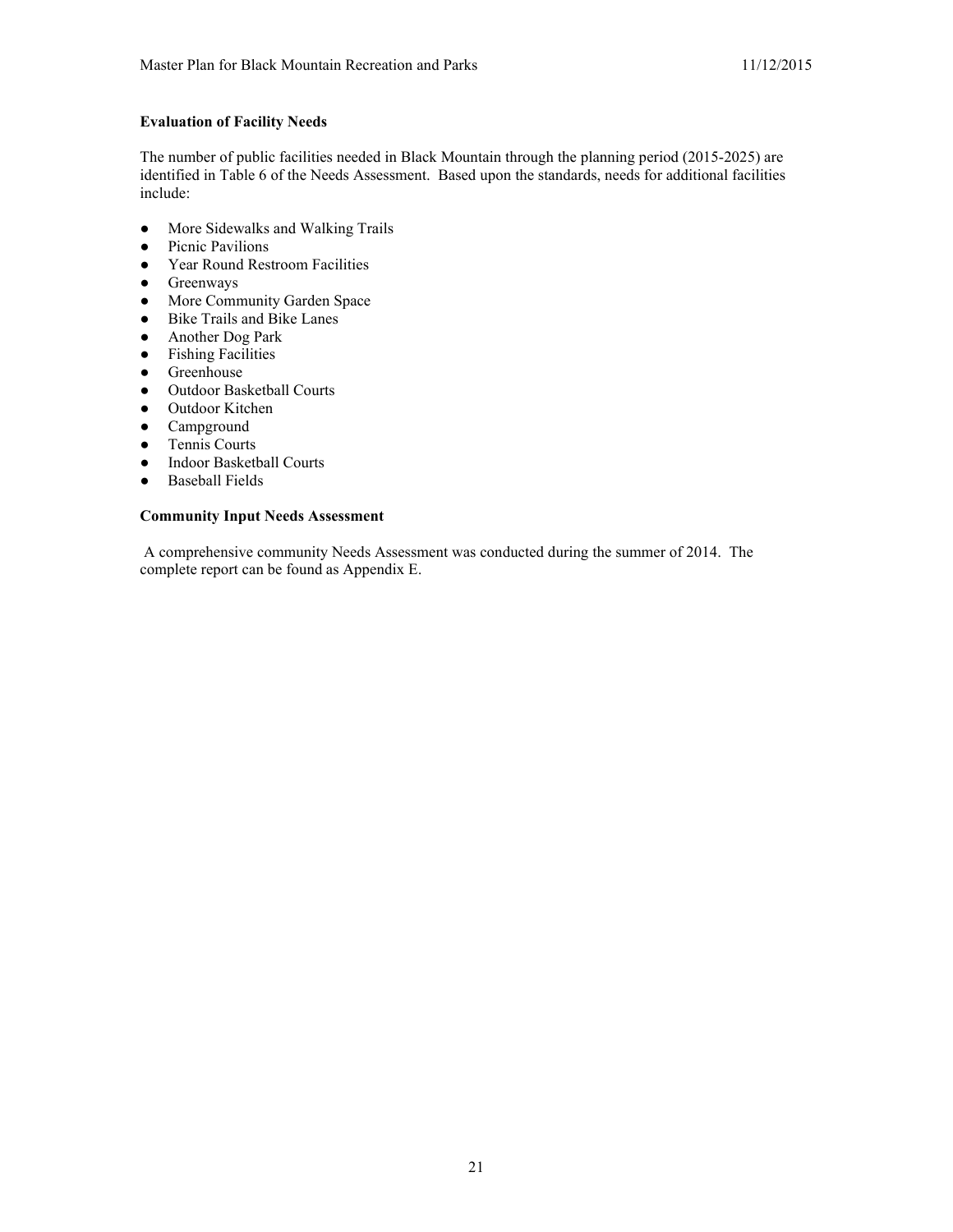## **5. MASTER PLAN PROPOSALS AND RECOMMENDATIONS**

#### **Introduction**

As previously discussed, some recreational facilities in the Black Mountain area are owned and operated by the local conference centers. These centers do not, as a rule, allow for these facilities to be used by the local public. Numerous recreational opportunities are available on federal lands but most of these are located more than twenty miles from Black Mountain. Buncombe County provides only an outdoor swimming pool and small ballpark in the area and both of these are located in Swannanoa and are 5-10 miles from Black Mountain. Black Mountain offers three developed properties with a variety of activities in place.

Even with all of these recreation facilities in place, Black Mountain remains deficient in available recreation and park land. The school sites are available after school hours and in off months and school security issues are making it increasingly difficult to use these facilities. Conference center facilities are only available during the winter months and only on a limited basis then. Use of church facilities is also restricted. The analysis of the national and state standards as presented in the previous chapter shows the town to be deficient in the amount of facilities provided for recreation and parks. This is especially true in the category of mini-parks and neighborhood parks. Existing community and district parks are smaller in size than recommended. Linear parks are needed to provide safe transportation routes for walkers, joggers, and bicyclists. Quiet spaces are needed. A large public gathering space is needed.

Need for public land will increase as the population increases. The increased population base will demand additional recreational facilities. Funds available for acquisition and development of park land will also continue to become more difficult to obtain due to competing needs in the community.

In preparing this plan, there was extensive discussion regarding the future roles of all the recreational providers in the county. Opinions were obtained from staff, the Recreation Commission, and the general public. It was determined that in order to meet the challenges of the future, there will need to be a sharing of responsibilities among all the recreational providers in Black Mountain, surrounding towns and townships, and the county. Therefore, the proposals and recommendations of this Master Plan begin with identifying the specific roles of each provider, from the public, quasi-public, and private sectors.

## **Roles of Recreation Providers**

Meeting all the recreational needs of the community will require a joint effort between the various government agencies and the private sector. No one group can be held solely responsible for providing all the programs and facilities for the community. The following recommendations describe the roles that each recreational provider should take over the planning period.

#### Federal Government

The United States provides national park and forest facilities within twenty miles of Black Mountain. The facilities include hiking trails, a few picnic sites, a major arts and crafts museum/store, and one campground with 98 sites. Little is done within the twenty mile radius in terms of nature trails, fitness trails, bicycling trails, picnic shelters and sites, or campsites. No group campsite is located within this area. Although open lands are available, national trends show that the general public will only access open lands if "invited" through developed facilities.

#### **State of North Carolina**

The State of North Carolina should take the lead in offering a variety of recreational facilities found in a regional park. The nearest state park is Mt. Mitchell State Park which offers hiking, some nature study, viewing of wildlife, scenic viewing, and a few picnic and camp sites. However, participation in these activities in this park is limited to those who are hardier and can endure the strenuous trails found here. It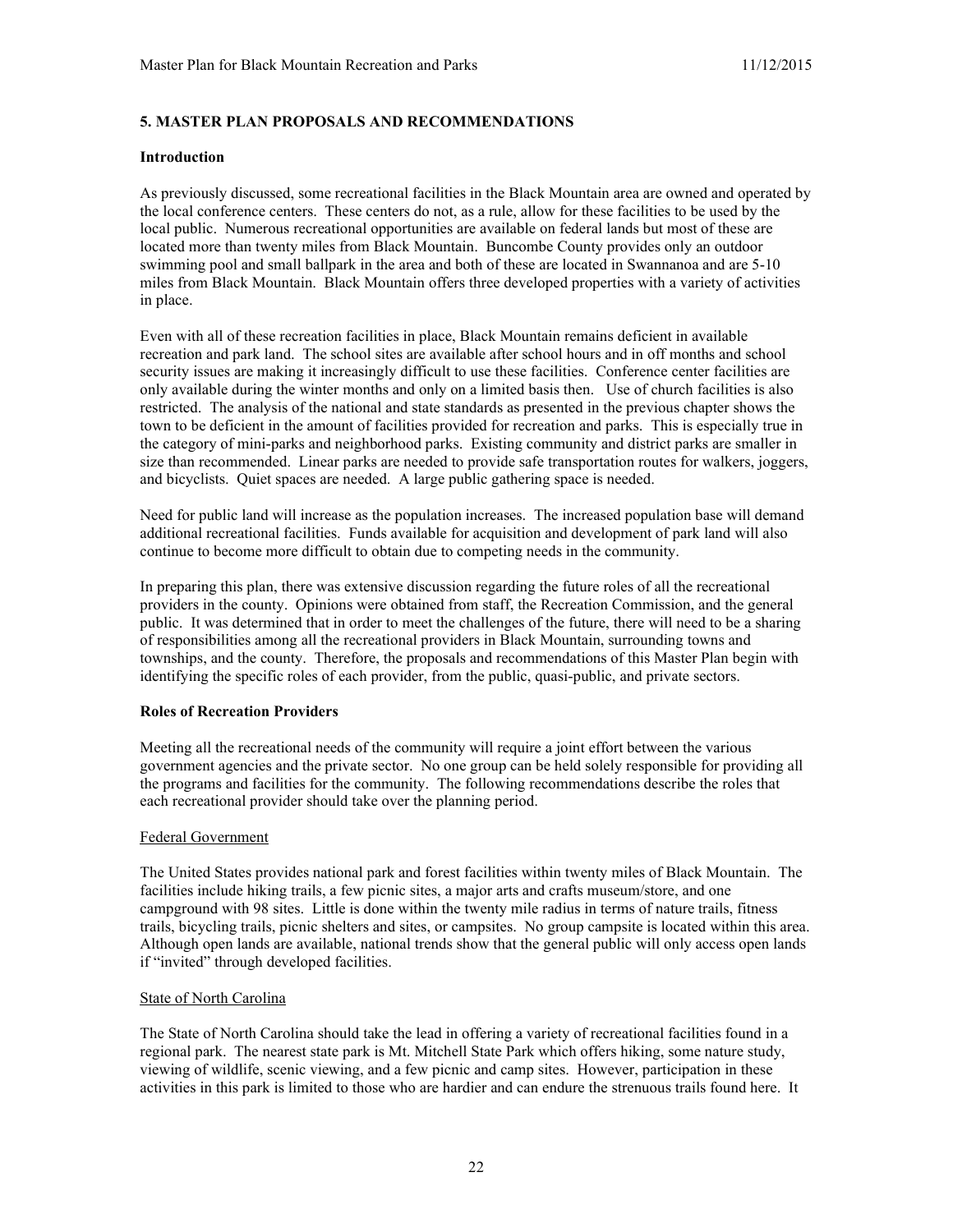is not truly a regional park as defined in the previous chapter. This park is forty miles away by automobile and is accessed by curvy, mountainous roads that are often closed during winter.

North Carolina also provides several special or unique facilities within twenty-five miles of Black Mountain. These include Vance Birthplace Historic Site, Thomas Wolfe House Historic Site, University of North Carolina Botanical Gardens, and North Carolina Arboretum. These unique sites, although several miles distant, should meet the needs of Black Mountain residents for these types of facilities and should not be duplicated here.

The state should financially assist Black Mountain with acquiring lands for parks and recreational facilities, in developing new facilities, and renovating existing facilities through the NC PARTF grant programs, NC DOT Bikeways Program, and Community Development Block Grants.

### Buncombe County

Currently, Buncombe County Parks and Recreation (BCPR) provides parkland at locations throughout the county. The agency currently manages and operates 27 separate facilities. BCPR provides facilities such as athletic fields, pools, recreation centers, and river access points. Although, BCPR maintains and programs their facilities for use by all county residents, including citizens of Black Mountain, only two of these 27 facilities are located within the Swannanoa Valley. Owen Park, which loosely fits the definition of a neighborhood park and is, located ten miles from Black Mountain. The park is mainly used by the residents of Swannanoa Township for their youth athletic programs. The park includes a walking path around a small lake, two picnic shelters, an outdoor basketball court, one adult regulation softball/baseball field, and two other ball fields. Public restrooms are available only if a ballgame is in progress. And, an outdoor swimming pool located three miles from downtown Black Mountain opened in 2000.

The county and the Town of Black Mountain should work together to accommodate the needs of all county residents. However, the county should first recognize the need for providing for 30,000 residents in eastern Buncombe County that live outside the city limits of Black Mountain. If BCPR can provide for the recreation needs of these residents, then the Town should work with them and avoid providing a duplication of services. If BCPR continues to be unable to meet the needs of Swannanoa Valley residents, then Black Mountain should seek funding from the county to help in providing recreational opportunities for residents from outside the town limits.

Buncombe County schools have cooperated in the past in making school property available for recreational use where possible. Currently, most of the recreational programs taking place at school sites are associated with programs offered through Black Mountain Recreation and Parks or local non-profit youth sports programs. BMRP needs to work with the local schools to attain an overall formal joint use agreement. The schools and BMRP should work closely together in identifying additional programs that may take place on school or park properties.

Key issues that need to be considered in developing an agreement are outlined under "Partnership Opportunities" within this section of the report.

#### City of Asheville

The City of Asheville's park and recreation program has as its primary focus the recreational needs of its own citizens. Therefore, its facilities are not discussed here. We have worked with the City of Asheville Parks, Recreation & Cultural Resources on multiple occasions to provide programming, transportation, and fulfill other needs of both organizations.

#### Town of Montreat

The Town of Montreat is a small incorporated municipality located approximately two miles from Black Mountain and within Black Mountain Township. It is unique in character and its residents are unique. Black Mountain recognizes that Montreat's citizens participate in and use Black Mountain's recreational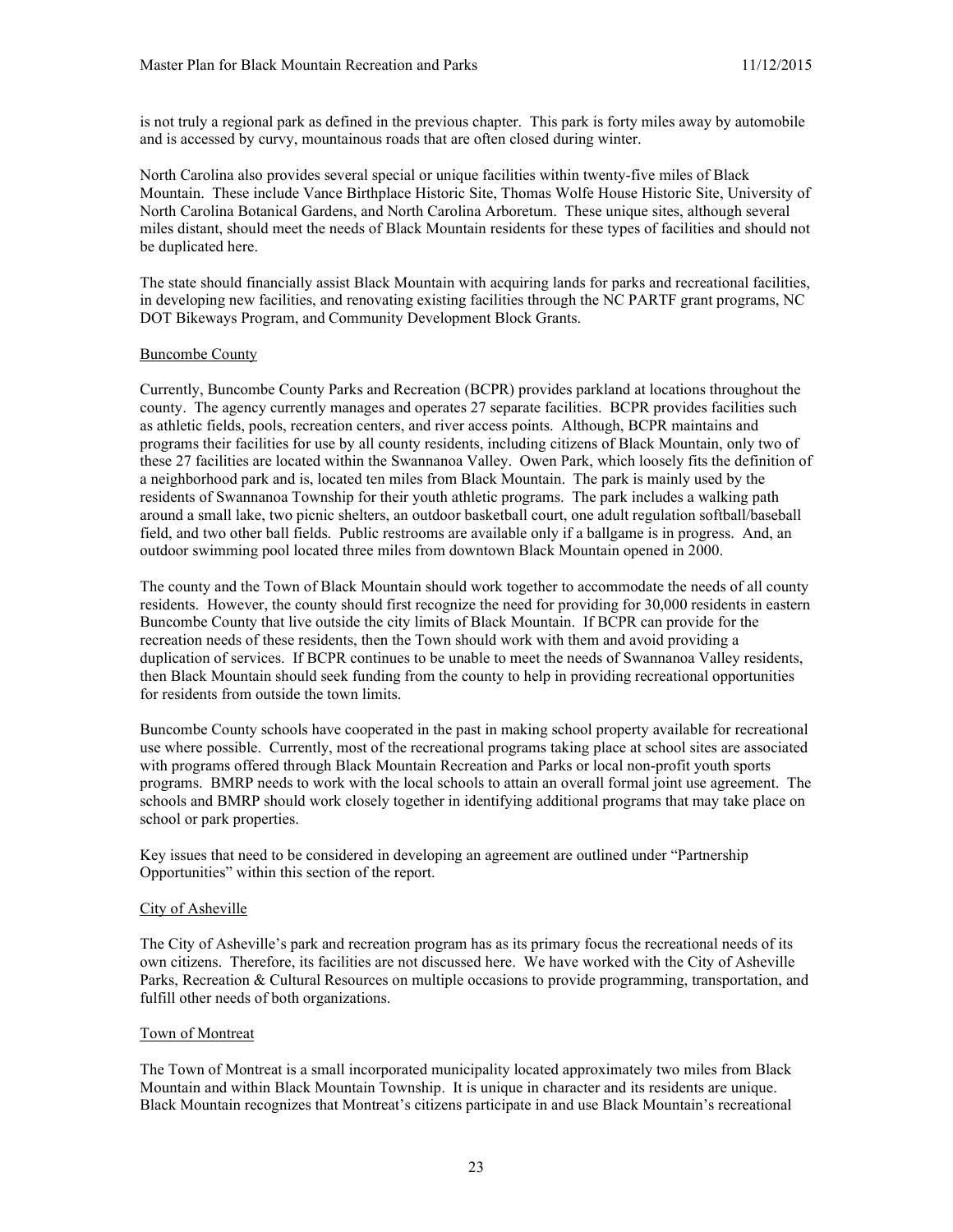programs and facilities. The two municipalities should partner in providing recreational services to residents.

#### Town of Black Mountain

As its primary focus, the Town of Black Mountain needs to offer recreation programs and facilities for its own citizens. Historically, the Town has been serving Black Mountain residents, as well as, county residents of Black Mountain, Broad River, and Swannanoa Townships and residents of the Town of Montreat. Through the planning period, it will be increasingly more difficult to follow this trend. It is anticipated that the Town will not be in a financial position to offer recreation programs and facilities to other than Town residents. The needs of non-residents might continue to be met if the County and Montreat provide additional funding or if a non-resident fee is charged.

In the future, BMRP's role should continue to offer a variety of recreational activities that meet the diverse needs of the community. The Town should also continue being the provider of community, neighborhood, mini, special use, and linear parks and also of open spaces. The extent of programming and offering recreation facilities will ultimately be determined by what Black Mountain can afford. Revenue producing recreation should be examined. The Town should search for teaming opportunities with other governmental agencies, such as the county and the private sector in sharing of programs and facility development.

#### Quasi-Public Sector

BMRP should meet with local churches and conference centers and develop partnerships which allow for use of facilities during the off-season or at specified times for special programs, such as youth basketball. Discussions should also be held on whether these partnerships could include a joint use of an indoor recreational facility.

#### Private Sector

The private sector should be encouraged to take on a much greater role over the next twenty years if the recreational needs of the town are to be fully met. Commercial recreation providers should provide facilities and programs that the public and quasi-public sectors cannot offer due to economic, legal, or ethical reasons. The private sector could provide for specialty recreation such as equestrian centers, shooting ranges, archery areas, x-sports parks, etc. The town should be supportive and encourage the private sector to develop these special use facilities.

Land developers should be responsible for the dedication of open space when associated with development of new residential, commercial, or industrial properties. Dedication, or compensation in lieu, should be administered through the town Planning Department and coordinated with Recreation and Parks. Requirements should be placed in the future updates of the town's subdivision regulations and/or zoning ordinances.

#### **Partnership Opportunities**

All types of partnerships can be formed with local public, private, or quasi-public entities. To get started a direct request should be made of an organization to meet and evaluate the mutual benefits possible through a partnership. Eventually a concrete description of responsibilities will be needed, but the important step is to make an initial contact and promote interest that can solidify an agreement to provide recreational services for the community.

Partnerships with the private sector can be beneficial to all participants. Typically, a private developer can use private funds to develop a facility on town property with the town leasing it to the developer on a longterm basis. During the period of the lease the developer returns a portion of the revenues to the county and at the end of the lease the facility reverts to town ownership. This type of arrangement would be appropriate for any revenue producing facility that requires a large capital investment.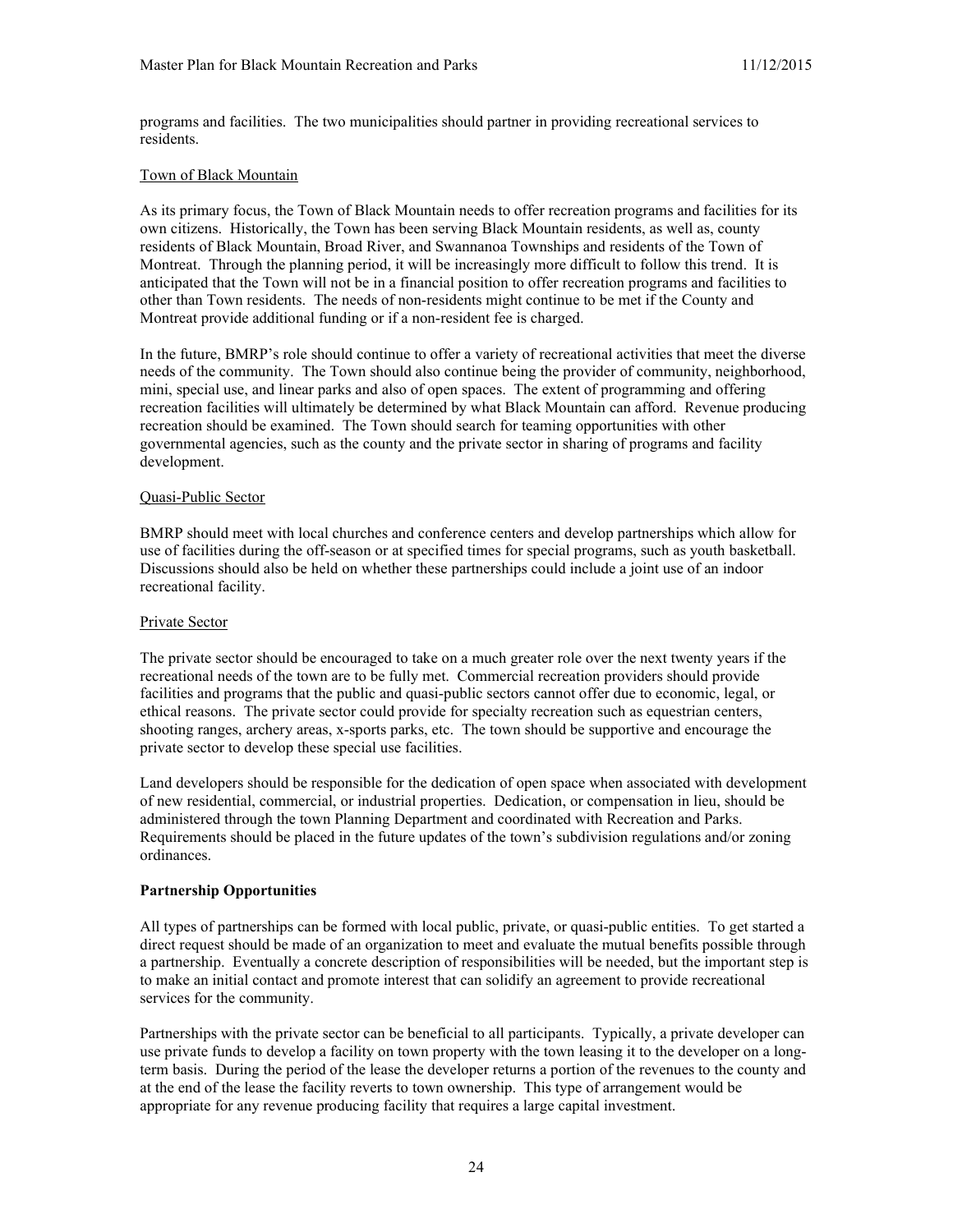#### **Park Proposals and Recommendations**

Sections 3 and 4 of this plan summarize the existing and future needs of Black Mountain. The following proposals and recommendations are aimed at meeting those park needs.

- 1. A regional park should not be provided by the Town of Black Mountain.
- 2. The Town needs to provide a district park for residents. A district park is 75 or more acres in size and should provide picnic area with group shelters, campground with at least 30 individual sites and 1 group campsite, nature trails, outdoor amphitheater, and possibly an outdoor environmental education center.
- A feasibility study should be made to determine if the Town's watershed property can be developed into a park without affecting the wells located on the property. This property should only be considered as a developed park if it is revenue producing.
- At a minimum, this property should be opened up as a low-impact nature park with nature trails and hiking trails. This type of park could also be revenue producing by issuing season passes for the right to use the property.
- If this property cannot be developed, the Town should look for another large tract of land that can be developed.
- 3. The Town currently owns two community parks (Lake Tomahawk and Recreation Park) and needs a third. A community park is approximately 25 acres and should include, at a minimum, 2 softball/baseball fields, 1 soccer field, and a group picnic shelter.
- 4. A total of four neighborhood parks are needed. The Town currently has two, Carver and Cragmont. Two additional neighborhood parks are needed.
- The Carver property includes several acres that are not developed. A feasibility study should be conducted of the building and property to determine the best plan for its use as a recreation and park facility. This site could be the site for additional indoor and/or outdoor basketball courts. This site also has a need to be better connected to the surrounding neighborhood by greenways, walking trails or sidewalks.
- The Cragmont property includes an outdoor basketball court and tennis court. The park needs a restroom. Complaints have been received about the basketball court being too close to the tennis court and about gravel from the parking lot being thrown onto the tennis courts. In keeping with the recreational activities found in a neighborhood park, this park should be considered for redesign and could include additional tennis courts, lighted for night-time use, a fitness trail, and a large playground to turn it into more of a destination park.
- Because of the relatively close proximity of these two parks a new park should be north of downtown and one should be located east of NC 9/Montreat Road.
- 5. The Town needs five mini-parks. Mini-parks includes playgrounds, tot lots, and personal play or reflection spaces. These parks should be located within a  $\frac{1}{4}$  mile radius of the population they serve. They usually do not include parking spaces, although one or two spaces may be appropriate. Generally, they should be accessible by sidewalk or a greenway system. BMRP currently maintains one mini-park, RiverWalk Park. The Town has recently acquired a mini-park sized property along Flat Creek. This property should be considered as a potential park for seniors or others for reflective/quiet space and possibly for a fishing station for use by physically challenged citizens.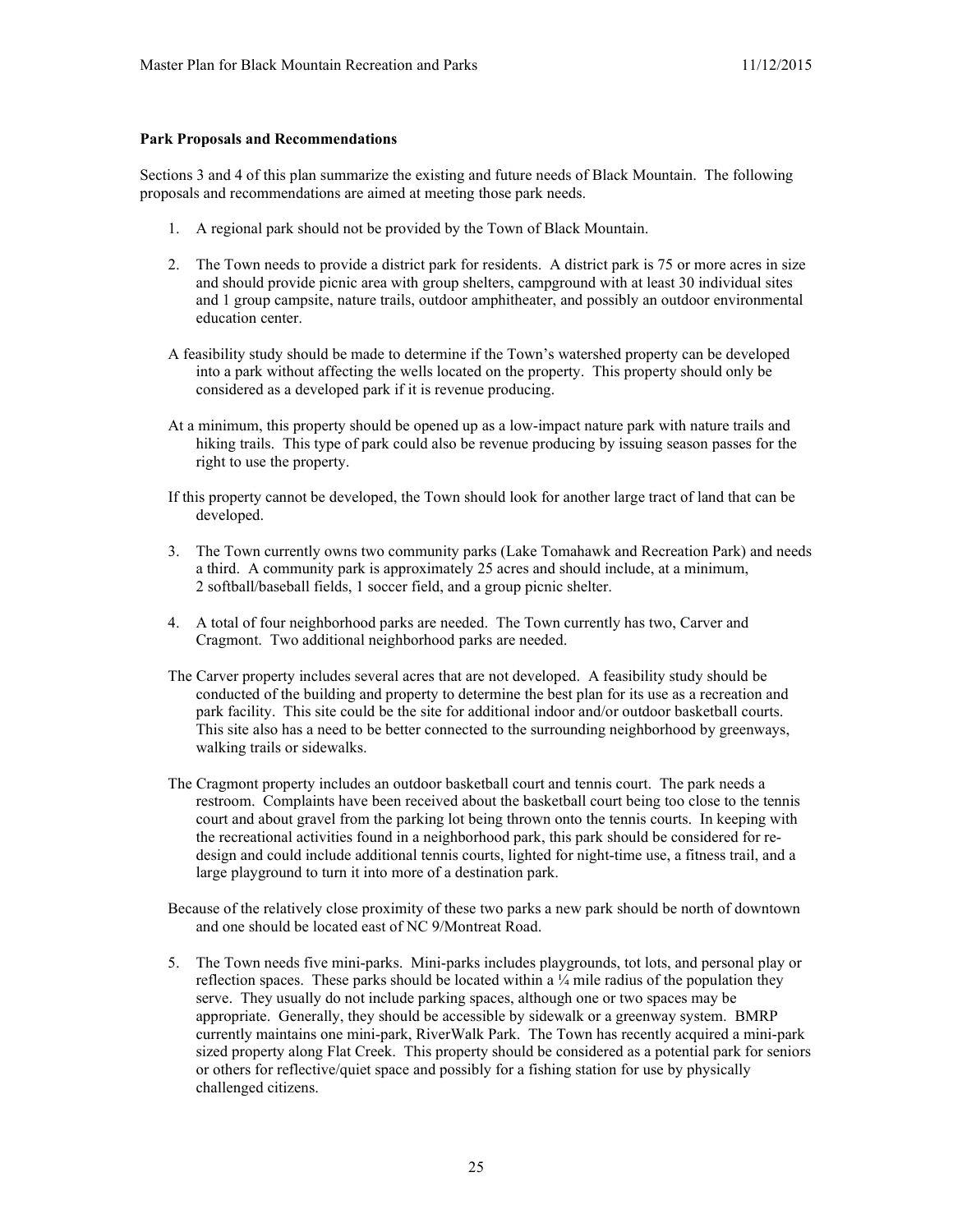- 6. A playground should be located in each park, both currently owned and those to be developed.
- 7. A greenway system should be developed that connects all parks and that connects Black Mountain and Montreat. With the development of the In-the-Oaks property by Montreat College, the Town should partner with the college to develop a greenway/walking path between the Recreation Park and Cragmont and Lake Tomahawk Parks.

The adopted Greenway Master Plan formulated by the Greenways Commission provides detailed information on the need for linear parks and the paths proposed are recommended in this plan.

A new recreation center is needed. This center would be for all citizens, but especially for our youth and senior populations. This center should include a gymnasium with one or two basketball courts, an indoor tennis court, two or three classrooms, a meeting room with adjacent kitchen, and an auditorium/performance theater.

## **Priorities for development**

The needs as listed in the previous section will not be met within the framework of this ten year plan. However, even if a need cannot be met, preliminary studies or planning can begin. Based on the input received through public meetings and through discussion with recreation and parks professionals, and through discussion with town staff, the following needs are listed in priority order:

- 1. Land acquisition to begin positioning for future needs within the Town of Black Mountain. Land acquisition should include areas both large and small to fill voids in service as suggested in the prior section. Land acquisition should be considered for expanding existing parks as well as development of new ones.
- 2. Continue to develop the greenway system to tie all of the town's parks together through a series of walking and biking paths. This will enable our youth to access all facilities without having to travel along vehicular pathways.
- 3. Develop mini-parks and put playgrounds at each existing park. Five mini-parks are needed. A mini-park should be located within  $\frac{1}{4}$  mile of each town resident. Playgrounds are currently needed at Recreation Park and Cragmont Park.

These top priority items need to be completed as soon as possible and certainly within the next five years. Planning for the following items should begin within the next five years and be accomplished within fifteen years.

Develop existing town owned properties into neighborhood parks. These undeveloped park properties include the Black Mountain Recreation Park and the under-developed Cragmont Park property. These parks should include open play spaces, picnic shelters, playground, reflective spaces, and walking paths.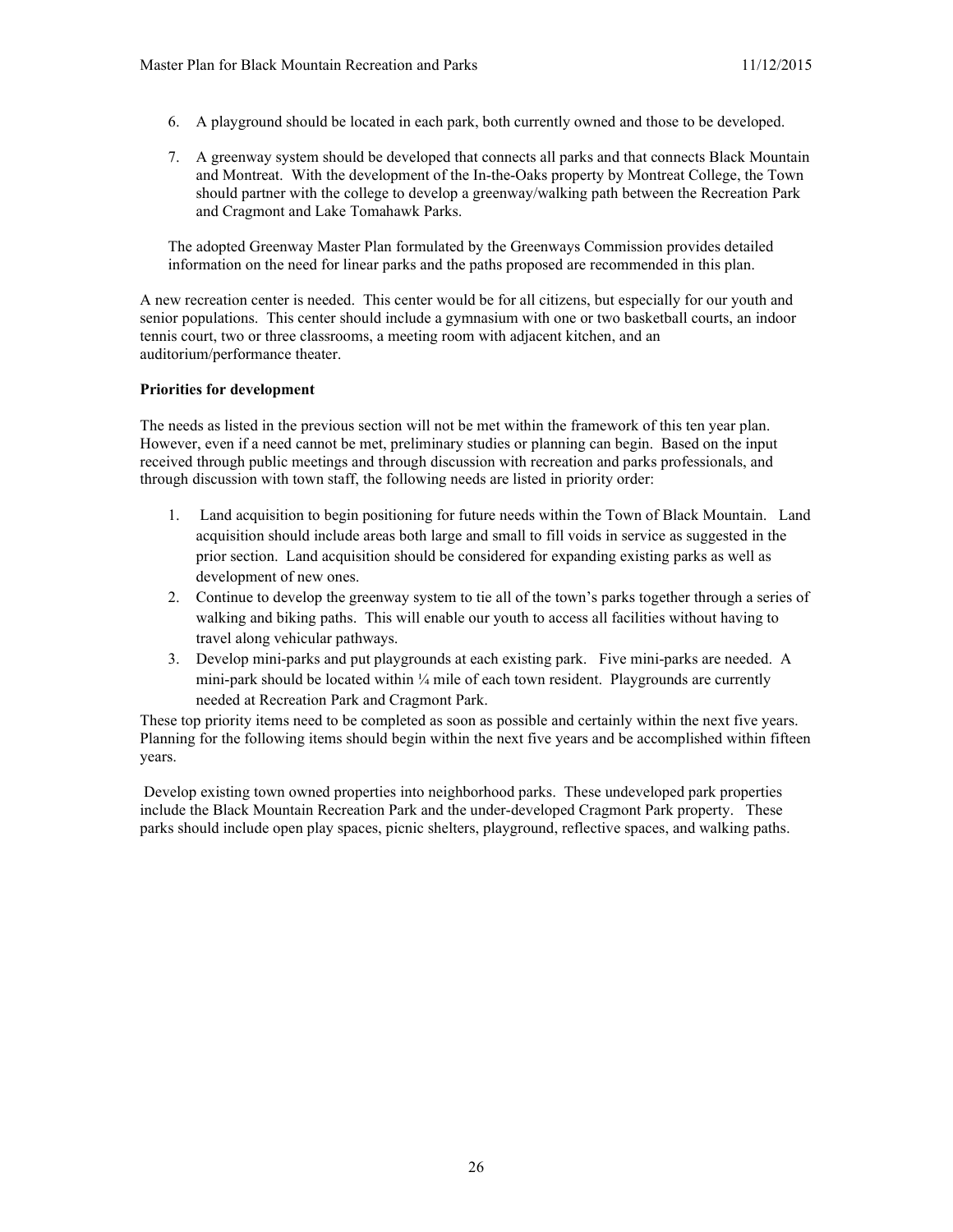## **6. ACTION PLANS AND IMPLEMENTATION**

#### **Introduction**

The Black Mountain Comprehensive Recreation and Parks Master Plan is based upon a review of the entire community, an analysis of the existing park system, the identification of user needs, the development of recreation standards, and an adherence to stated proposals and recommendations. The plan is intended to be "action-oriented", designed to provide a framework from which the Town can enhance its recreation and parks system.

Instrumental to implementation of the Master Plan is the identification of adequate funding at a time when balancing municipal budgets throughout the state has become increasingly difficult. The North Carolina Statewide Comprehensive Outdoor Recreation Plan identified inadequate funding for park facilities and recreation programs as a key issue needing to be addressed in the next five years if government is to maintain basic minimum services. According to the U.S. Census Bureau, per capita funding for parks and recreation services throughout the State of North Carolina, including local government is 33% below the national average. Even though funding is currently low statewide, it does not appear to reflect the high value Black Mountain citizens place on recreation and parks.

Implementing the Master Plan will result in meeting the future needs for recreation and park services, as well as preserving some transitional open space in Black Mountain. The Town will need to continue to establish annual budgets for the Recreation and Parks Department based on projected capital improvement costs, staffing needs, and operations and maintenance costs. The action plan is formatted into two funding periods covering a period of time from 2015 to 2025 and is designed to give Black Mountain a realistic approach to finance the proposals and recommendations of the Master Plan.

#### **Capital Improvement Program**

The capital improvement program for the acquisition development, and renovation of parks for the next five years was prepared with input from Recreation staff and the planning committee team. Instrumental to implementation of the recommendations of this plan is the identification of adequate funding. Funding estimates are listed below. Estimates for items in the current capital improvement plan (Appendix D) are based upon today's dollar value. Estimates for items in the proposed recommendations are based on a Class C engineering estimate or a planning stage estimate.

The Capital Improvement Program can be summarized into the following components:

#### **For Existing & Proposed Programs/Parks (2014-2025)**:

| <b>Total</b>                 | \$3,900,000 |
|------------------------------|-------------|
| New Construction             | \$2,100,000 |
| Greenways                    | \$1,400,000 |
| <b>Equipment Needs</b>       | \$110,000   |
| <b>Facilities Renovation</b> | \$ 300,000  |
|                              |             |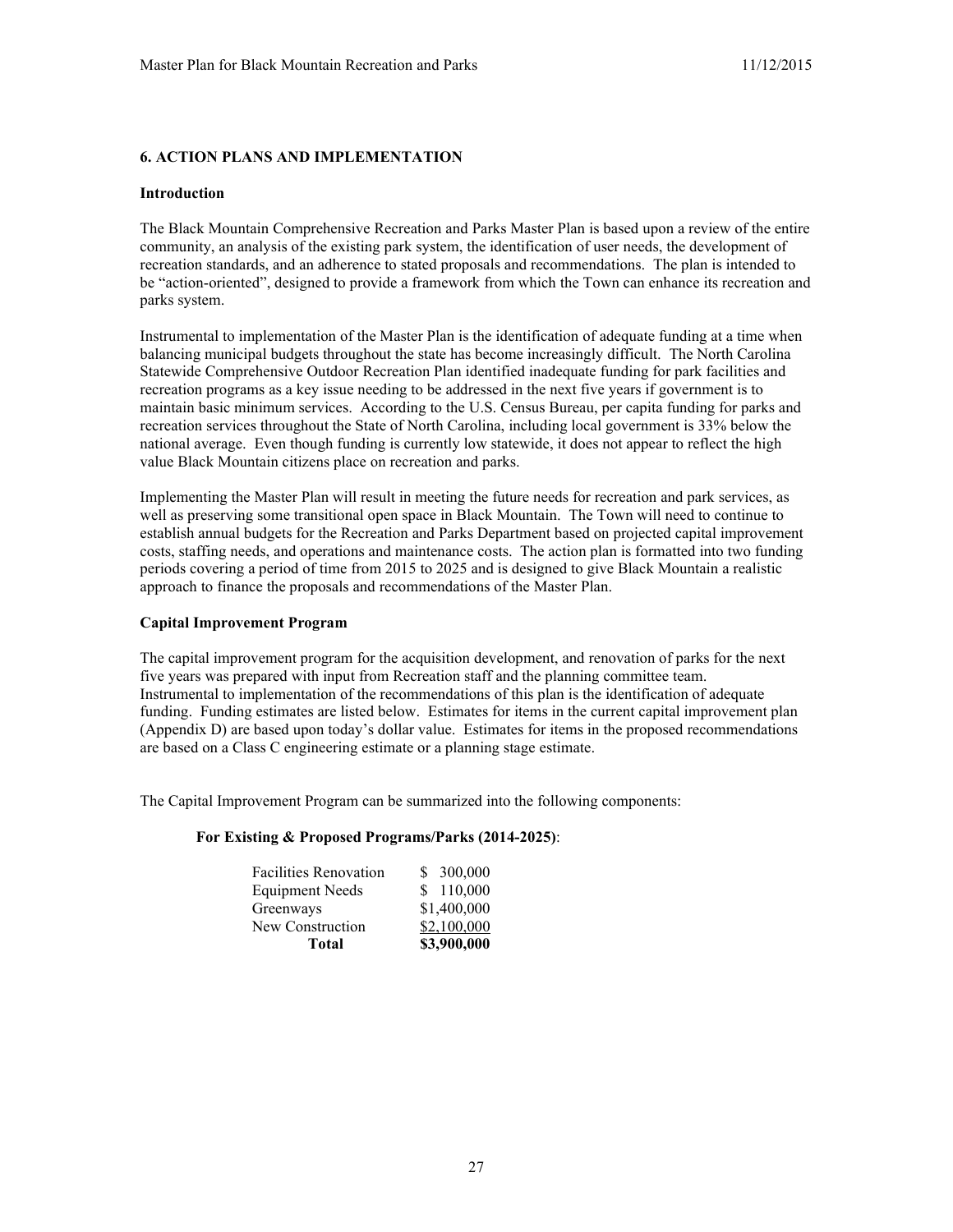### **Operations and Maintenance Needs**

Operations and maintenance needs are determined based on the total park acreage that the Recreation and Parks Department will be maintaining through the year 2025. It will be necessary for Black Mountain to evaluate operational and maintenance needs of individual facilities as they are being planned. An initial evaluation of operational needs for a project must be made prior to going forward with construction drawings. Maintenance and operational expenses can be identified early in the planning process during the development of site specific schematic plans. At this stage of the planning process a project's size, shape and character is determined at an exact scale. Thus, enabling decisions to be made concerning maintenance and operations procedures which may affect the final design. During the development of final design and construction drawings, more detailed operational and maintenance needs are identified so that a maintenance program can be prepared for the facility.

The best approach to operations and maintenance control is to set up a program that schedules activities that provide for the minimum amount of care necessary to maintain a facility. An appropriately staffed maintenance crew should support a preventive maintenance program. If successfully implemented it will reduce drains on budgets and staff time spent responding to emergencies that always seem to deviate from routine maintenance tasks at hand. Certain maintenance intensive facilities, such as playgrounds, restrooms, and pools, require repair/or replacement of critical parts annually. Costs can be contained by anticipating their occurrence, rather than responding to them as an emergency.

A preventative maintenance program will result in longer-lived facilities that will provide safe attractive and functional use with reduced costs. Preventive maintenance should also reduce liability risks that often occur with abused or neglected facilities and increase a facility's overall use by making it more available.

In planning for new development, operational and maintenance costs must be carefully considered prior to approving a project for construction. Often operational demands require reducing the quantity of items of facilities to be built for a project. It is better to reduce quantities than to lessen quality of construction. Reducing construction quality may in time place a tremendous burden on maintenance/repair budgets and eventually render the facility unusable. In addition, designs for new parks and facilities should attempt to be vandal resistant and able to withstand appreciable wear and tear. Many times it is easier to obtain money to develop parks than to maintain them, yet the public is more likely to respond to a park's condition, than to the initial cost.

#### **Staffing Needs**

Black Mountain Recreation and Parks Department's structure and number of personnel is consistent with similar sized town recreation departments in the State. Black Mountain Recreation and Parks currently manage facilities and programs.

All existing positions within the Department are warranted but responsibilities are recommended to become more focused as the department grows over the next ten years. In addition to the above, there is a current need for additional staff, a supervisor of community programs/cultural resources, a park and recreation maintenance division, and one evening park rangers with law enforcement authority.

The following lists existing and needed staff positions and their general duties:

- Recreation and Parks Director (1-existing). Reports to Town Manger and acts as liaison with Recreation and Parks Recreation Commission and Board of Aldermen. Responsible for overall administration of department and long term planning.
- Administrative Assistant (1-existing). Accountable to the Director and provides general administrative functions for the department.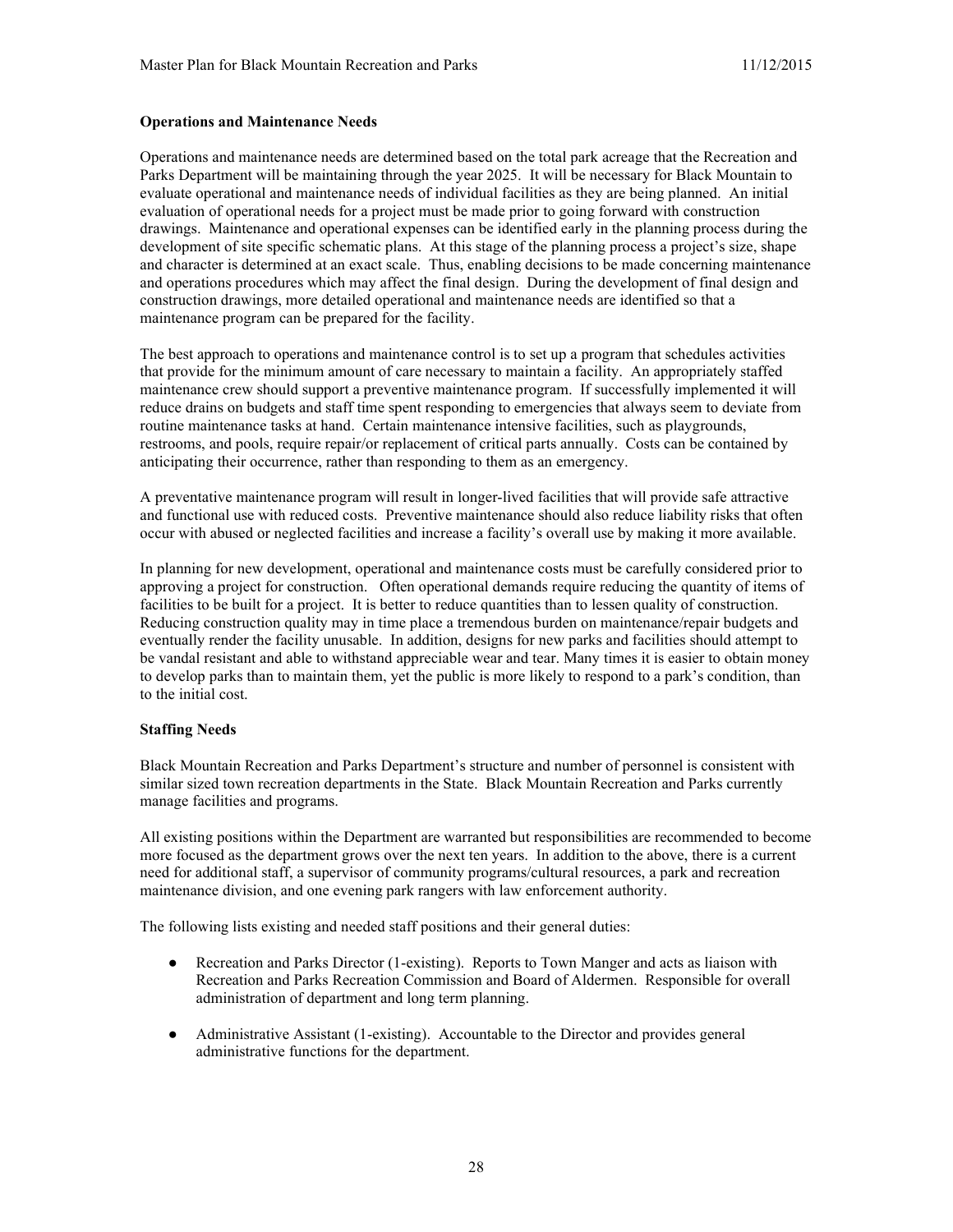- Clerk/Secretary (1-needed) by the year 2020. To report to Administrative Assistant and be responsible for general clerical/receptionist functions. This position would be needed if the Carver Community Center was to become a full functioning Recreation Center with evening and weekend hours.
- Recreation Supervisor (1-needed). To report to Director and be responsible for planning, coordinating and administration of all community events and programs for Town of Black Mountain; coordinates all Recreation Department publicity and coordinates with local organizations. Professional with 3-5 years experience.
- Recreation Coordinator (2-existing). Reports to Director and responsible for planning, organizing and managing a combination of recreation programs and facilities to include community center programs, summer recreation programs, athletics, aquatics and senior programs.
- Health Program Services Administrator (1-existing). This position is responsible for coordination of Greenways projects, Health Initiative programs, also responsible for coordinating, developing and implementing the Town's employee wellness program.
- Park Operations Superintendent  $(1 \text{existing})$ . Combines the park maintenance and operation responsibilities with park planning and safety. Responsible for planning and development of maintenance programs.
- Maintenance Staff  $(3 -$  existing). Provides maintenance assistance to Park Superintendent on an individual park basis. Reports to the Park Operations Superintendent.
- Park Rangers (1 needed/part time). Provides security functions on an individual park basis. Reports to Director of Recreation and Parks. Professional with 0-7 years experience. Currently use off duty police officers – seems to work well.
- Recreation Center Aide ( $2$  existing, 1 additional needed). Performs a variety of duties in operation of community recreation center. Works with youth and adults; does related work as requested.

Staffing needed based on new facilities is not discussed here. That discussion is incumbent upon the approval of this plan and the actions taken. The development of a recreation center and indoor pool would require additional staffing as would the development of any fee-use park or facility.

## **Pricing Recommendations**

The pricing policy should reflect three levels of pricing for services. Recreation by its nature is a consumptive service. It is within this mindset that services are broken down into a public service, merit service, and a private benefit service.

A public service is a service that has high public benefit (equal benefit to everyone) and should be free and supported by taxes. An example of this is a playground in a park.

A merit service provides some public service and some private benefit not afforded to other users of the Town. An example of this type of service is reserving a pavilion in a park for a person's exclusive use or a program that provides a product that a user gets to keep like a tee shirt.

A private service is where the person receiving the service benefits totally and the general taxpayer benefits are not existent. Therefore, the user should pay the total cost of providing the service. An example of this is private lessons for a program service.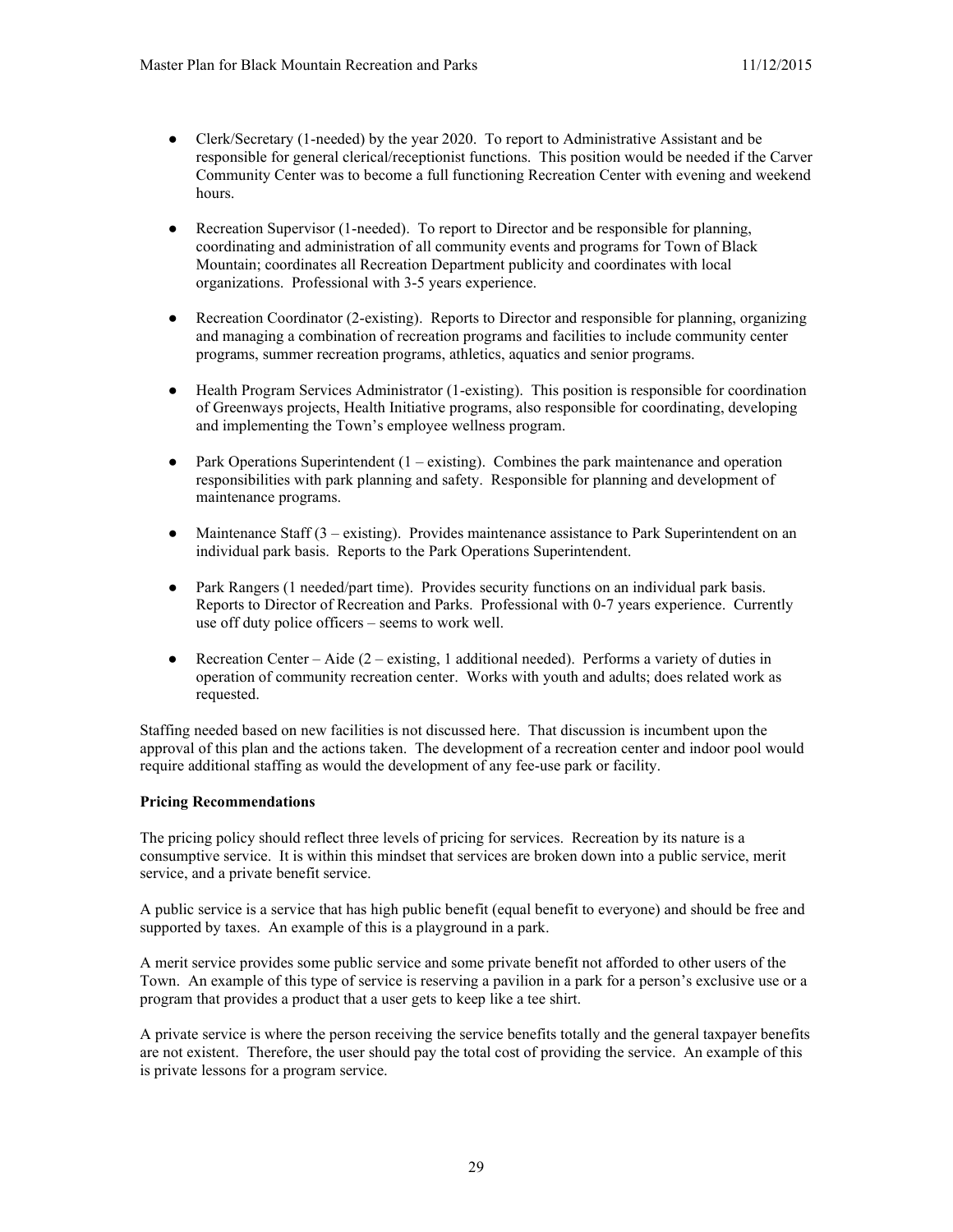Black Mountain provides mainly public and merit type services. Across the United States, communities have different levels of tax subsidy based on the value and importance they place on recreational services. In Black Mountain, the current pricing practice is to support non-athletic, youth programs 100% of direct and indirect cost. This same practice is applied to services for seniors as well. For fee based programs, including youth athletic programs, there is no price differentiation for residents and non-residents.

The recommendations for pricing for Black Mountain Recreation and Parks' services follow:

- In the future, establish a costing program that evaluates direct and indirect cost for each aspect of program and park services. Once these costs have been identified, evaluate the merit or private benefit, if any that is being provided and determine at what level of public subsidy support the Town wants to contribute for each activity reviewed. The Town then can determine if they would like to find a sponsor or grant to support the program cost or to bring down the cost to a minimum level. If so, establish a strategy to seek out those opportunities through a formal request process.
- Depending on whether the Town seeks to find outside private or public sources to fund a portion of the program, they will need to communicate to the users what percentage of monies the Town is contributing to the experience and what level the outside sources are contributing. From this strategy the Department, over time, can make appropriate adjustments according to willingness to pay and market elasticity in the Black Mountain area.
- All new program services provided in the future should be priced at appropriate levels of public subsidy that is in tune with the Town's value system for the program provided. This would include consideration of whether to charge an additional fee for non-residents.

### Pricing Elasticity

Pricing elasticity is established by seeking out the highest related price in the area for a service and the lowest price of the same service. An example of this would be golfing/green fees whereby the highest fee in the area might be \$30 dollars and the lowest fee would be \$15. The elasticity is then \$15 dollars, which allows the Department to establish a niche in the market place through effective marking and positioning the value of the service to the community.

Determining pricing elasticity for recreation services begins with identifying what a typical recreation hour is worth in the United States today. A recreation hour is typically worth \$3.00 to \$3.50 per hour for recreation services. People are generally willing to pay for recreation pursuits, which demonstrates an elasticity level. As an example, a movie for an adult typically costs \$6.00 to \$7.00 per movie for prime time and most movies are typically 2 hours in length which amounts to \$3.00 to \$3.50 per hour. Another example is a lane/game of bowling costs \$3.00 to \$3.50 per lane and a game of bowling usually lasts one hour if you are bowling with four people. If a person goes to a theme park it typically costs about \$30.00 to \$35.00 for a 10-hour experience or \$3.00 to \$3.50 per hour. A recreation user's willingness to pay demonstrates the value a user sees in a particular activity. In Black Mountain there are examples of willingness to pay in similar cases if you compare to the YMCA or other recreation suppliers. Sometimes a user's willingness to pay is publicly subsidized because of the value the activity brings to the community as a whole.

Nationally, the recreational cost for like kinds of service that Black Mountain offers demonstrates the elasticity value people are willing to pay. In most situations the Town of Black Mountain subsidizes recreation programs to some level depending on the value the town sees in supporting that specific program. The following is a typical list of program fees and subsidy levels to demonstrate price elasticity in the recreation market place. This does not mean Black Mountain should follow this example, but only demonstrates the value and willingness to pay for recreation programs across the country.

- Youth sports programs (basketball \$45.00 for 8 game schedules) are typically 50% publicly subsidized.
- Aquatic programs (4 lessons  $(a)$  \$35.00) are not publicly supported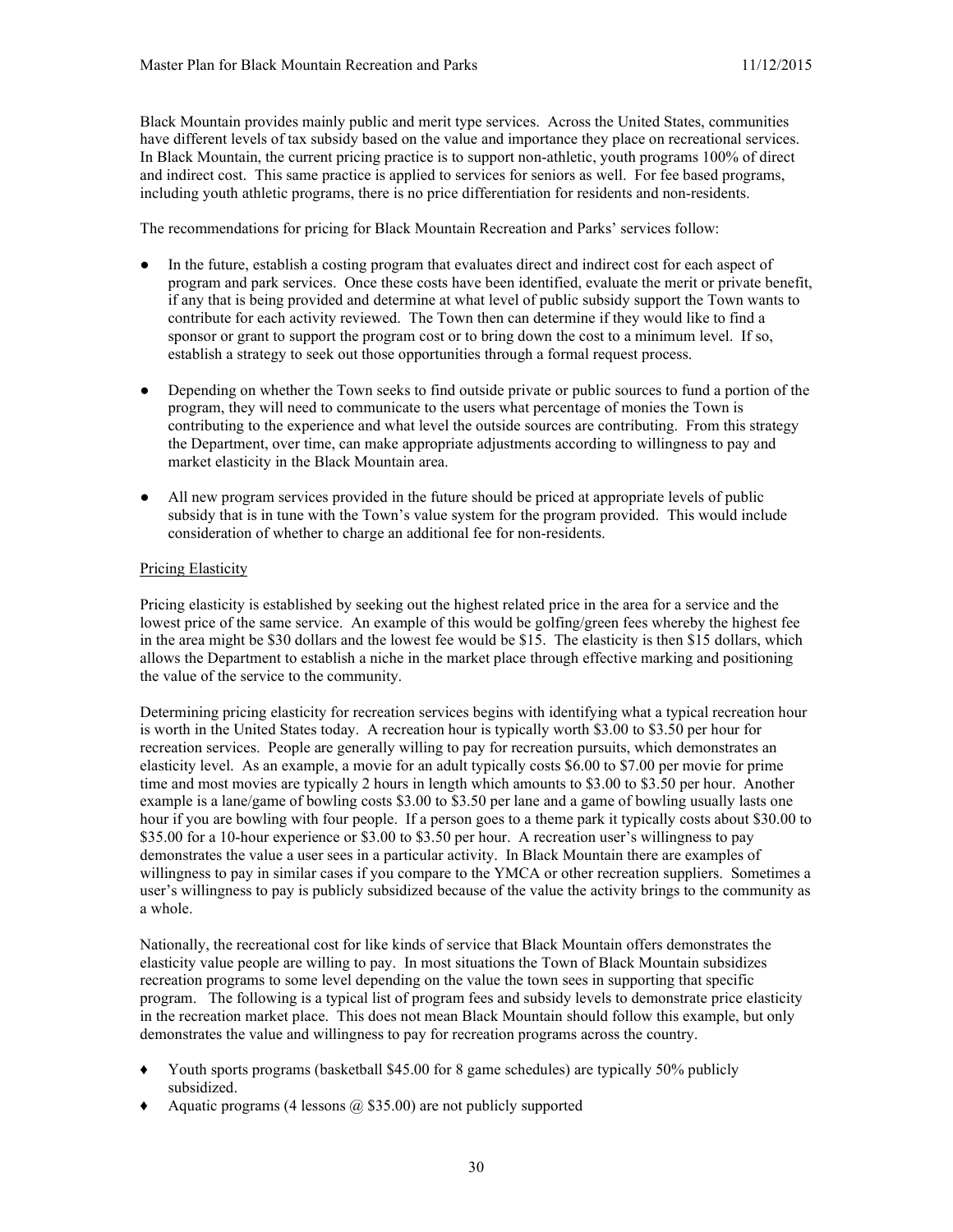Typical subsidy levels for recreation program activities are as follows:

- Senior Programs Up to  $40\%$
- Fitness Programs  $-0\%$
- $\blacklozenge$  Youth Programs Up to 50%
- Adult Programs  $-0\%$

### **Earned Income Opportunities**

The Town of Black Mountain has a good history of developing earned income opportunities to supplement the Town's budget for special events. In developing earned income opportunities the Town should consider these earned income opportunities.

Resident/non-resident fees are an earned income area where non-Town residents pay a higher rate than Town residents. The rate is typically 15 to 20% more than the Town resident rate. The price should be established as a base market rate with Black Mountain residents receiving the program for this price.

Sponsorship opportunities within the Department will need to be coordinated to not confuse sponsors by sending two or three requests to the same businesses. Sponsorships typically come in the form of product sponsors, event sponsors, program sponsors, cause-related sponsors, and in-kind sponsors.

Grants from local foundations, state and federal agencies, or individuals are typically created by staff. Most grants take time to prepare and require coordination effort with other agencies or departments from within the Town to create a quality submittal. Grants also require extensive tracking of expenditures and outcomes for attaining future funding.

Partnerships are the new area of earned income that many cities are seeking to share cost in providing services to the community. Many times the partners are two or more government agencies. This earned income requires both agencies to have common vision, values, and goals for the partnership to be successful. Typically, partnerships follow some of these general trends:

- Church partnership in providing neighborhood park or recreation services.
- Youth sports associations where volunteers help the Town in providing the service to the community for the sports that they represent.
- Trail sponsors that adopt sections of trails for maintenance and cleanup.
- Adopt-a-park partners that help maintain parklands. These sponsors are typically in the form of neighborhood associations and businesses that are next to parks.
- School partnerships whereby both partners invest in the development of facilities and programs based on shared use of facilities and staff.
- Special Event partners that assist with the development of community wide events.
- Program partners that assist each other in providing services to the community.

Park foundation development is another earned income opportunity that towns have embraced to achieve added dollars to the budget. Park foundations help the town seek out individuals who would like to invest in the town by providing donations of land, cash, or in-kind related services. These donations can add value to Black Mountain.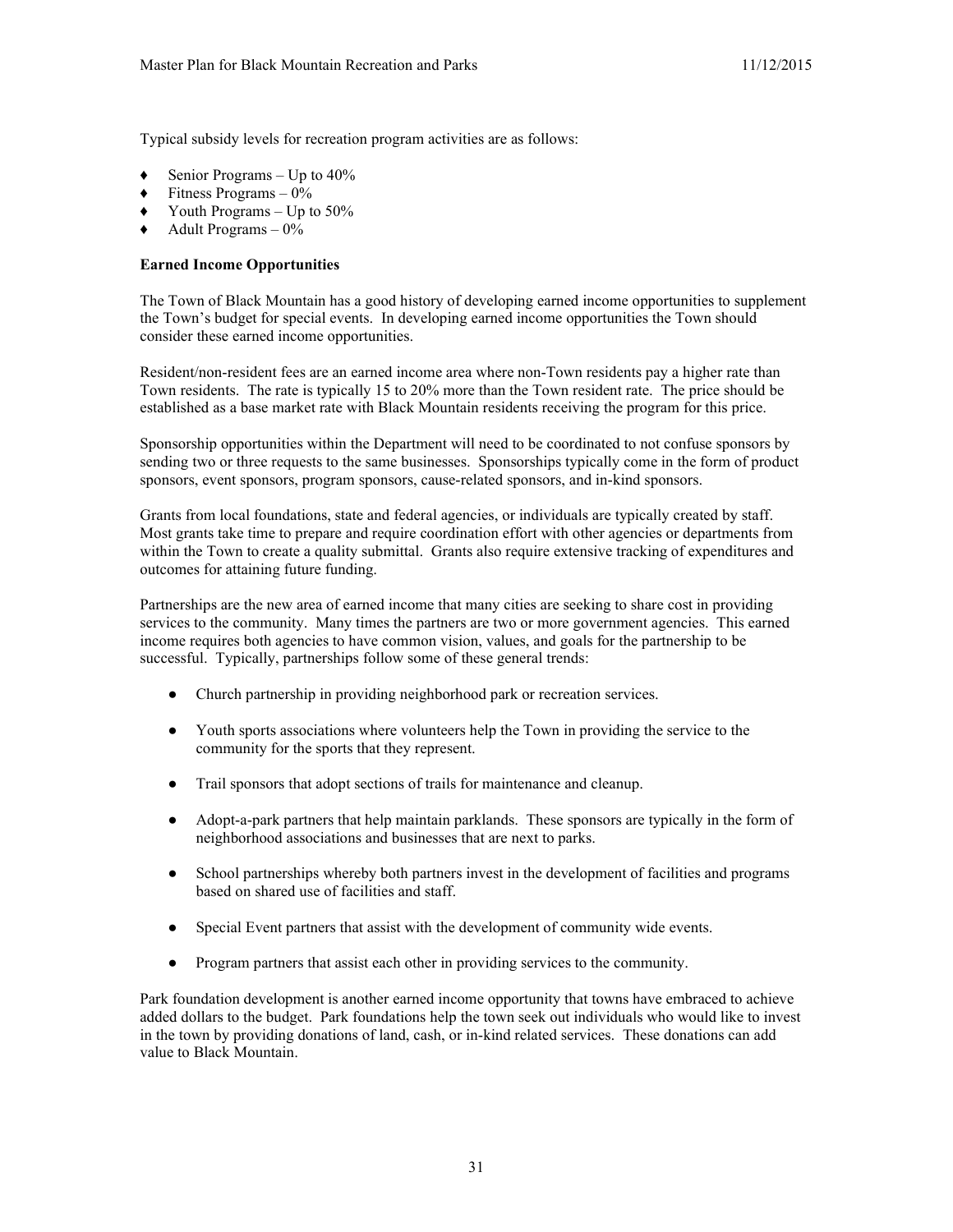Advertising and licensing in programs, facilities, and events the Town provides. This earned income allows the town to leverage highly exposed advertising space where businesses will pay a premium for the right to advertise.

Volunteer development programs are highly valued earned income opportunities the Town can create through effective recruitment. Volunteers can create advocacy and bring down the cost of programs and services.

Privatization of the development of facilities or services is an earned income opportunity that is used in most towns when they are unable to control the cost of labor and are unable to find the needed capital to develop a recreation facility or a concession operation. This gives the town a management tool to create an asset or improve a service without tapping the town's resources.

#### **Funding/Revenue Sources**

The Black Mountain Recreation and Parks Department has a long history of good public support for funding of parks, programs and services. However, existing funding sources have not been able to keep up with the needs of the community and the management of park assets. The proposed additional facilities and expanded operations will only add to the need for additional dollars from a variety of sources. The Town needs to create a combination of new revenue sources to meet the future needs of Black Mountain residents.

Upon adoption of the Master Plan, the Town of Black Mountain needs to continue with establishing a revenue plan. A revenue plan incorporates all available funding resources in a community and prioritizes them. The following listing of funding sources is provided to help the Town evaluate all options:

♦ General Tax Revenues **-** General tax revenues traditionally provide the principle sources of funds for general operations and maintenance of a municipal recreation and parks system. Recreation as a public service is scheduled along with roadways, health, public safety, schools, etc. in regular budgets established by the municipality. Assessed valuation of real and personal property provides the framework for this major portion of the tax base for the Town. The Town of Black Mountain currently (FY00-01) has a property tax valuation of .375/\$100 valuation. General tax revenues typically cover park services a whole. Recreation facilities such as game fields, recreation centers, and cemeteries are covered by a combination of general tax revenues and user fees. All towns have different values in place for how they fund various portions of a recreation experience. Tax subsidies vary by activity.

The Town will need to update its current revenues and pricing policy as part of the revenue plan based on the values and guiding funding principals of the Town. Refer to this section of the report for potential subsidy goals and pricing strategies.

♦ General Obligation Bonds **–** General tax revenue for parks and recreation is usually devoted to current operation and maintenance of existing facilities. In view of the recommended capital improvements suggested in this plan, borrowing of funds to acquire new lands and develop facilities will be necessary. The State of North Carolina gives municipal governments the authority to accomplish this borrowing of funds for parks and recreation through the issuance of bonds not to exceed the total cost of improvements (including land acquisition). For the purpose of paying the debt on these bonds the Town is empowered to levy a special tax. Total bonding capacities for local government is limited for parks and recreation to a maximum percentage of assessed property valuation.

The real value of a municipality's bonding authority and capacity is not necessarily the funds made available for capital improvement program alone (in terms of local monies). Bonding enables the Town to utilize local funds to match federal grant-in-aid monies or state funds. General obligation bonds are still the greatest source utilized to fund park projects in North Carolina. At this time the feedback received from the 2014 Needs Assessment does not support a bond referendum.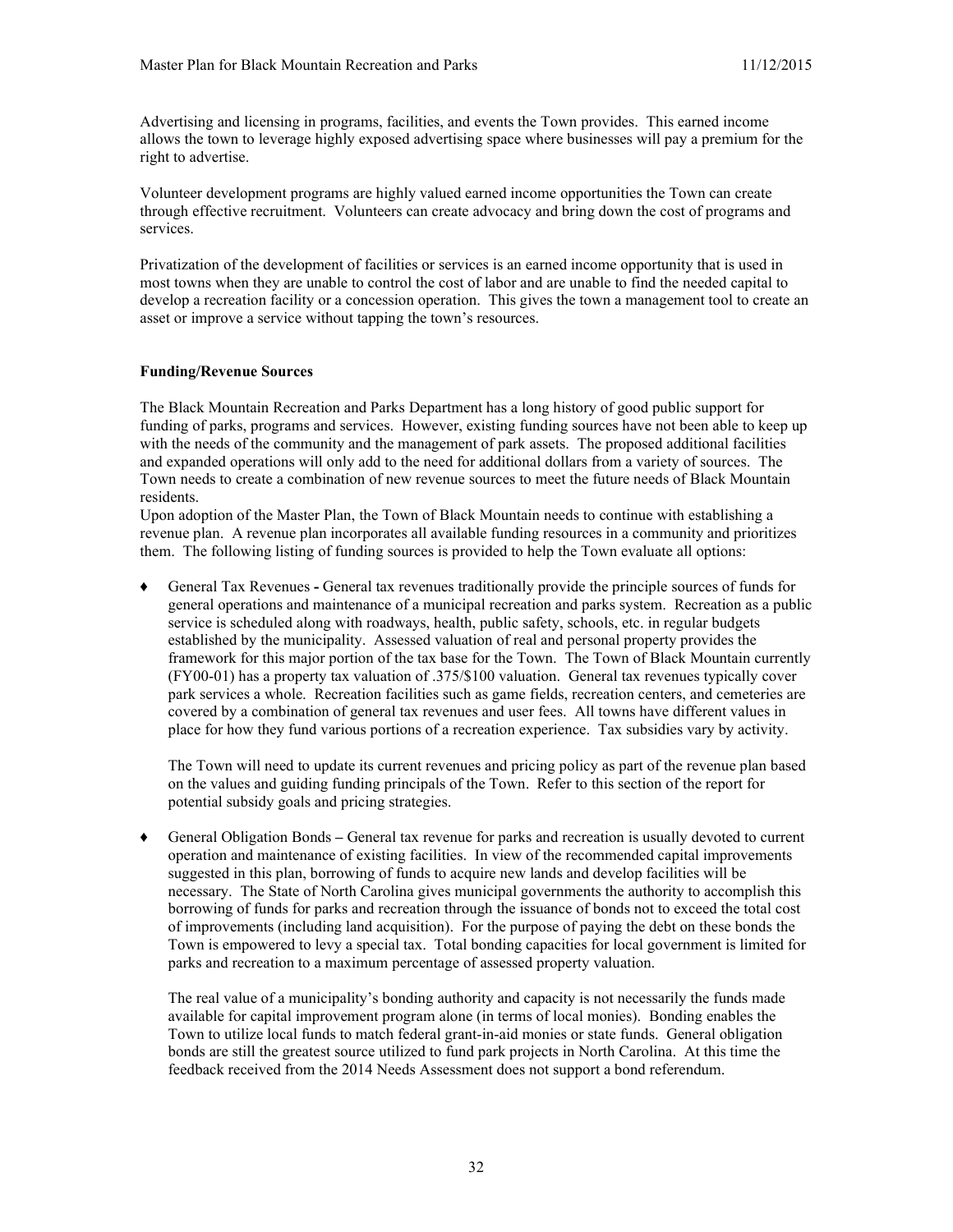- ♦ Revenue Bonds **–** Revenue bonds have become a popular funding method for financing high use specialty facilities like aquatic centers, ice rinks, tennis centers, golf courses, and complexes for softball and soccer. The user and other on-site revenue sources pay revenue bonds. This revenue source would only be of use to the Town of Black Mountain if they choose to change their tax subsidy policy for using this type of funding. Based on the Town's current pricing practices it most likely would not seek out this option. If the Town decided to move in this direction, this type of funding could be used to finance projects such as an indoor aquatic center or large recreation center.
- ♦ Federal and State Assistance **–** Federal funding sources necessary to help finance the Master Plan have historically been available from the National Park Service's Land and Water Conservation Fund (LWCF). Potential funding through the U.S. Department of Housing and Urban Development's Community Development Block Grant (CDBG) program is also available given certain conditions. Other potential sources for recreational funding are available through the National Foundation of Arts and Humanities and the National Endowment for the Arts (NEA).

During the 1980s, the Black Mountain Recreation and Parks Department used LWCF and state administered Community Development funds to develop parks within the system. These include Lake Tomahawk Park, the Croquet Court and Black Mountain Recreation Park.

The North Carolina General Assembly passed a bill in 1995 creating a consistent source of funds for parks and recreation in the state. The Parks and Recreation Trust Fund (PARTF) will provide money for capital improvements, repairs, renovations, and land acquisition in state and local parks. Revenues from the State's portion of the real estate deed transfer tax support the Fund and are estimated to be \$18 million annually. The percentage dedicated to PARTF varies from year to year. The maximum matching grant is limited to \$500,000 for a single project.

- Limited Option or Special Use Tax Limited option or special use taxes can be established in various ways. A town or county can establish the tax source from property valuation, transfer taxes, or sales tax. The proposal will require legislative approval if it is structured on sales tax or transfers. A local governing body can approve a tax that is identified or earmarked on existing property valuation. The idea behind a special option or limited option tax is that the tax is identified or limited for a *special purpose* or *projects* and the duration can also be limited to the accomplishment of the purpose or projects.
- ♦ Black Mountain Parks and Greenways Foundation **–** The Foundation uses individual and corporate philanthropic donations to develop and maintain parks, grounds, programs, and facilities throughout town.
- General Foundations Another source of revenue is the direct contribution of money from General Foundations within the state or nation. A listing of appropriate foundations can be found in the text entitled Grant Seeking in North Carolina, made available through the North Carolina Center of Public Policy Research, P.O. Box 430, Raleigh, North Carolina 27602.

Foundation funds should be sought for both development and construction of facilities as well as providing programs. They should include general-purpose foundations that have relatively few restrictions, special program foundations for specific activities and corporate foundations found with few limitations and typically from local sources.

Partnership Structures – All types of partnerships can be formed with local public, private, or quasipublic entities. To get started a direct request should be made of an organization to meet and evaluate the mutual benefits possible through a partnership. Eventually a concrete description of responsibilities will be needed, but the important step is to make an initial contact and promote interest that can solidify an agreement to provide recreational services for the community.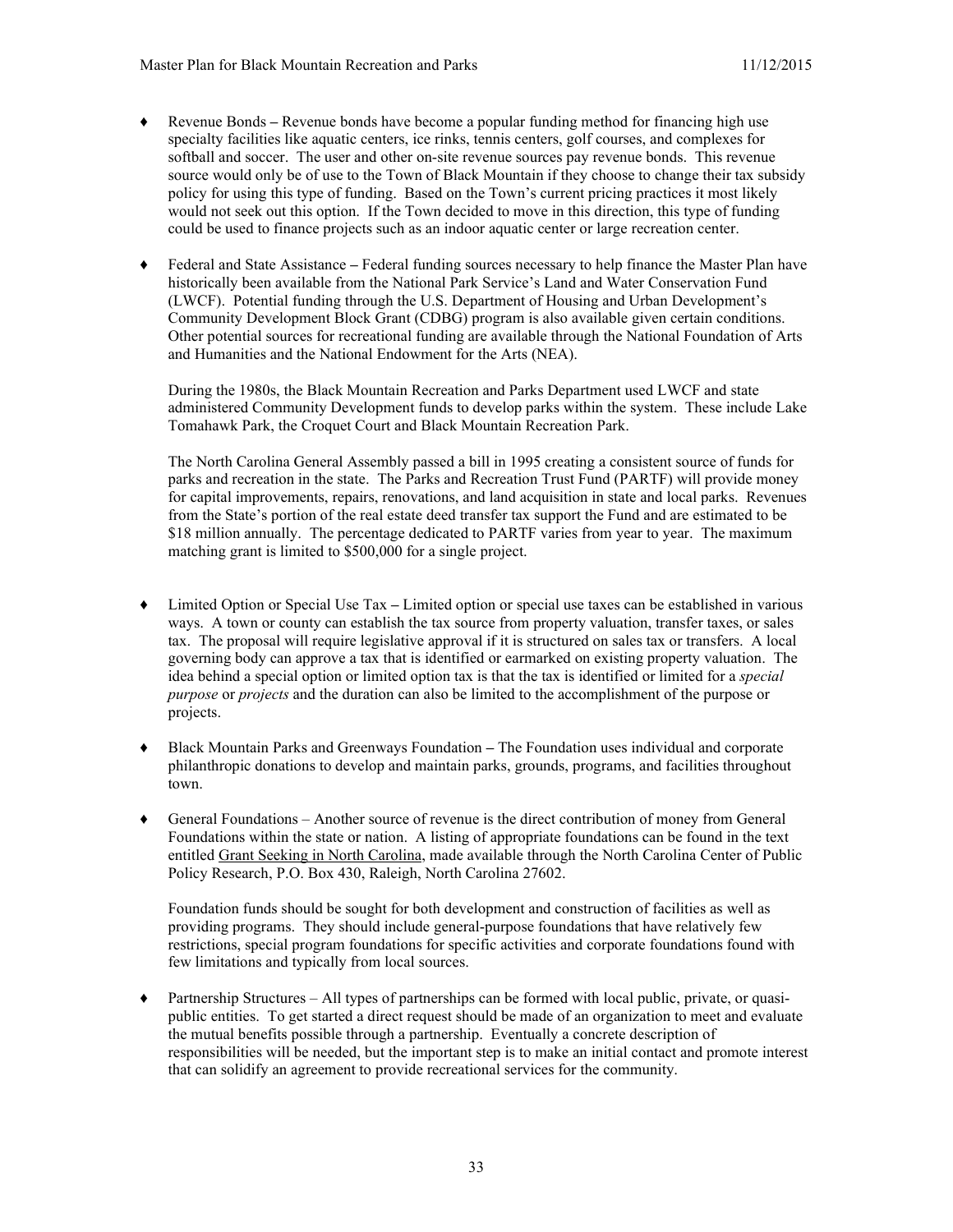Partnerships with the private sector can be beneficial to all participants. Typically, a private developer can use private funds to develop a facility on town property with the town leasing it to the developer on a long-term basis. During the period of the lease the developer returns a portion of the revenues to the town and at the end of the lease the facility reverts to town ownership. This type of arrangement would be appropriate for an improvement such as a pool, golf course or other facility requiring a large capital investment.

#### **Other Methods for Acquisition and Development**

Other methods available to the Town of Black Mountain for acquiring and developing parks as recommended in the Master Plan include the following.

- ♦ Fee Simple Purchase **-** The outright purchase is perhaps the most widely used method of obtaining parkland. However, this method is the most difficult to reconcile with limited public resources. Fee simple purchase has the advantage of being relatively simple to administer and to explain to the general public in terms of justifying a particular public expenditure.
- $\blacklozenge$  Fee Simple with Lease-Back or Resale This technique of land acquisition enables the Town to purchase land to either lease or sell to a prospective user with deed restrictions that would protect the land from abuse or development. This method is used by governments that impose development restrictions severe enough that the owner considers himself to have lost the major portion of the property's value and it is more economical for him to sale with a lease-back option.
- ♦ Long-Term Option A long-term option is frequently used when a particular piece of land is seen as having potential future value though it is not desired or affordable to the Town at the time. Under the terms of a long-term option, the Town agrees with the landowner on a selling price for the property and a time period over which the Town has the right to exercise its option. The first benefit of this protective method is that the land use of the property is stabilized because its future is in doubt and an expenditure of money for the property would be lost in the previously agreed upon selling price. Secondly, the Town does not have to expend large sums of money until the land is purchased. Thirdly, the purchase price of the land is settled upon. The disadvantage of this method lies in that a price must be paid for every right given by the property owner. In this case, the cost of land use stabilization and a price commitment comes in the form of the cost of securing the option.
- First Right of Purchase This approach to acquiring parkland eliminates the need for fixing the selling price of a parcel of land yet alerts the Town of any impending purchase which might disrupt the parkland acquisition goals. The Town would be notified that a purchase is pending and would have the right to purchase the property before it is sold to the party requesting the purchase.
- Land Trust The role and responsibility of a Land Trust is to acquire parkland and open space while maintaining a well balanced system of park resources representing outstanding ecological, scenic, recreational, and historical features. A Land Trust is a 501(C)(3) not-for-profit corporation made up of key knowledgeable leaders in Black Mountain with interests in recreation, historic, conservation, preservation, land development, and environment. Their goals and responsibilities are to work with landowners to acquire parkland for current and future generations. The individuals appointed to the Land Trust must have a good knowledge of land acquisition methods and tools to entice land owners to sell, donate, provide easements, life estates, irrevocable trusts, or a combination of all. This includes seeking out a good land acquisition attorney who is trained in these areas to provide the most efficient and effective processes to achieve the balance of types of land to meet the goals of the comprehensive Master Plan.
- Local Gifts a significant and yet often untapped source of providing funds for acquisition and development of local park projects is through a well-organized local gifts program. The pursuit of land, money, construction funds, or donated labor can have a meaningful impact on the development of a well-rounded system.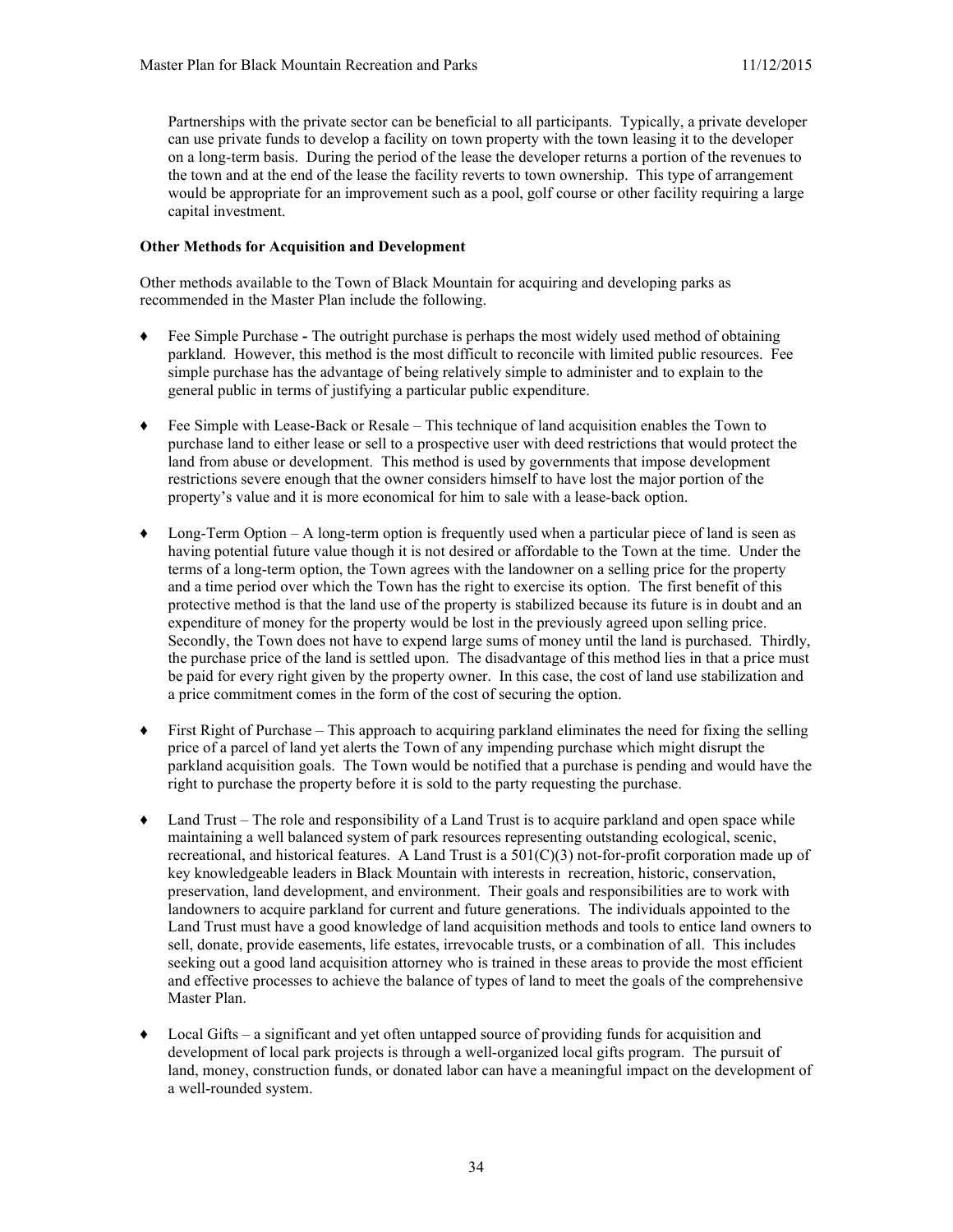The most frequently used type of gift involves the giving of land (through a full gift of agreed upon below market value sale) to be used for a park. The timing of such a donation can correspond with a PARTF grant application, thereby providing all or a significant portion of the local matching requirement associated with this fund. A familiar use of gifts involves donated labor or materials, which become part of an improvement project and help to reduce project costs. The value of the services or materials can also be used to match non-local grant funds. When not tied into a grant, such donations of land, labor, or materials can play an important role in reducing the demand for local capital expenditures.

Some cities have developed a gift catalog as a tool for emphasizing an organized gifts program. Such a publication should explain the role and importance of the gifts program, describe its advantages, define the tax advantages that may occur to the donor, and identify various gifts (land, labor, play equipment, materials, trees, etc.) that are needed to meet local program needs. The gifts catalog should be prepared in a format that can be distributed effectively and inexpensively and should employ a clear statement of needs, typical costs associated with various gifts, and be made readily available to the public.

To aid this type of gift program, a strategy for contacting potential donors (individuals, businesses, foundations, service clubs, etc.) should be developed. An important part of this strategy should include contacting the local Bar Association, trust departments of lending institutions, and the Probate Court. Communicating with these groups regularly will make them aware of the potential for individuals to include a gift to the Recreation and Parks Department as part of their tax and estate planning.

- Life Estate A life estate is a deferred gift. Under this plan, a donor retains use of his land during his lifetime and relinquishes title to such land upon his death. In return for this gift, the owner is usually relieved of the property tax burden on the donated land.
- ♦ Easement The most common type of less-than-fee interest in land is an easement. Since property ownership may be envisioned as a bundle of rights, it is possible for the Town to purchase any one or several of these rights. An easement seeks either to compensate the landholder for the right to use his land in some manner or to compensate him for the loss of one of his privileges to use the land. On advantage of this less-than-fee interest in the land is the private citizen continues to use the land while the land remains on the tax records continuing as a source of revenue for the Town. Perhaps the greatest benefit lies in the fact that the community purchases only those rights that it specifically needs to execute its parkland objectives. By purchasing only rights that are necessary to the system and on the land itself, the Town is making more selective and efficient use of its limited financial resources.
- Zoning/Subdivision Regulations/Mandatory Dedication Zoning ordinances, subdivision regulation, and mandatory dedications may be utilized to create new parkland at no cost to the community. This must be approved through special state legislation in Raleigh.

Subdivision regulations can be revised to contain written provisions making allowance for both "cluster and planned united development." Design standards relating to tree cover, drainage ways, and other natural features can be instrumental in the preservation of the natural setting. Regulations can require that land is dedicated and/or compensation made to the Town for the development of parkland.

Black Mountain should reserve the right to review all preliminary development plans to verify acceptance of required dedicated parkland. All too often, developers attempt to dedicate unusable land to local governments. Scattered and unplanned pockets of open space are of no use to the overall recreation and park system. Payment in lieu of dedicated land for facility development at other park sites is recommended as an alternative.

A variation of the mandatory land dedication is payment of a fee in lieu of land dedication. The fee payment for dwelling unit construction goes directly into a special fund earmarked for park acquisition and development. The benefits of this method for park development in newly evolving neighborhoods are many.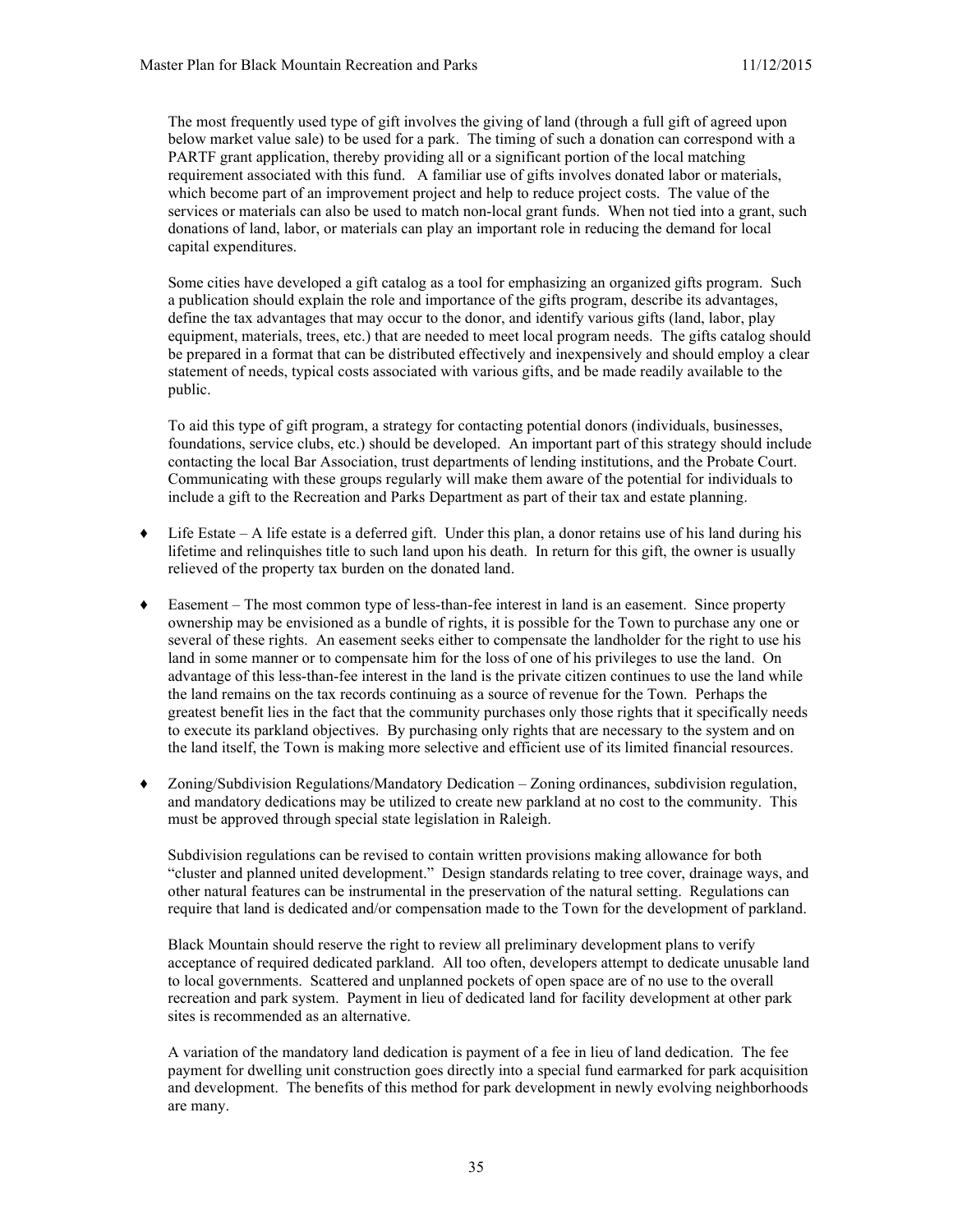- \* The Town of Black Mountain is financially able to purchase parks in accordance with a predetermined set of plans.
- \* The money is available when needed.
- \* The residents involved directly feel the benefit of the park fee.

#### **Summary – Economic Impact of Recreation and Parks**

Research concerning the economic importance of public recreation has not been well documented. These services can be difficult to measure on a monetary basis and seldom receive much attention in terms of their impact on a community. Public recreation is not bought and sold in the same manner as the services provided by private resorts and clubs. As such, there are no formal indices for measuring the volume of trade generated at public parks.

In a Fortune magazine study, nearly 50 % of the largest 1000 US corporations look at recreational opportunities in an area before deciding on relocation.

Recent surveys have concluded that parks provide a positive economic impact within a community. The US Forest Service has conducted a study in North Carolina that indicates parks do contribute considerably to the economic conditions of a region. In addition, outdoor recreation, including open space areas, is an especially attractive economic development alternative. In addition to creating new jobs and income, the impacts of park and recreation enriches the quality of life by providing leisure opportunities.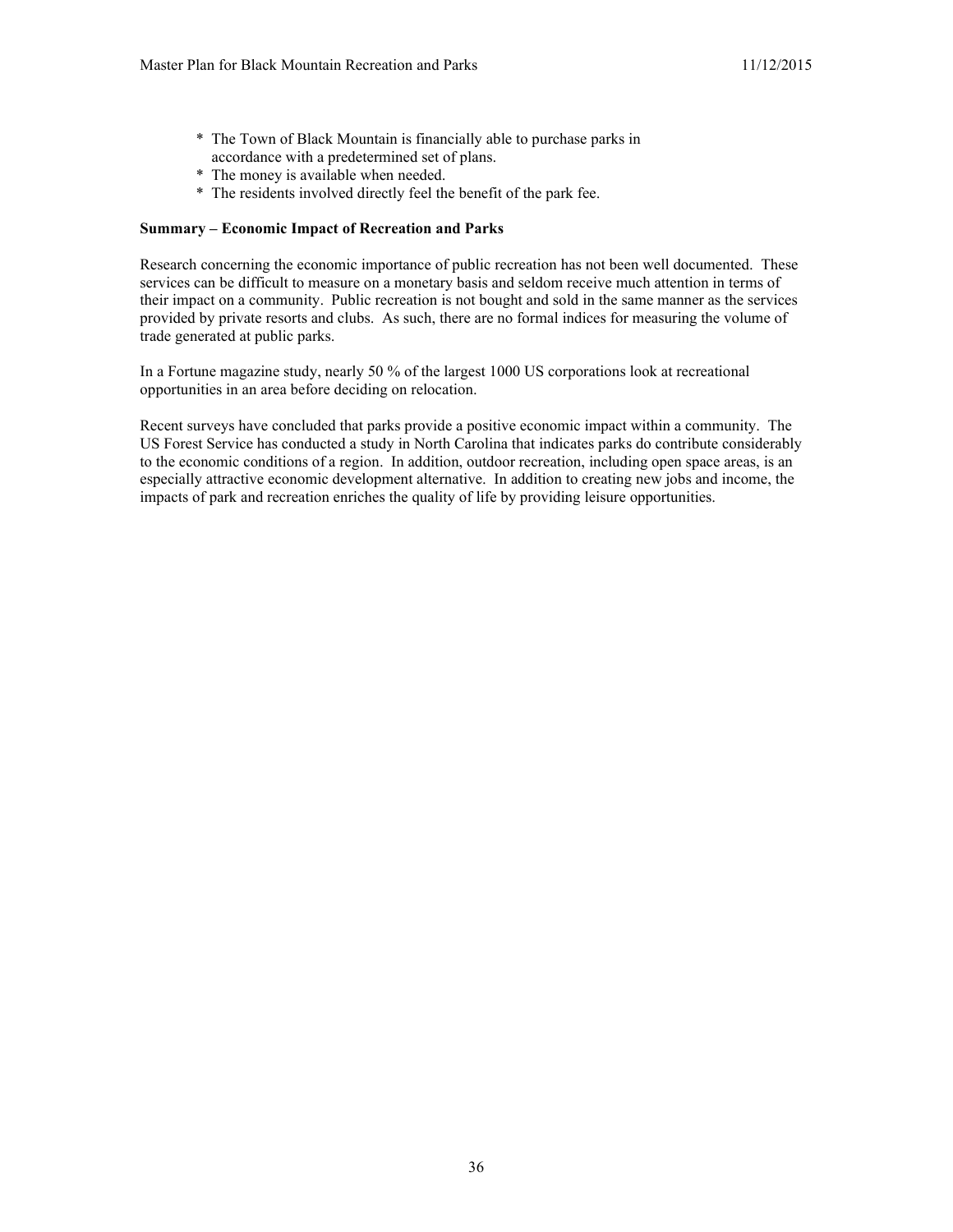**Maps**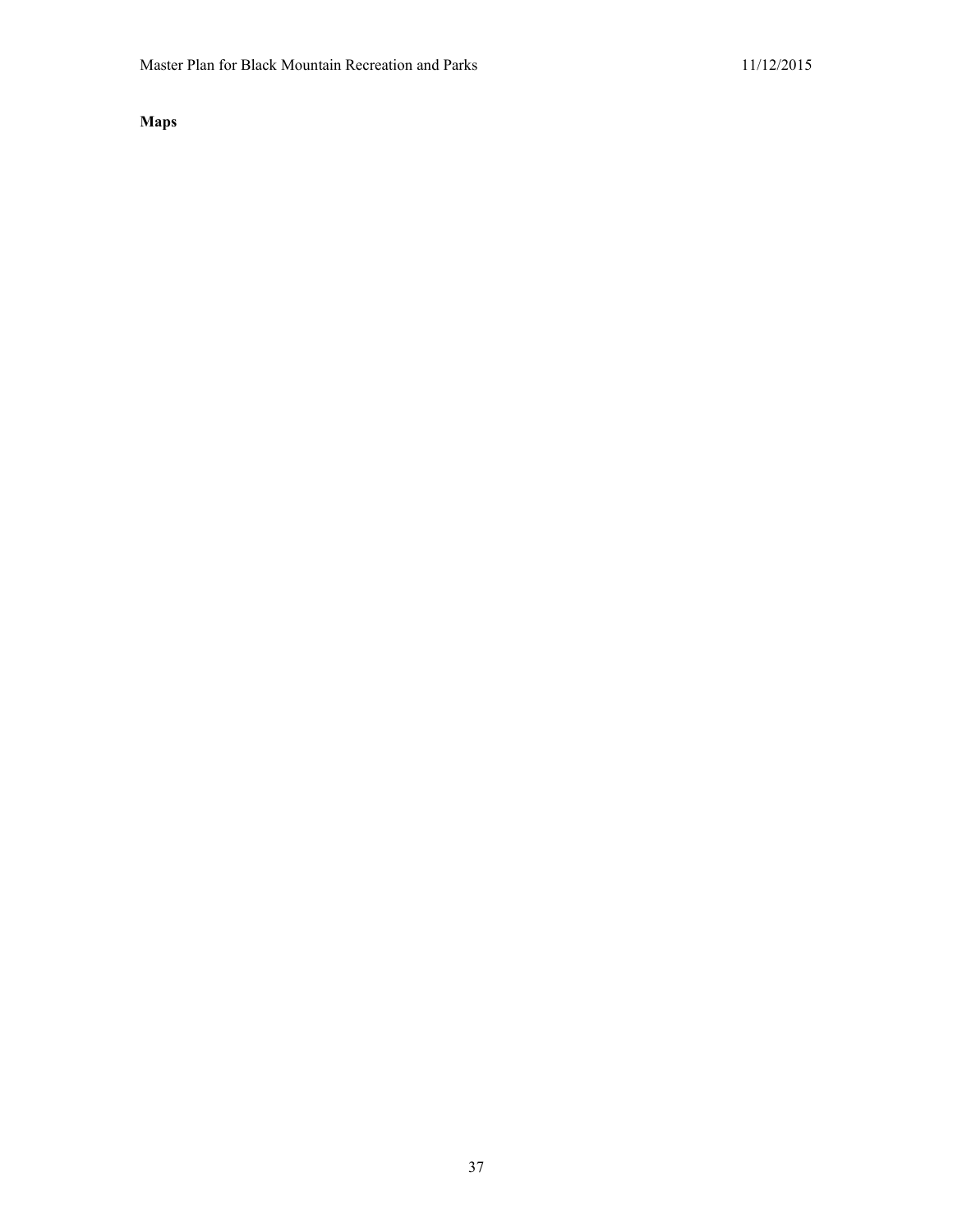| <b>Park Type</b>             | <b>Acres/1000</b> | <b>Minimum Size in</b> | <b>Service Area</b> |
|------------------------------|-------------------|------------------------|---------------------|
|                              | <b>Population</b> | Acreage                |                     |
| Regional Park                | 10                | 1000                   | mile radius<br>50   |
| District Park                |                   | 200                    | mile radius         |
| <b>Community Park</b>        | 2.5               | 25                     | mile radius         |
| Neighborhood Park            | 2.5               |                        | mile radius         |
| Mini Park                    |                   |                        | .25 mile radius     |
| Linear Park (State Standard) | 30                | Varies                 | Varies              |
| Special or Unique            | Varies            | Varies                 | Varies              |

# **Table 2: Public Facilities Needs Analysis**

# **Black Mountain Park Classification and Land Area Requirements**

| <b>Park Type</b>             | <b>Number Needed in Year 2025</b> | <b>Recommended Minimum</b><br><b>Size in Acreage</b> |
|------------------------------|-----------------------------------|------------------------------------------------------|
| Regional Park                |                                   |                                                      |
| District Park                |                                   |                                                      |
| <b>Community Park</b>        |                                   |                                                      |
| Neighborhood Park            |                                   |                                                      |
| Mini Park                    |                                   |                                                      |
| Linear Park (State Standard) | Adequate to connect all parks     | Adequate to connect all parks                        |
| Special or Unique            |                                   |                                                      |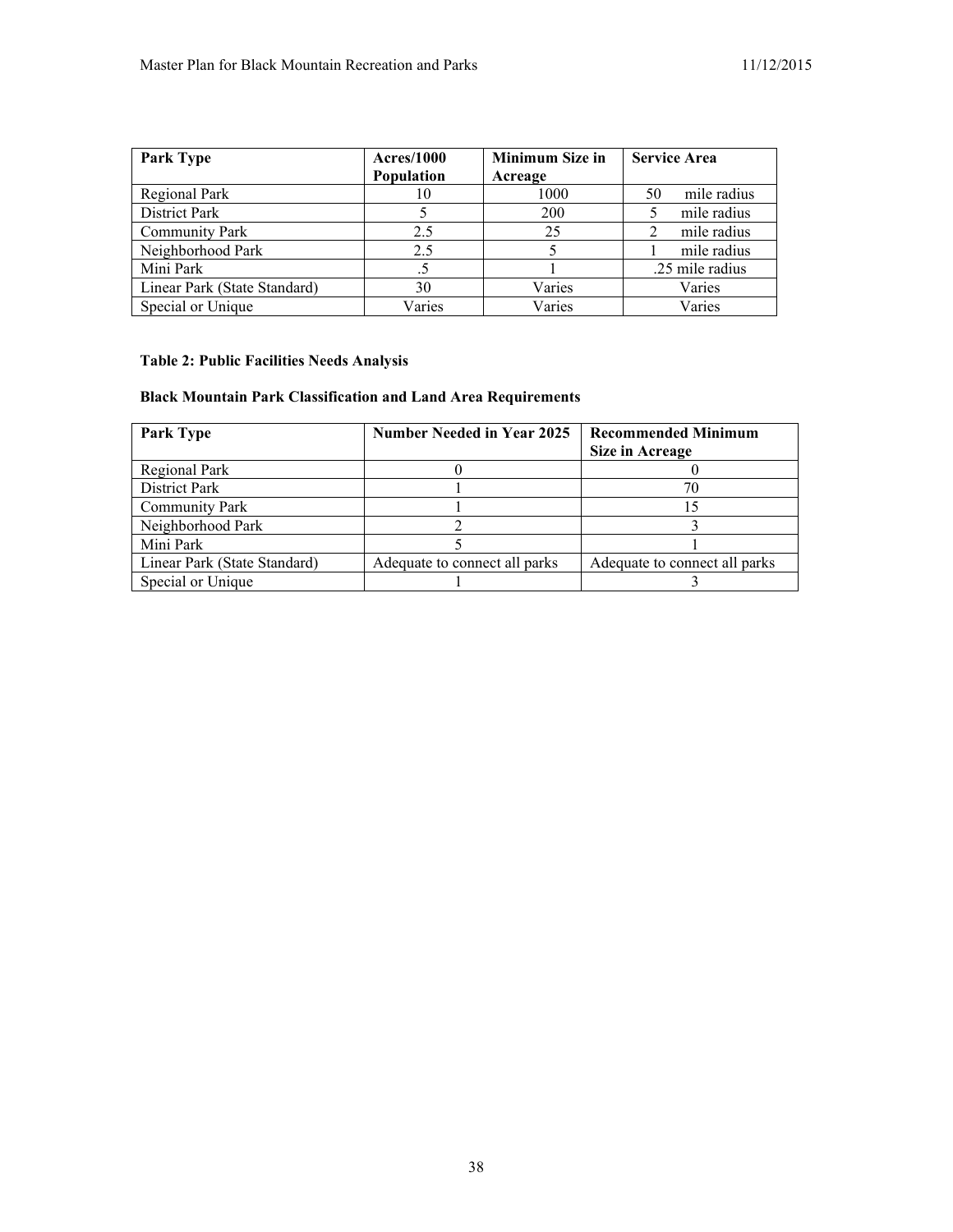| Facility                 | National Standard for    | National Standard for      | Currently Have      |
|--------------------------|--------------------------|----------------------------|---------------------|
|                          | Population 10,000 and    | Population 10,000 to       |                     |
|                          | Under                    | 20,000                     |                     |
|                          |                          |                            |                     |
| District Park *1         | 50acres                  | 75 acres                   | $0$ acres           |
| Community Park *2        | 2 or 3 $@$ 25 acres each | 3 or 4 $(a)$ 25 acres each | 19 acres (Lake)     |
|                          |                          |                            | 17 acres (Rec Park) |
| Neighborhood Park *3     | 3 @ 12.5 acres each      | 4 @ 12.5 acres each        | 7 acres (Carver)    |
|                          |                          |                            | 4 acres (Cragmont)  |
| Recreational Center *4   | $\mathbf{1}$             | 1                          | $\boldsymbol{0}$    |
| Neighborhood Center      | $\mathbf{1}$             | $1$ to $2$                 | 1                   |
| (no gym)                 |                          |                            |                     |
| Softball/Baseball Fields | $3$ to 6                 | 6 to 11                    | 6                   |
| $*5$                     |                          |                            |                     |
| Swimming Pool 25 yard    | $\mathbf{1}$             | 1 or 2                     | 1 or 2              |
| Or 50 Meter Pool         | $\boldsymbol{0}$         | 1                          |                     |
| <b>Tennis Courts</b>     | $\overline{5}$           | $\overline{7}$             | 4 @ Black Mtn       |
|                          |                          |                            | 8 @ Owen Middle     |
|                          |                          |                            | 6 @ Montreat        |
| Basketball, Outdoor      | $\overline{2}$           | 3                          | 6                   |
| Volleyball, Outdoor      | $\overline{2}$           | $\overline{3}$             | 1                   |
| Shuffleboard             | $\overline{c}$           | 3                          | $\theta$            |
| Football/Soccer          | $\mathbf{1}$             | $\overline{c}$             | $\overline{2}$      |
| Picnic Shelter           | $\overline{3}$           | 5                          | $\mathbf{1}$        |
| Picnic Sites             | 20 to 40                 | 40 to 60                   | 8                   |
| <b>Camping Sites</b>     | 25                       | 38                         | $\Omega$            |
| <b>Bicycling Trail</b>   | 10 to 20 miles           | 15 to 30 miles             | $\frac{1}{2}$ mile  |
| Jogging/Fitness Trail    | $\mathbf{1}$             | $\mathbf{1}$               | $\theta$            |
| Nature Trail             | $\overline{2}$           | 3                          | $\boldsymbol{0}$    |
| Playgrounds              | 10                       | 15                         | 3                   |
| Outdoor Amphitheater     |                          |                            | $\mathbf{0}$        |
| Handball/Racquet Ball    | $1$ to $2$               | $1$ to $2$                 | $\theta$            |

## **Table 3: Standards for Public Facilities**

\*1 A district park consists of an indoor recreational facility, ballfields, hard surface courts, multi-purpose play fields, picnicking, and various types of trails.

\*2 A community park consists of a community center, athletic fields, swimming, tennis, walking/jogging trails, wildlife viewing area, quiet sitting area, and picnicking.

\*3 A neighborhood park contains passive recreational areas for sitting, picnicking, walking, and, adjacent, yet removed, active play areas with one or two tennis courts, playground, and a multi-purpose play field.

\*4 A multi-purpose recreational center includes an indoor pool, indoor courts (tennis and racquetball), classrooms/activity rooms, and meeting space such as a small auditorium/theatre.

\*5 Rec park includes 4 fields, 3 of which are suitable for baseball and 4 of which are suitable for softball. Two softball only fields are located at the Primary School and are not controlled by the Town. Currently, adult leagues and youth leagues cannot be scheduled at the same time due to lack of fields.

Source: National Park, Recreation and Open Space Standards. National Recreation & Park Association.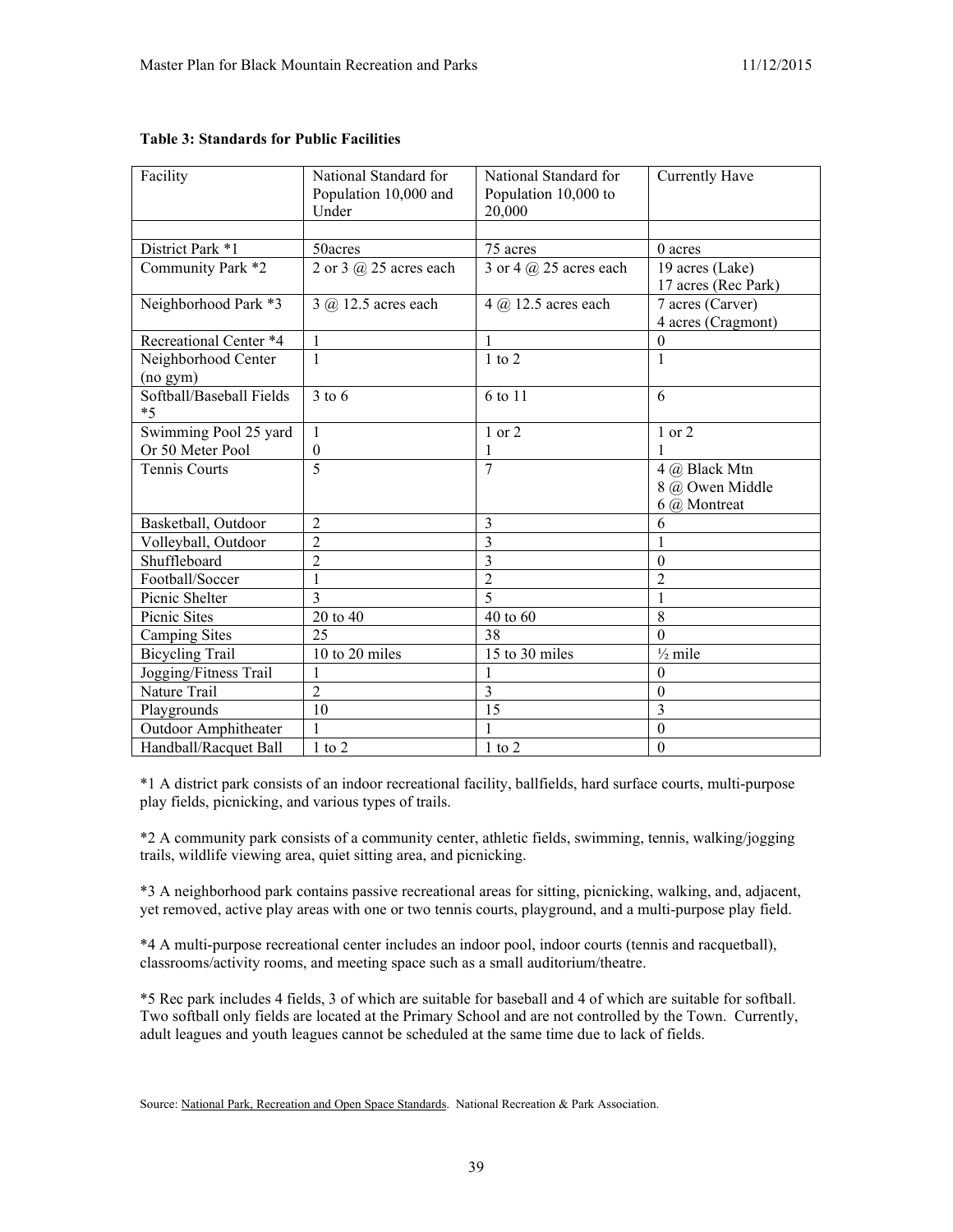## **Mission**

The Black Mountain Recreation and Parks Department, in partnership with our citizens and with respect to our environment, will provide community-based recreation programs, wellness opportunities, facilities, and services to enrich the quality of life in Black Mountain. Black Mountain provides programming for children, adolescents, adults, and senior citizens.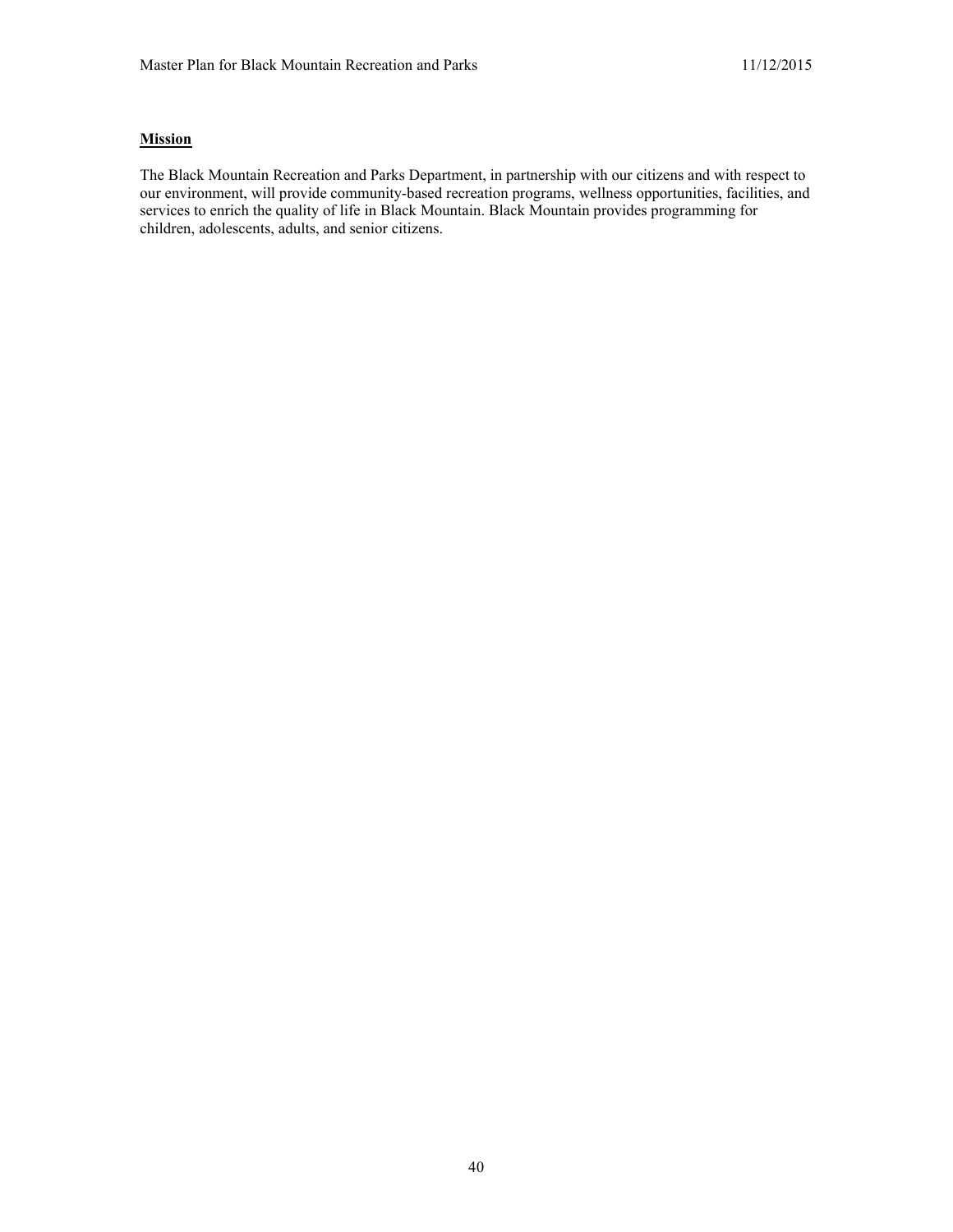# **Appendix C: Excerpts from Black Mountain Greenway Master Plan**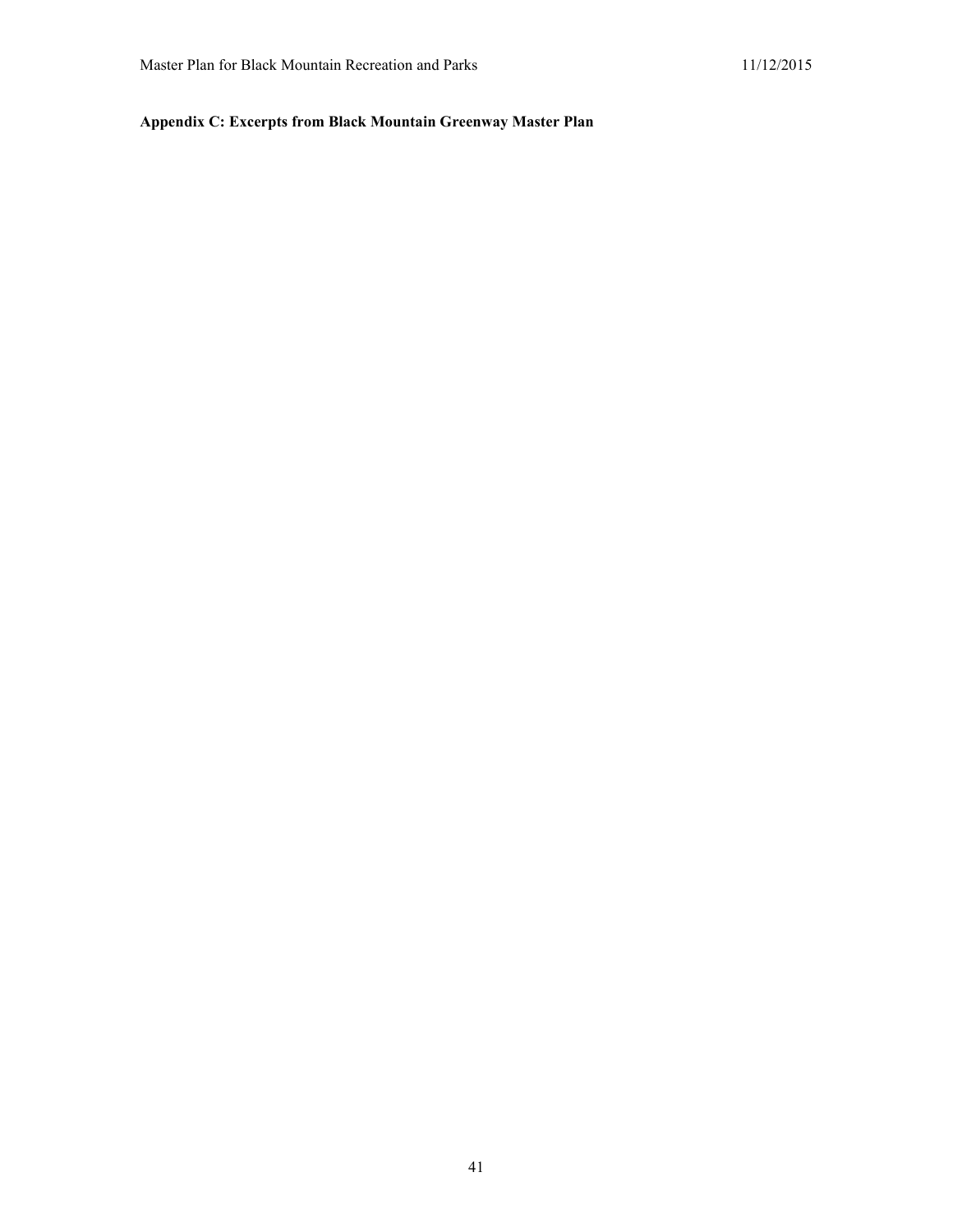# **Appendix D: Capital Improvement Plan – 6190 Recreation and Parks Department Summary**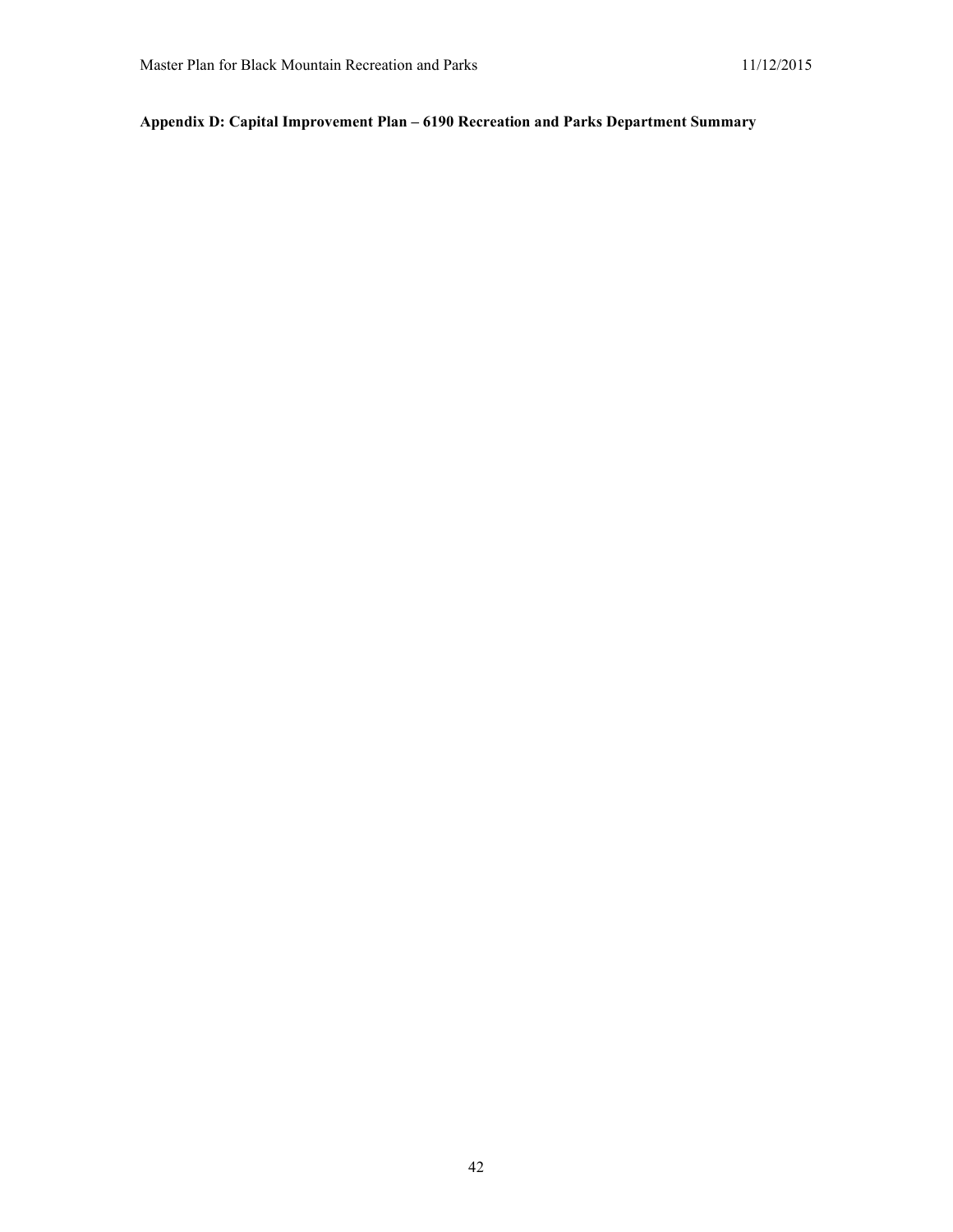## **Appendix E: Comments From Public Meetings**

June 4, 1998. Meeting held at Lakeview Center. Attendees: 14.

Comments received:

- Need more bike paths.
- Need indoor pool.
- Need trips to bowling alley.
- Need lawn bowling facility.
- Need covered basketball court.
- Need staffing at Recreation Park to encourage pickup games and to hand out equipment.
- Need to modernize Lakeview Center.
- Current facilities are good.
- Now have good activities for seniors.
- Planning is now good, Black Mountain always does a lot already.
- The downstairs of this building is too cramped for exercise classes.
- What is the status of greenways?
- The croquet group is a "closed" society; Need to open up for newcomers, new players.
- Lawn bowling and croquet often use the same court.
- Be sure to count in the population increase from "summer" folk.

June 9, 1998. Meeting held at Public Building. Attendees: 4.

Comments received:

- Need place for skateboarders (2 comments received).
- Need bicycling paths.
- Need indoor pool.
- Need to provide for youth.
- Need "co-op" programs.
- Need shuffleboard courts.
- Need Monday night covered dish suppers (now being done).
- Need canoes/paddle boat rentals on the lake; this would produce revenue.
- Plan based on demand.
- Keep up water exercise classes.
- Delighted with summer concert series.
- Don't put carpet in Lakeview upstairs; leave the dance floor.

#### July 7, 1998. Meeting held at Lakeview Center. Attendees: 12.

Comments received:

- Need lights on lower tennis courts.
- Need indoor pool for seniors and for swimming classes for youth.
- Need indoor tennis courts; now have to travel to Asheville.
- Need more lighted tennis courts; now have to travel to Asheville.
- Need soft, "clay" tennis courts.
- Need practice area at golf course.
- Need square dancing.
- Need weekend square dances/street dances.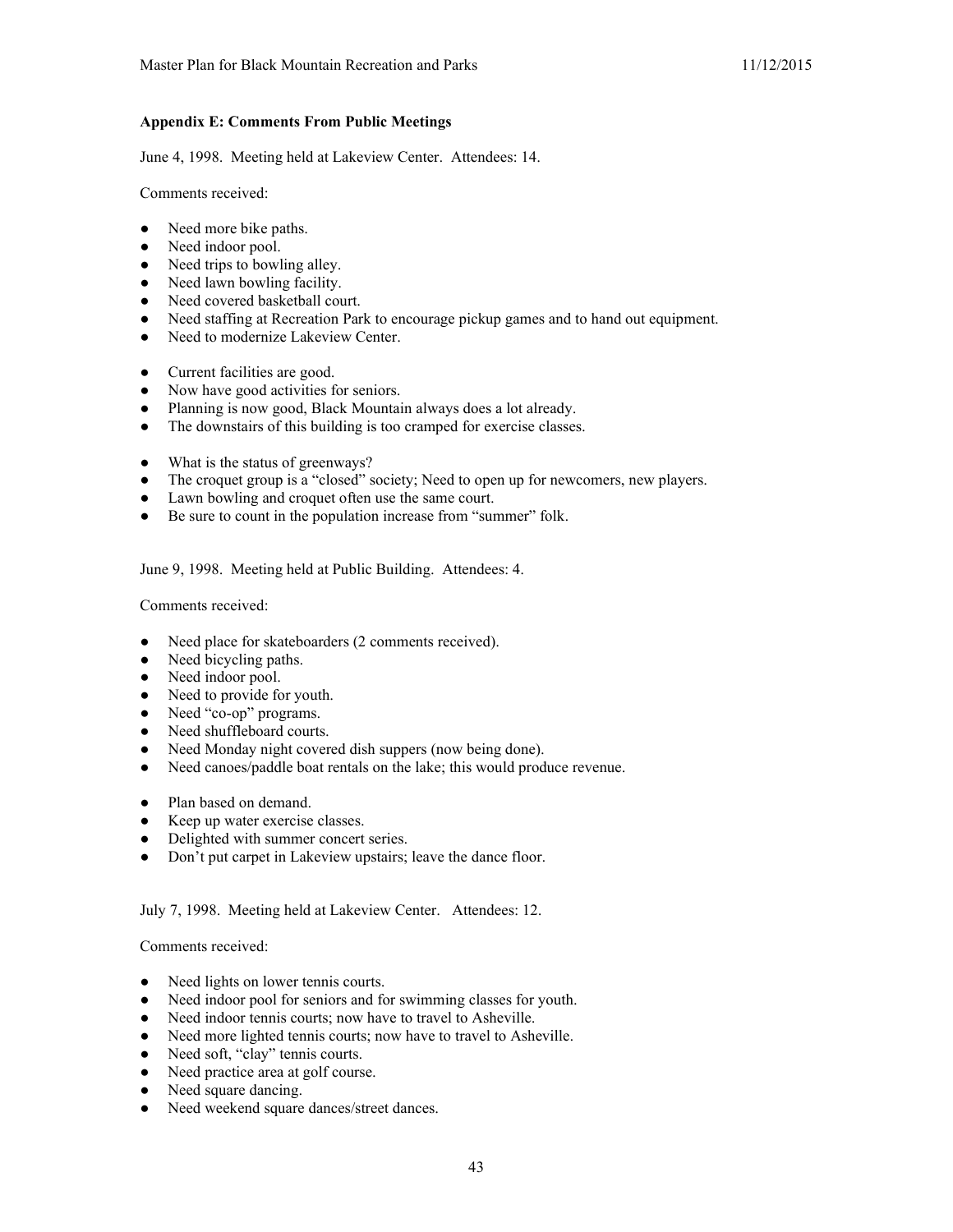- Need to pave parking at lower tennis courts so rocks don't get thrown onto courts.
- Need fitness trail.
- Need sliding board at playgrounds.
- Need power digger in playgrounds.
- Need bicycle trails.
- I like to use the tennis courts.
- I like to go to the concerts.
- I like to use swings with my grandchildren.
- I like to use the picnic tables.
- I'm willing to pay to use tennis courts.
- I enjoy the community garden.
- Do more maintenance inspections of your facilities.
- Educate the kids at the pool about sunburn.
- Don't raise taxes to pay for "this".
- Don't make me pay for facilities that I don't use; I will pay a use fee for tennis but I don't want to pay for ballfields.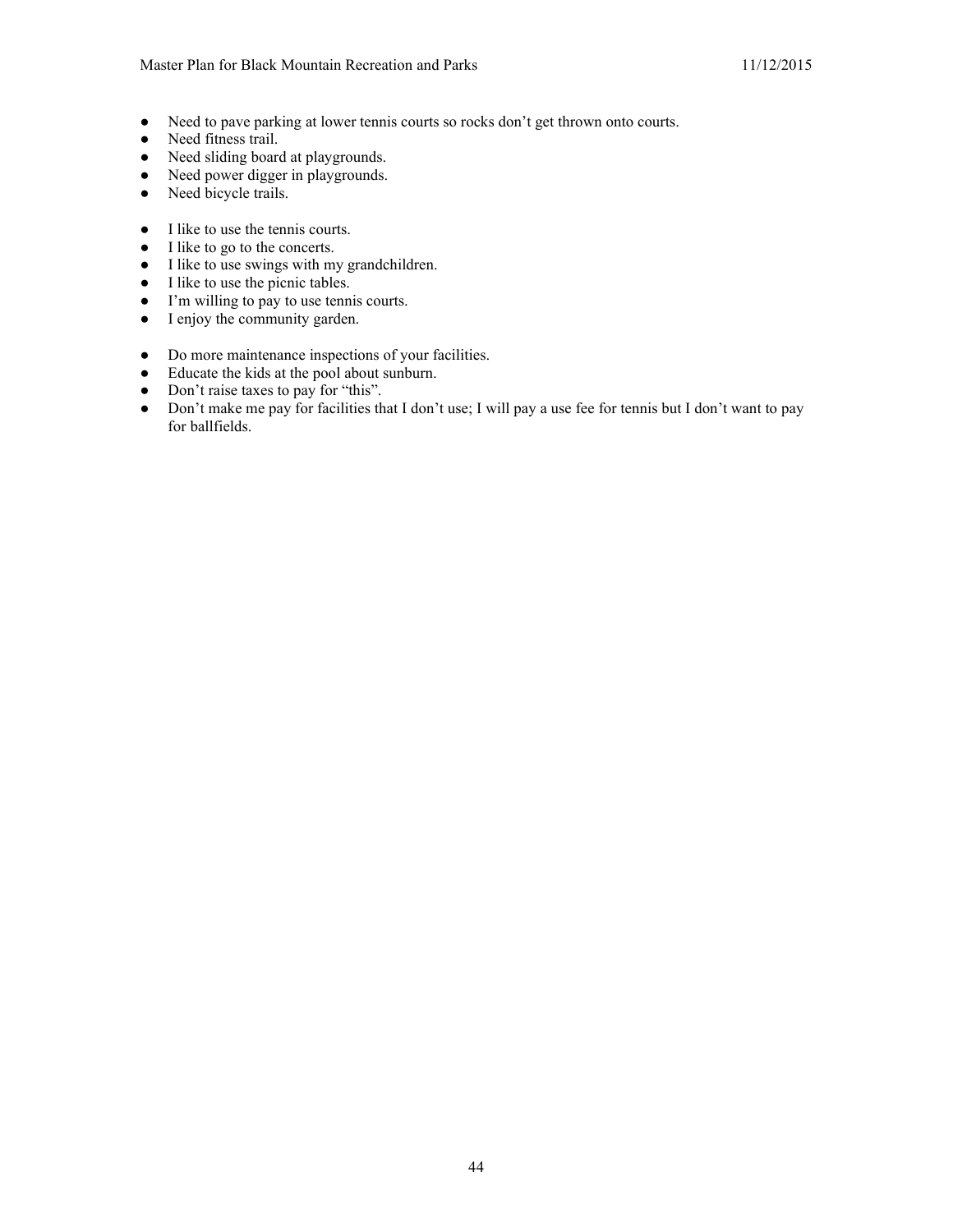## **Appendix F: Comments From Comprehensive Plan Meeting**

April 11, 2002. Community Planning Meeting held at Lakeview Center. Attendees for recreation and parks planning: 8.

Comments received:

- Need community parks.
- Need bike paths.
- Need "beauty" spots; quiet spots to sit and think.
- Need public transportation.
- Need to utilize school facilities.
- Need to cover pool we now have (person was referring to County pool).
- Need neighborhood playgrounds.
- Need to develop indoor/year-round activities, such as, tennis, racquetball.
- Establish a natural park at Dunsmore Cove.
- Planning/zoning needs to consider recreation areas in all future development.
- Need creative funding to support recreation and parks.
- Need pro-active zoning.
- Establish a non-profit support group for recreation and parks to hold land and to provide financial support.
- Setup intergenerational activities/programs.
- Involve youth in planning and implementation.
- Setup a pro-active tax policy for open space easements.
- Increase the visibility of the Recreation Commission.
- Approach land owners about donating land.
- We have good facilities to start with.
- Citizens have positive attitude for outdoor recreational activities.
- Community leaders favorably support recreation and parks.
- We have good recreation and parks staff.
- Public is hesitant to pay fees.
- Public lacks education to value parks and recreation.
- Coordinate greenways plan with Riverlink.
- Coordinate with Conference Centers to use facilities.
- Recruit with schools, churches, non-profits to donate time/facilities.
- We have a good existing base of private recreational facilities.
- We have an abundance of open space.
- We have an absence of senior recreation.
- We have a lack of facilities/programs for teens "on-the-edge".
- Where do we get land?
- Our topography works against us.
- Present zoning is anti-open space.
- Require town officials to enforce rules on recreational properties.
- Control speeding in recreational areas.